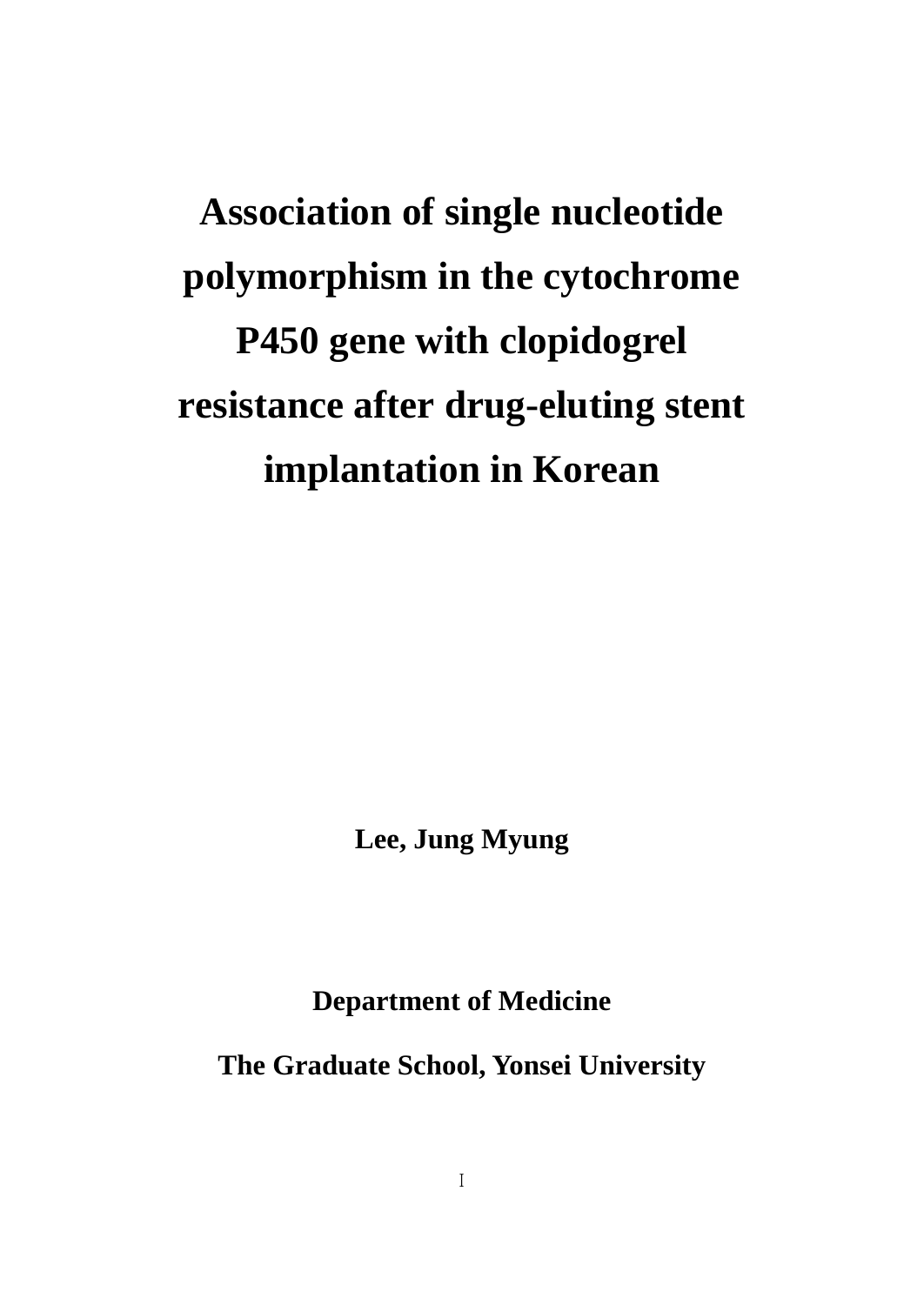**Lee, Jung Myung** 

**Department of Medicine** 

**The Graduate School, Yonsei University**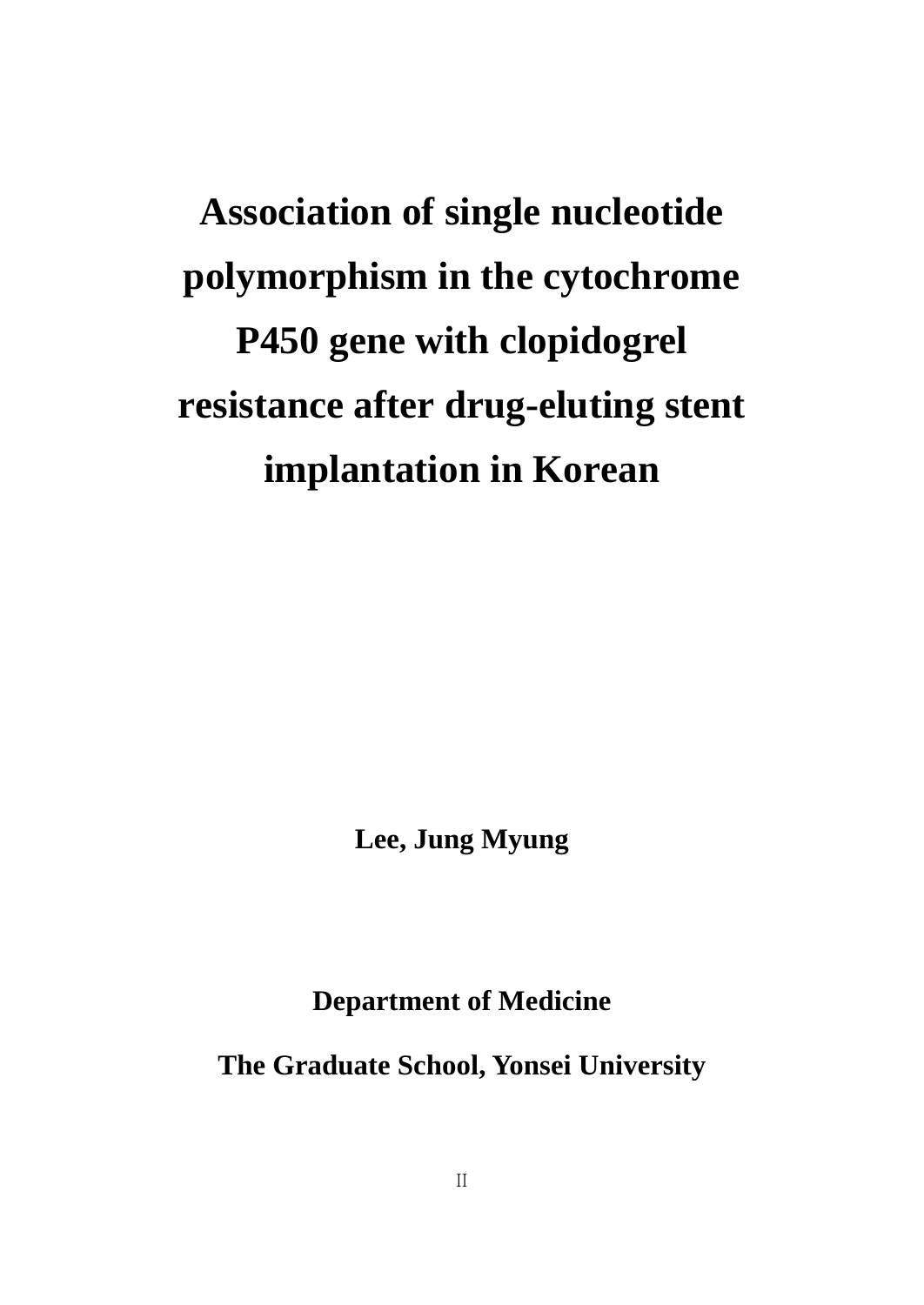Directed by Professor Yangsoo Jang

The Master's thesis submitted to the Department of Medicine, the Graduate School of Yonsei University in partial fulfillment of the requirements for the degree of Master of Medical Science

**Lee, Jung Myung** 

**June 2008**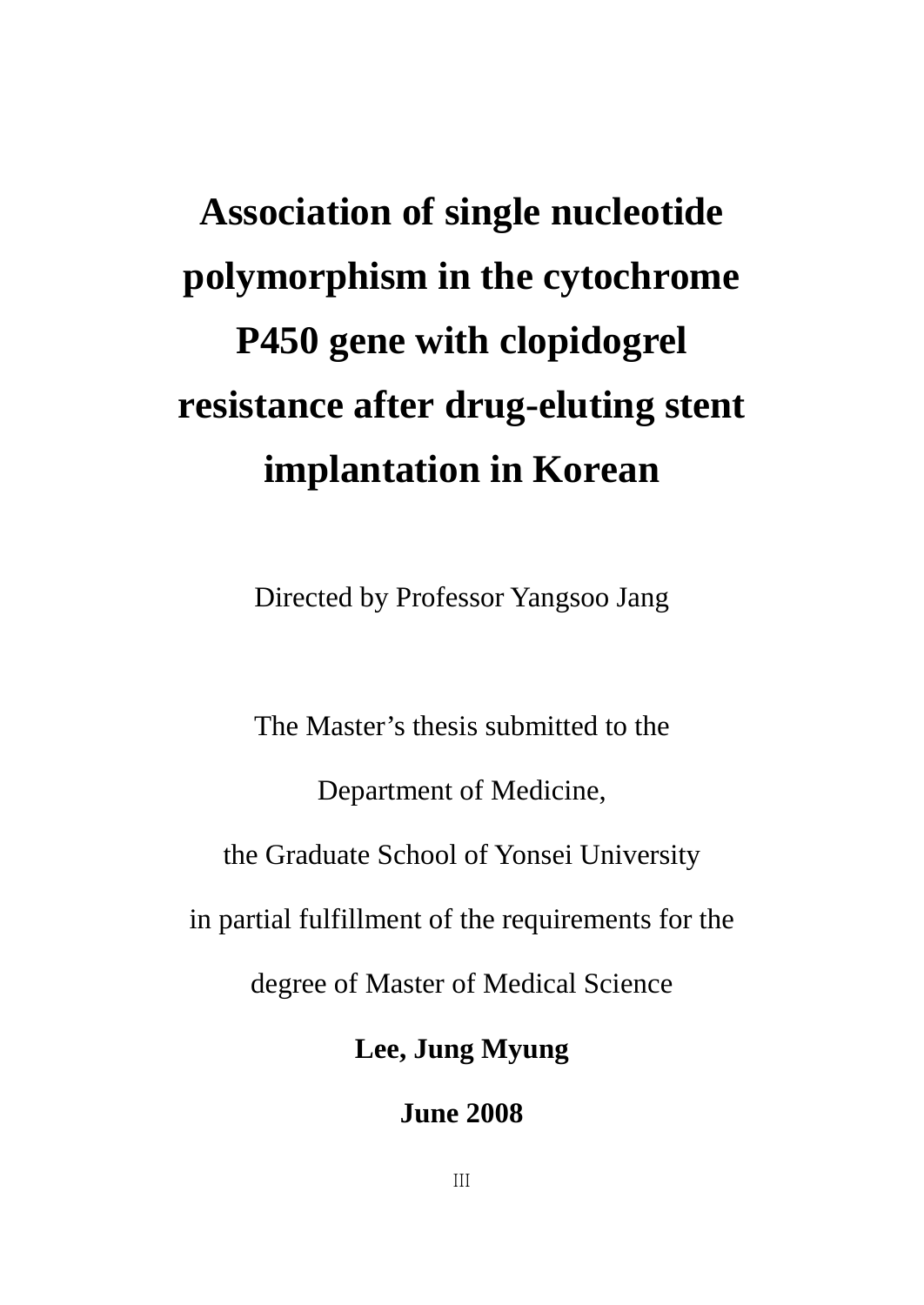# **This certifies that the Master's Thesis of Jung Myung Lee is approved.**

Thesis Supervisor : Yangsoo Jang

Sungha Park

Jin Sung Lee

# **The Graduate School**

# **Yonsei University**

**June 2008**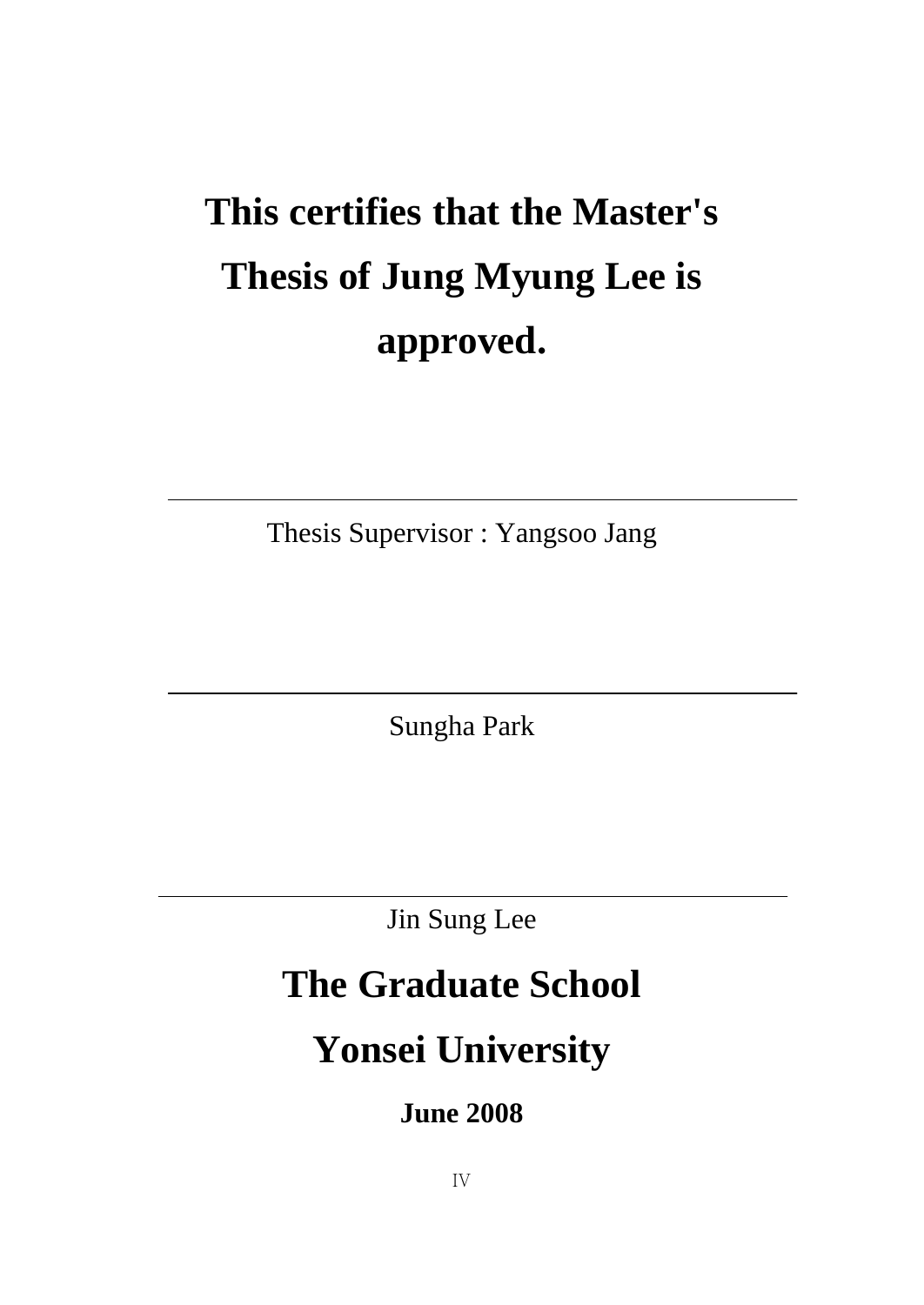### **Acknowledgements**

I would like to thank professor Yangsoo Jang who gave me the opportunity to participate in such a great project and always provided me with good and thorough ments with deep sincerity. I am in debt to professor Sungha Park and Jin Sung Lee who gave me many great advices during this study. In addition, I am especially thanks to Dong Jik Shin who was an excellent helper about the pharmacogenetics. I express my greatest love to my parents who always pray for me. Finally I dedicate this master's thesis to my shepherd, the LORD almighty.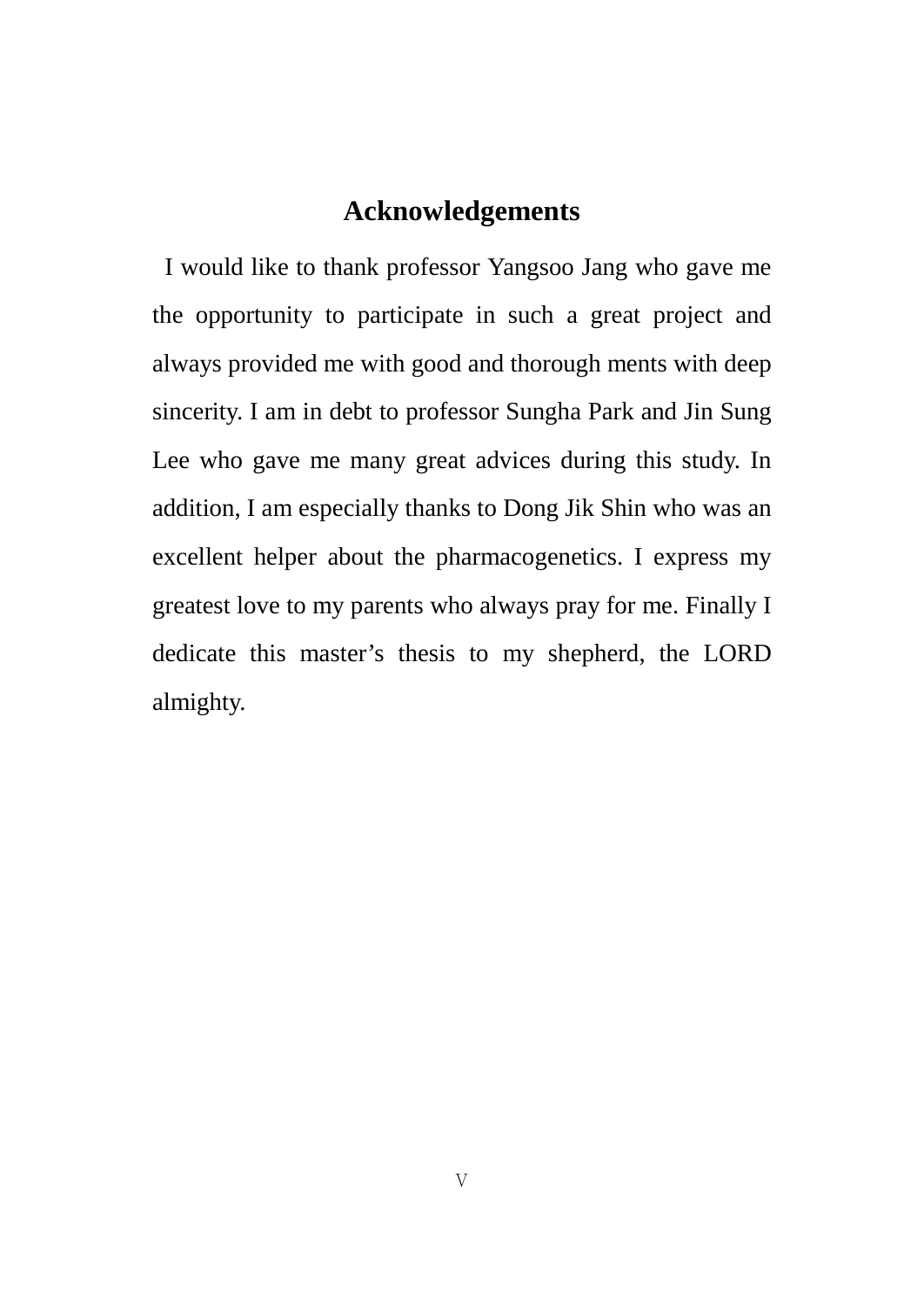## **TABLE OF CONTENTS**

|                 | <b>II. MATERIALS AND METHODS</b>                                  |
|-----------------|-------------------------------------------------------------------|
| A.              |                                                                   |
| <b>B.</b>       |                                                                   |
| $\mathcal{C}$ . |                                                                   |
| D.              |                                                                   |
|                 | <b>III. RESULTS</b>                                               |
| A <sub>1</sub>  |                                                                   |
| <b>B.</b>       | Comparing between clopidogrel resistant and responsive group  15  |
| $\mathbf{C}$ .  | Association of clopidogrel resistance and SNP manufacturers 16-33 |
|                 | IV. DISCUSSION WELL ASSESSED A 24-36                              |
|                 | V. CONCLUSION <b>With CONCLUSION</b> 37                           |
|                 |                                                                   |
|                 | ABSTRACT (in Korean) manufactured and 45-47                       |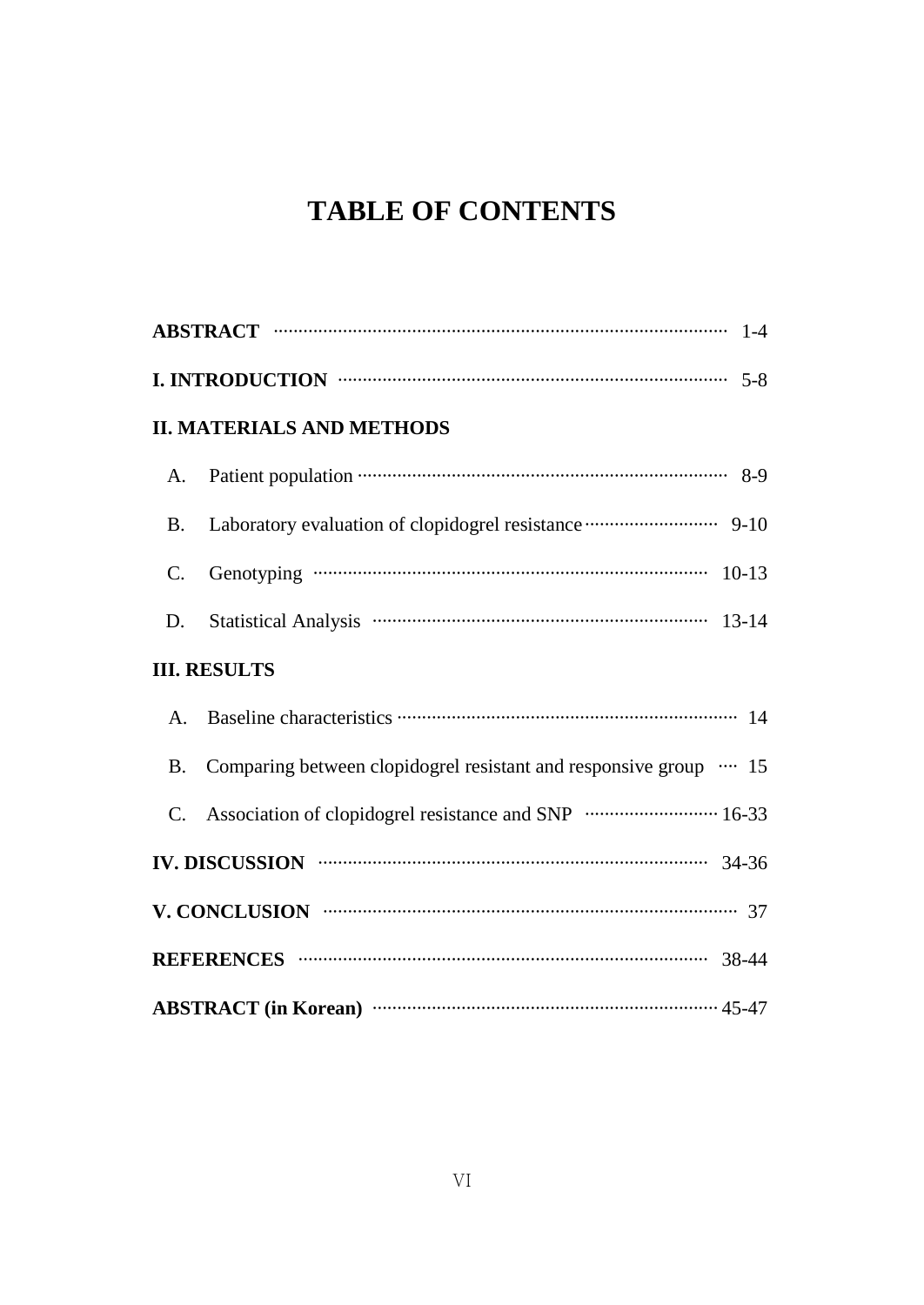## **LIST OF TABLES**

| Table 1. Oligonucleotide primers for the genotyping of    |
|-----------------------------------------------------------|
|                                                           |
|                                                           |
| Table 3. Characteristics of clopidogrel resistant and     |
|                                                           |
| Table 4-1. Gene variant distribution in clopidogrel       |
|                                                           |
| Table 4-2. % inhibition of platelet activity according to |
|                                                           |
| Table 5-1. cytochrome gene variant distribution in        |
| population received dual antiplatelet therapy  22-25      |
| Table 5-2. % inhibition of each genotype in dual          |
|                                                           |
| Table 6-1. Cytochrome gene variant distribution in        |
| population received triple antiplatelet therapy  27-30    |
| Table 6-2. % inhibition of each genotype in triple        |
|                                                           |
| Table 7. Multiple logistic regression analysis of the     |
| association of various gene polymorphisms with            |
|                                                           |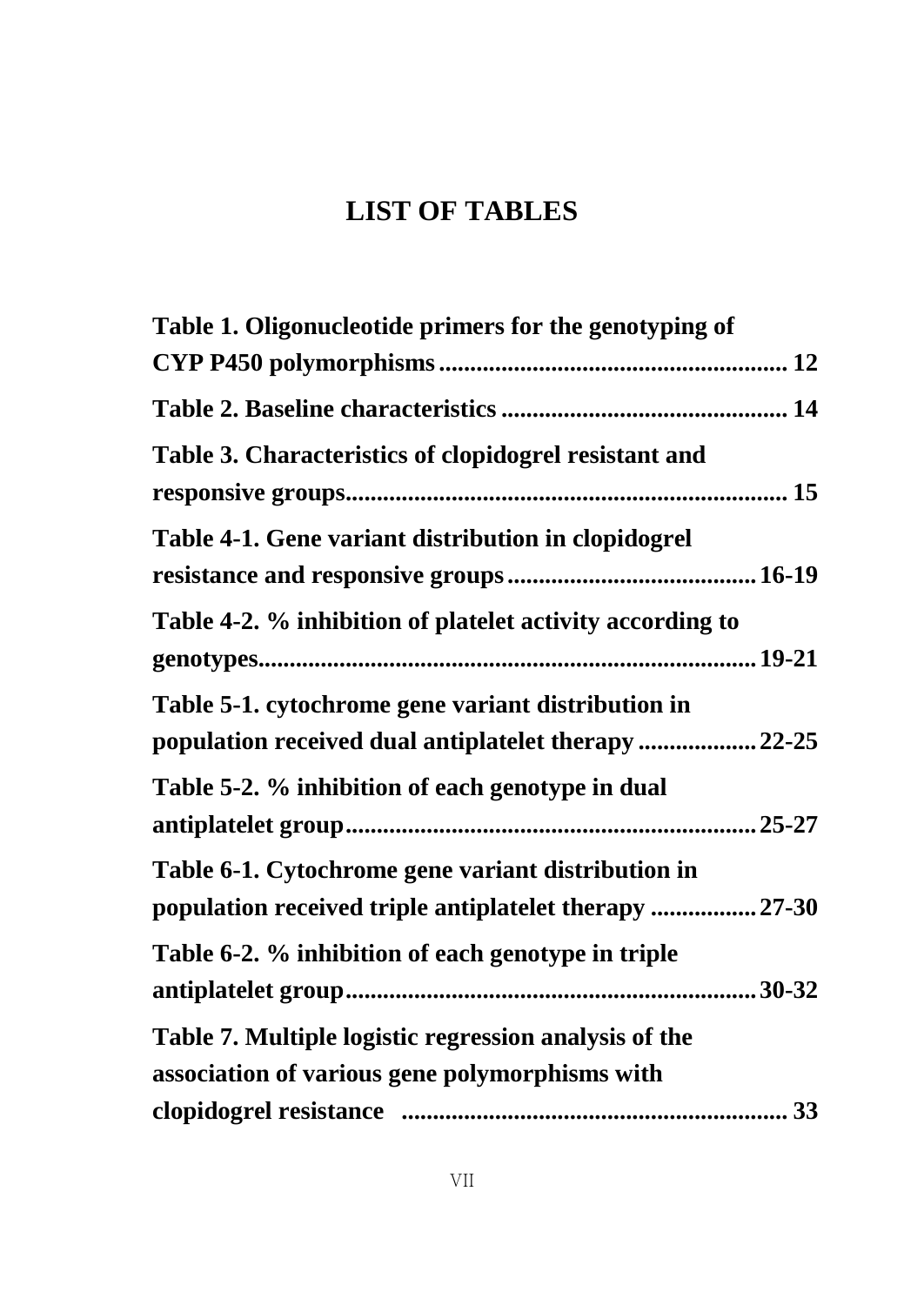#### **ABSTRACT**

Association of single nucleotide polymorphism in the cytochrome P450 gene with clopidogrel resistance after drug-eluting stent implantation in Korean

Lee, Jung Myung

*Department of Medicine The Graduate School, Yonsei University* 

(Directed by Professor Yangsoo Jang)

**Introduction:** Clopidogrel is a prodrug that inhibits adenosine-induced platelet aggregation by blocking the P2Y12 receptor. Clopidogrel requires metabolic activation by hepatic cytochrome P450 (CYP) isoenzymes. The mechanisms responsible for clopidogrel resistance are incompletely defined. Differences in hepatic conversion to the active metabolite are thought to be an important factor. Recent studies suggested that cytochrome P450 2C19\*2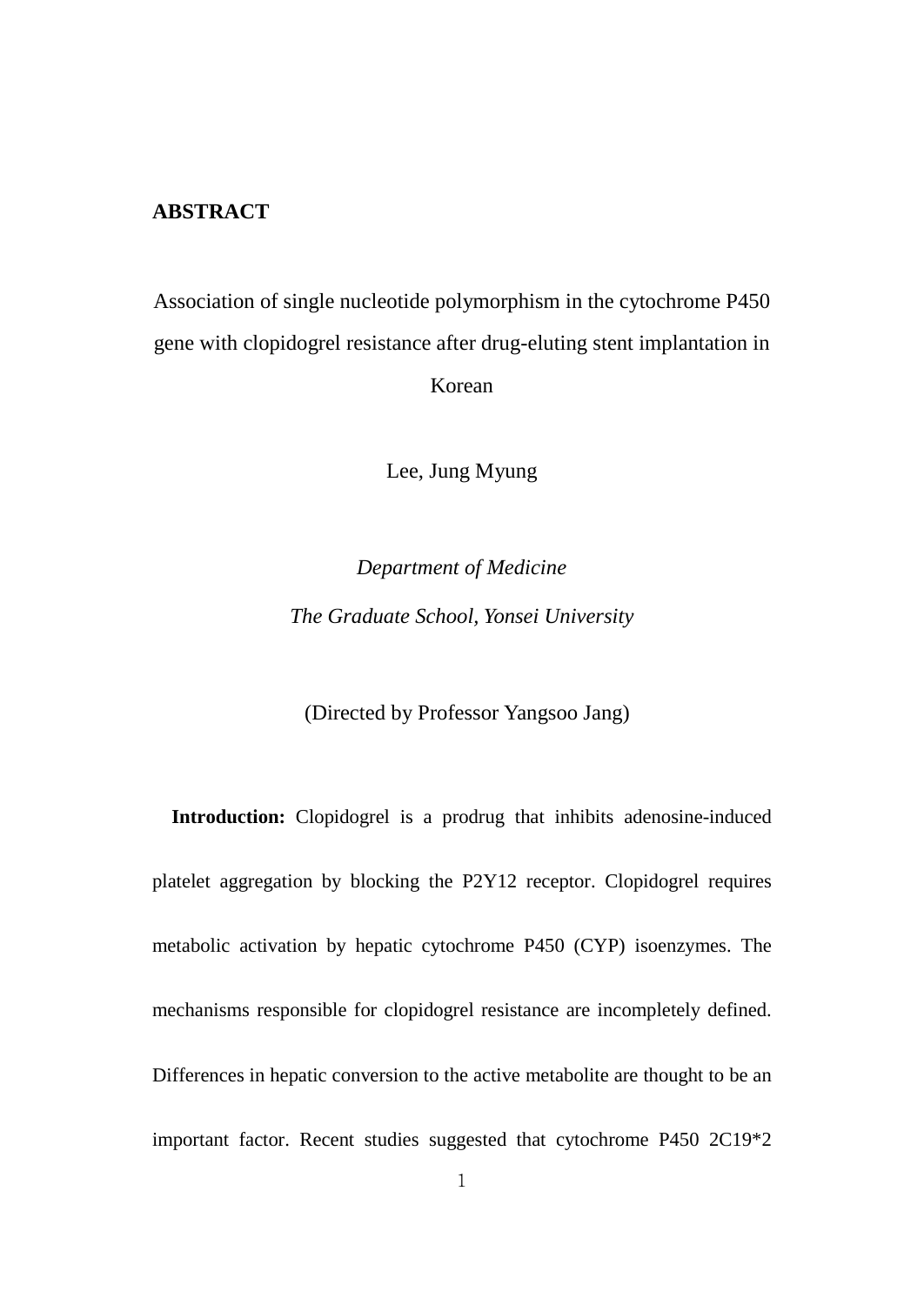polymorphism has significant association with clopidogrel resistance. In addition, there are some reports that SNPs (single nucleotide polymorphisms) of CYP3A4, CYP3A5 showed significant association with clopidogrel resistance. Most of the studies were done in the western population. In this study, we sought to determine the association of polymorphisms of CYP gene with clopidogrel resistance in Korean.

**Methods:** From October 2006 to July 2007, 450 patients who underwent successful percutaneous coronary intervention with drug-eluting stent were randomly assigned to treatment with dual antiplatelet regimen (aspirin plus clopidogrel) or triple antiplatelet regimen (aspirin plus clopidogrel plus cilostazol). Clopidogrel resistance checking and genetic analysis were fulfilled in 383 patients. Clopidogrel resistance was defined as % inhibition of less than 20% by VeryfyNow P2Y12 assay. The genotyping of 10 SNPs including COX2 rs5277, CYP3A5\*3 rs776747, CYP1A1 rs1048943, CYP2C19\*2 rs4244285, CYP2C19\*3 rs4986893, CYP1A2 rs2470890,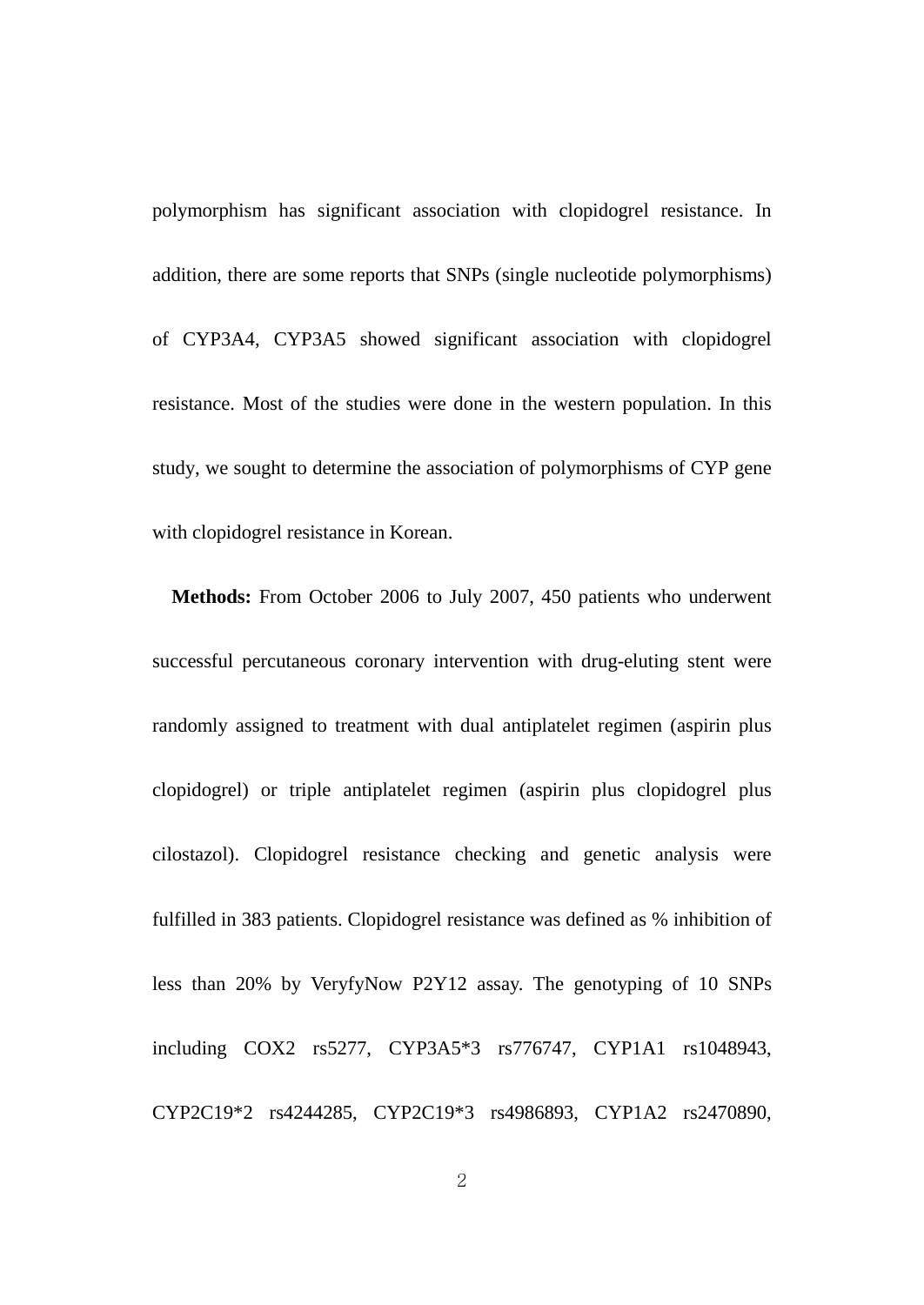CYP3A4 rs2242480, CYP3A4 rs2246709, CYP2J2 rs2280274, and P2RY12 were screened and statistic analysis was done.

**Results:** Clopidogrel resistance was found in 111 patients (29.0%). No significant differences in age, sex, body mass index, history of diabetes mellitus, history of hypertension, and smoking status were seen between clopidogrel resistant group and clopidogrel responsive group. In clopidogrel responsive group, there was a significant higher proportion of cilostazol use. Because cilostazol influence clopidogrel resistance significantly, we examined the association of SNPs and clopidogrel resistance in dual antiplatelet therapy group and triple antiplatelet group, respectively. In both dual and triple antiplatelet subjects, CYP2C19\*3 demonstrated a significantly higher proportion of minor allele in clopidogrel resistant group compared with clopidogrel responsive group. Multiple logistic regression analysis demonstrated that CYP2C19\*3 rs4986893 SNP is an independent predictor of clopidogrel resistance.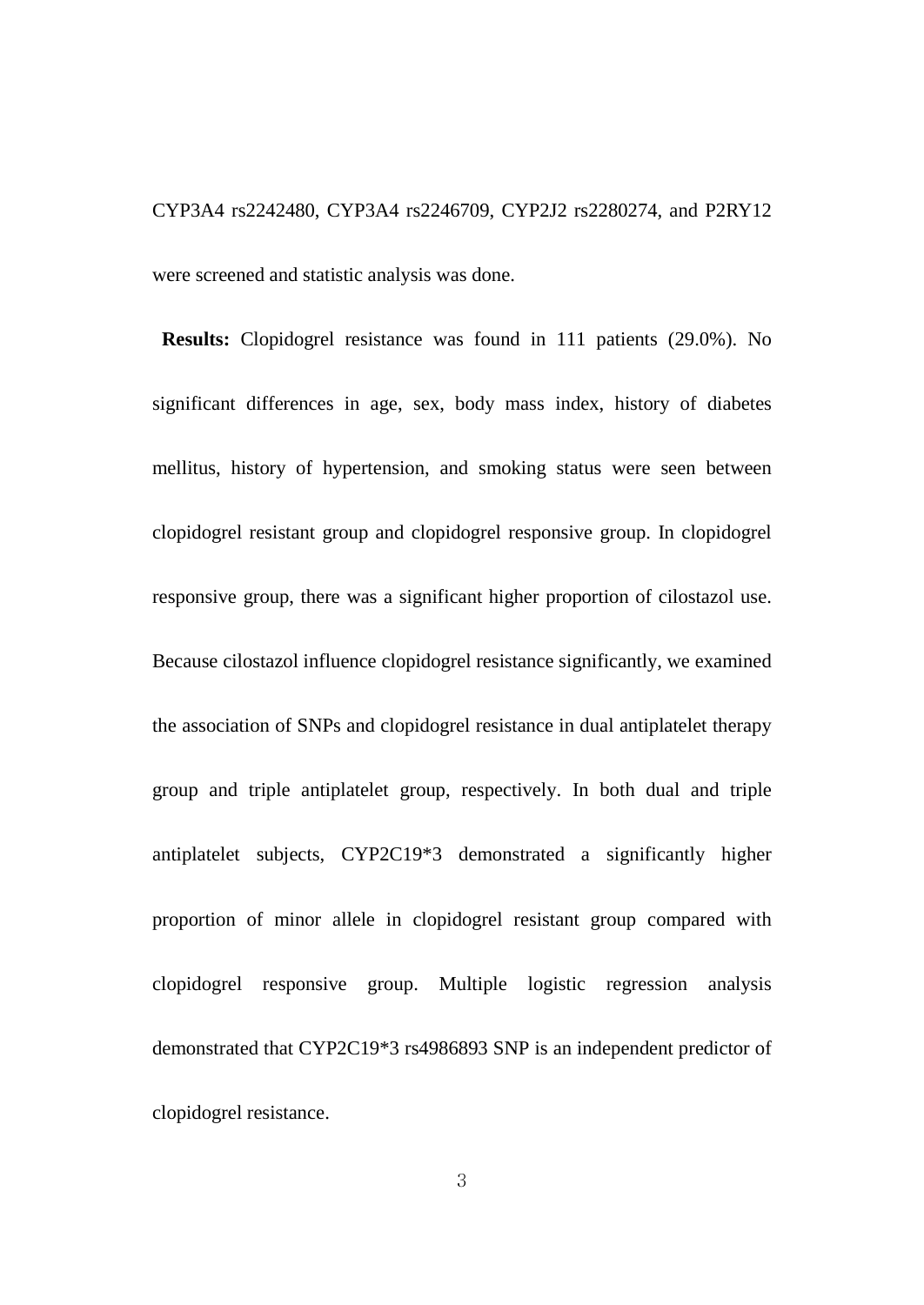**Conclusion:** CYP2C19\*3 SNP is an independent risk factor of clopidogrel resistance in Korean subjects with coronary artery disease. The results from this study suggested that CYP2C19\*3 may have a more important role than CYP2C19\*2 in the metabolism of clopidogrel in Koreans. Further investigation is needed to clarify whether the increased clopidogrel resistance in subjects with CYP2C19\*3 minor allele polymorphism translates into increased cardiovascular outcomes.

Key words : cytochrome P450, cytochrome 2C19\*3, single nucleotide polymorphism, clopidogrel resistance, drug-eluting stent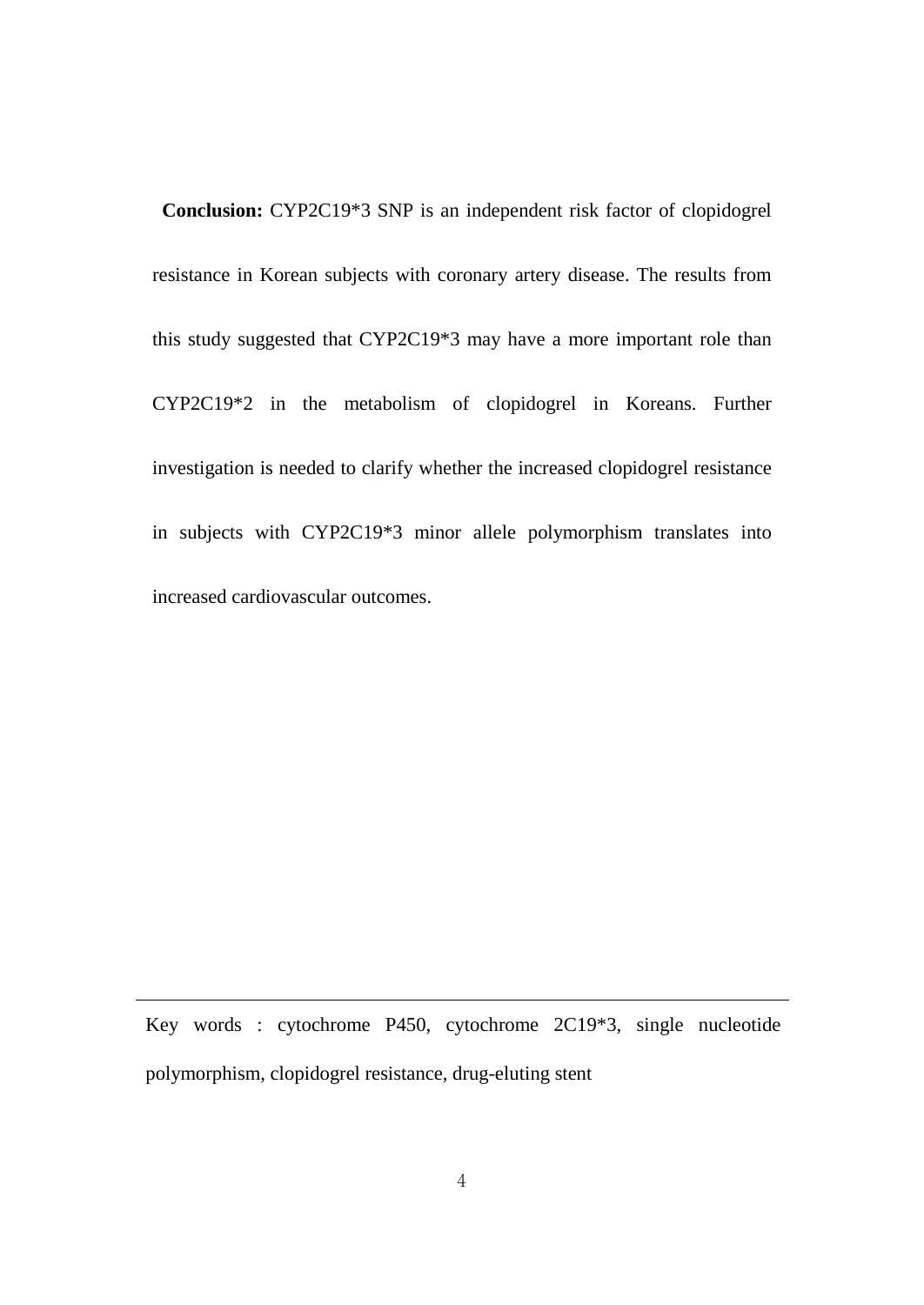Lee, Jung Myung

*Department of Medicine The Graduate School, Yonsei University* 

(Directed by Professor Yangsoo Jang)

#### **I. INTRODUCTION**

Clopidogrel is a thienopyridine prodrug used clinically to inhibit adenosine diphosphate(ADP)-induced platelet aggregation by irreversibly blocking the P2Y12 receptor<sup>1)</sup>. Clopidogrel requires oxidation by hepatic cytochrome P450 (CYP) to generate a metabolite that is an active inhibitor of ADP-induced platelet aggregation<sup>2)</sup>. CYP catalyzes the oxidation of the thiophene ring of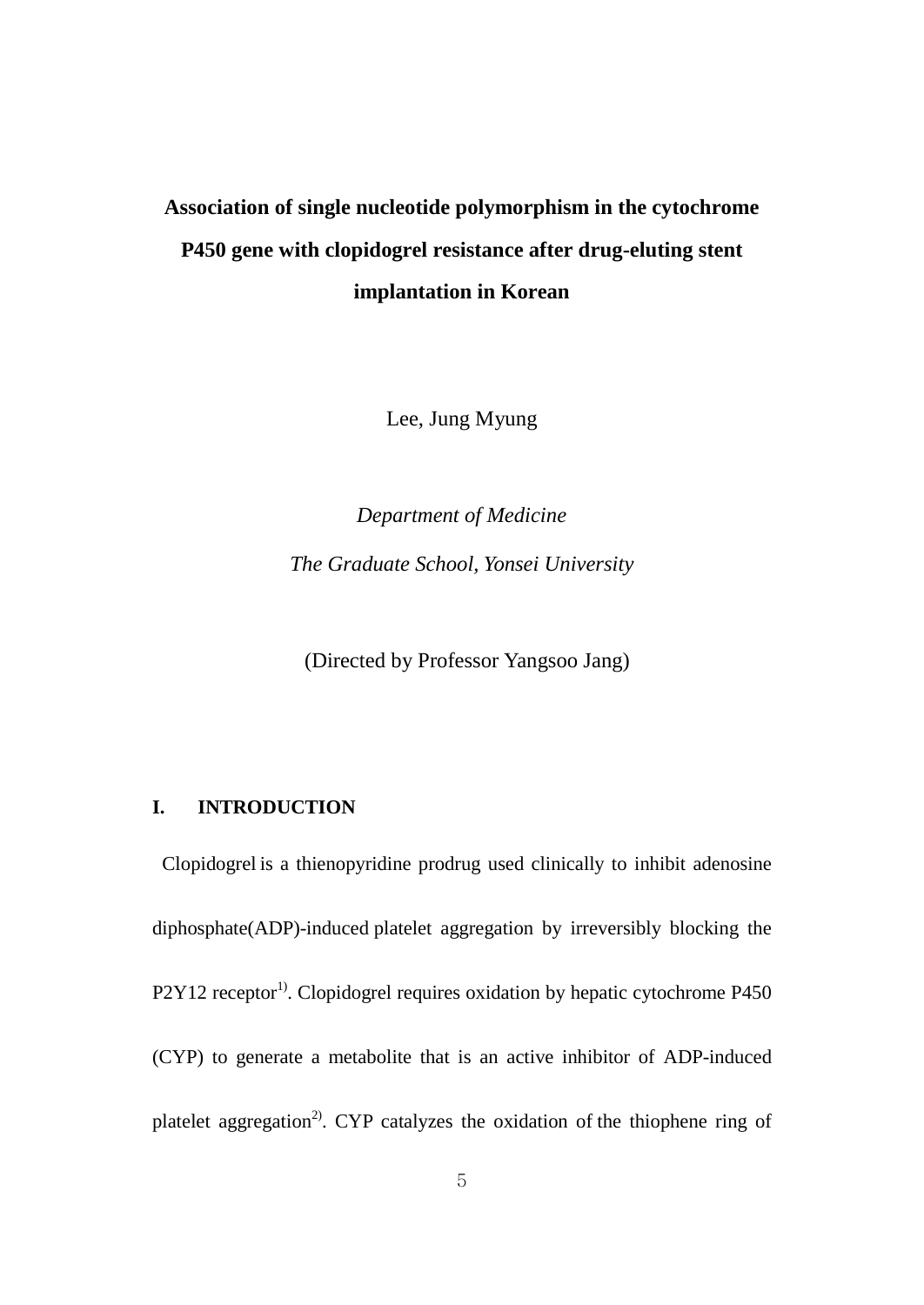clopidogrel to 2-oxoclopidogrel. The 2-oxo-intermediate is then oxidized further by CYP. The second oxidation results in opening of the thiophene ring to form both a carboxyl and a thiol group<sup>3)</sup>. When the thiol group forms a disulfide bond with the  $P2Y_{12}$  ADP-receptor on platelets, the ADP cannot bind to the covalently modified receptor, which normally activates the glycoprotein GPIIb/IIIa complex that binds fibrinogen and initiate blood clot formation<sup>3)</sup>. Since clopidogrel and aspirin inhibit platelet aggregation through different pathways, combined antiplatelet therapy provides additive benefits compared to either agent alone<sup>4)</sup>. Dual antiplatelet therapy with clopidogrel and aspirin is considered the "gold standard" for attenuation of platelet activation and aggregation in patients undergoing stenting<sup>5)</sup>.

Response variability and nonresponsiveness to clopidogrel have been demonstrated in patients following coronary stenting<sup>6</sup>. The prevalence of clopidogrel nonresponsiveness has been reported at  $5-44\%$ <sup>7-15)</sup>. This variation in prevalence is due to various dosing, definitions, laboratory methods, and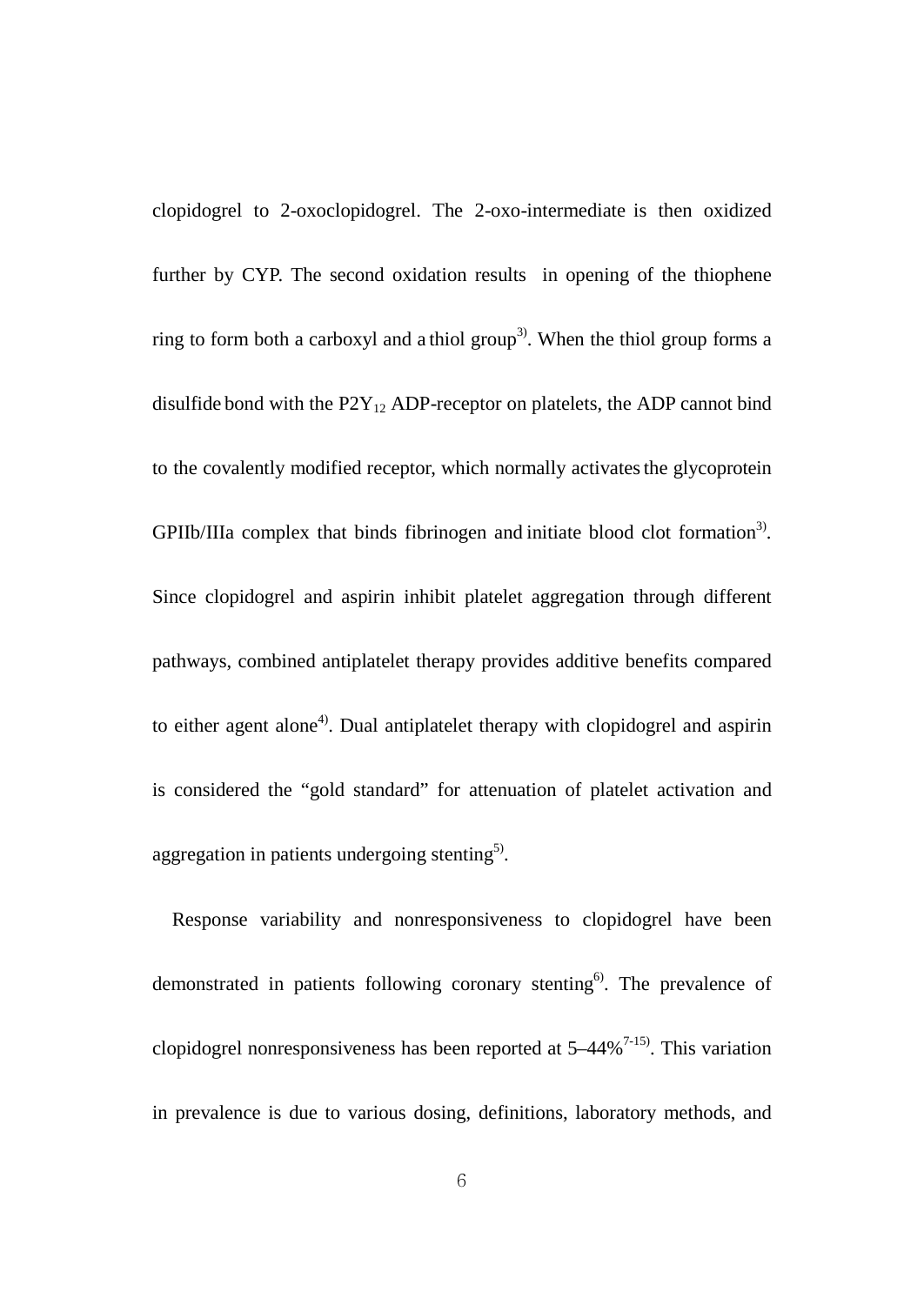the time at which blood samples were drawn  $4, 11, 16-18$ . There are some reports that link clopidogrel resistance to the occurrence of thrombotic events. Matetzky et al demonstrated that patients who exhibited the highest quartile of ADP-induced aggregation had a 40% probability for a recurrent cardiovascular event within 6 months in patients undergoing stenting for acute  $ST$ -elevation myocardial infarction<sup>11)</sup>. Other investigators also reported that high platelet reactivity despite currently recommended antiplatelet therapy is a risk factor for ischemia in patients undergoing percutaneous coronary intervention<sup>19-22)</sup>.

The mechanisms responsible for clopidogrel resistance are incompletely defined. Differences in intestinal absorption, hepatic conversion to the active metabolite through CYP activity, and platelet receptor polymorphisms have been suggested $2^{3-31}$ . Lau et al demonstrated that pharmacologic stimulation of CYP3A4 activity enhances the effect of clopidogrel, whereas competitive inhibitor of CYP 3A4 attenuate the effect of clopidogrel<sup>29, 32</sup>. Hulot et al,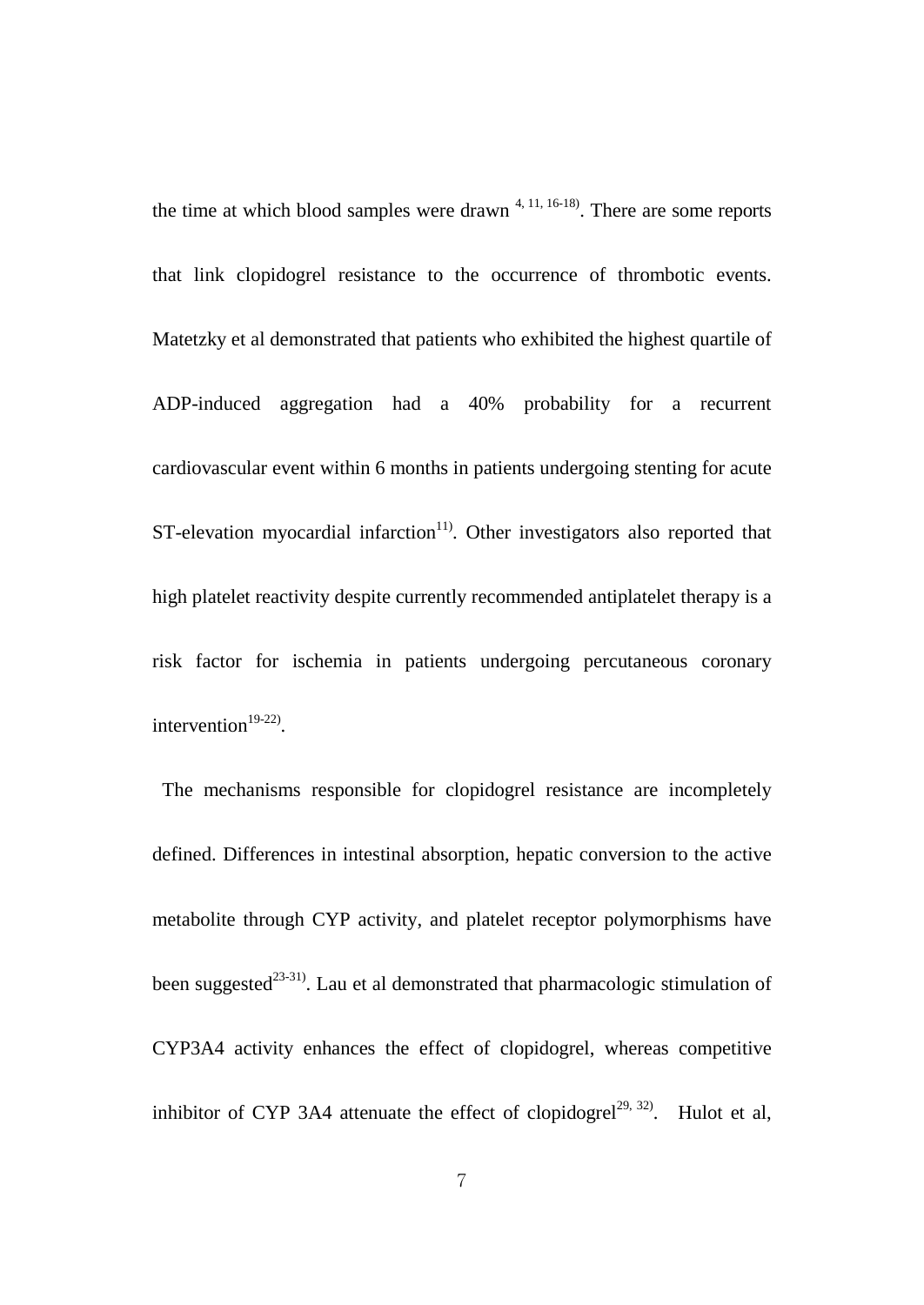Giusti et al, and Frere et al demonstrated that CYP 2C19\*2 polymorphism is responsible for clopidogrel resistance<sup>23, 25, 30</sup>. All of the above data suggest the contribution of hepatic CYP metabolic activity to clopidogrel nonresponsiveness. However, most of the studies have been done in the western population with paucity of data in the oriental population at the present. In this study, we sought to determine the association of polymorphisms of CYP gene with clopidogrel resistance in subjects undergoing coronary angioplasty and stent insertion.

#### **II. MATERIALS AND METHODS**

#### **A. Patient population**

From October 2006 to July 2007, 450 consecutive patients who underwent successful percutaneous coronary intervention (PCI) with drug-eluting stents (DES) were randomly assigned to treatment with dual anti-platelet regimens (aspirin plus clopidogrel,  $n = 225$ ) or triple antiplatelet regimens (aspirin plus clopidogrel plus cilostazol,  $n = 225$ ) after successful coronary stenting.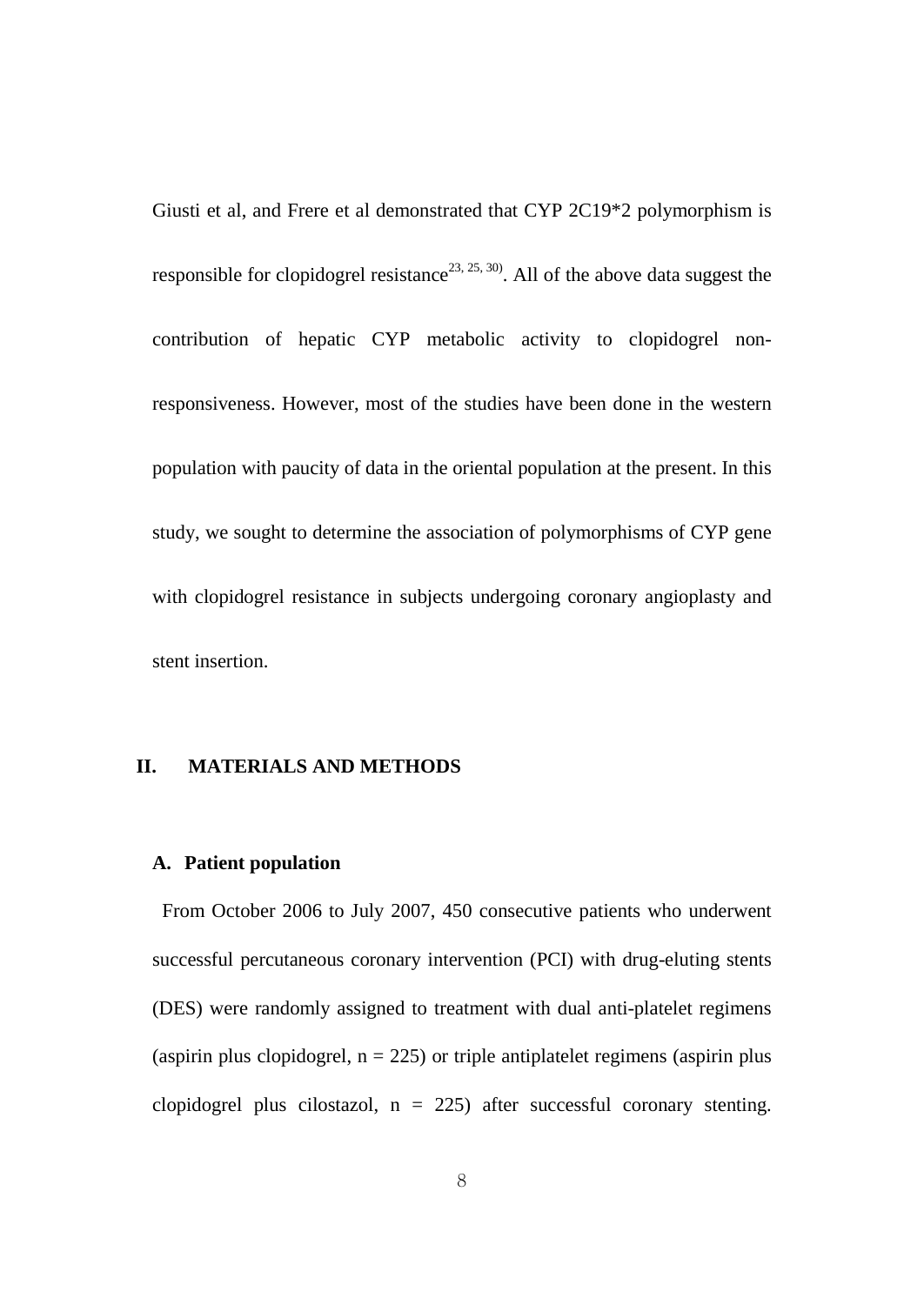Inclusion criteria were: symptomatic coronary artery disease or documented myocardial ischemia (by treadmill exercise testing or sestamibi scan); angiographic evidence of  $\geq 50\%$  diameter stenosis and post procedure Thromobolysis In Myocardial Infarction (TIMI) flow grade 3. Exclusion criteria were: contraindication to antiplatelet agents; previous allergy or intolerance of aspirin or clopidogrel; treatment with warfarin; active bleeding; known platelet dysfunction; abnormal platelet count (< 100,000/mm3). Patients received a 300mg loading dose of clopidogrel at least 12 hours before the stenting. Stents were deployed according to standard techniques. The maintenance dose for each antiplatelet agent was 100 mg once a day for aspirin, 75 mg once a day for clopidogrel, and 100 mg twice a day for cilostazol. Among the enrolled patients, 383 patients (Group I,  $n = 180$ ; Group II,  $n = 203$ ) could be checked for clopidogrel resistance by VeryfyNow-P2Y12, and blood sampling for genetic analysis was done in these patients.

#### **B. Laboratory evaluation of clopidogrel resistance**

VerifyNow P2Y12 (Accumetrics, San Diego, California) is a rapid plateletfunction, cartridge based assay designed to directly measure the effects of clopidogrel on the P2Y12 receptor. VerifyNow P2Y12 is more sensitive than ADP-induced platelet aggregometry and enhances specificity for the P2Y12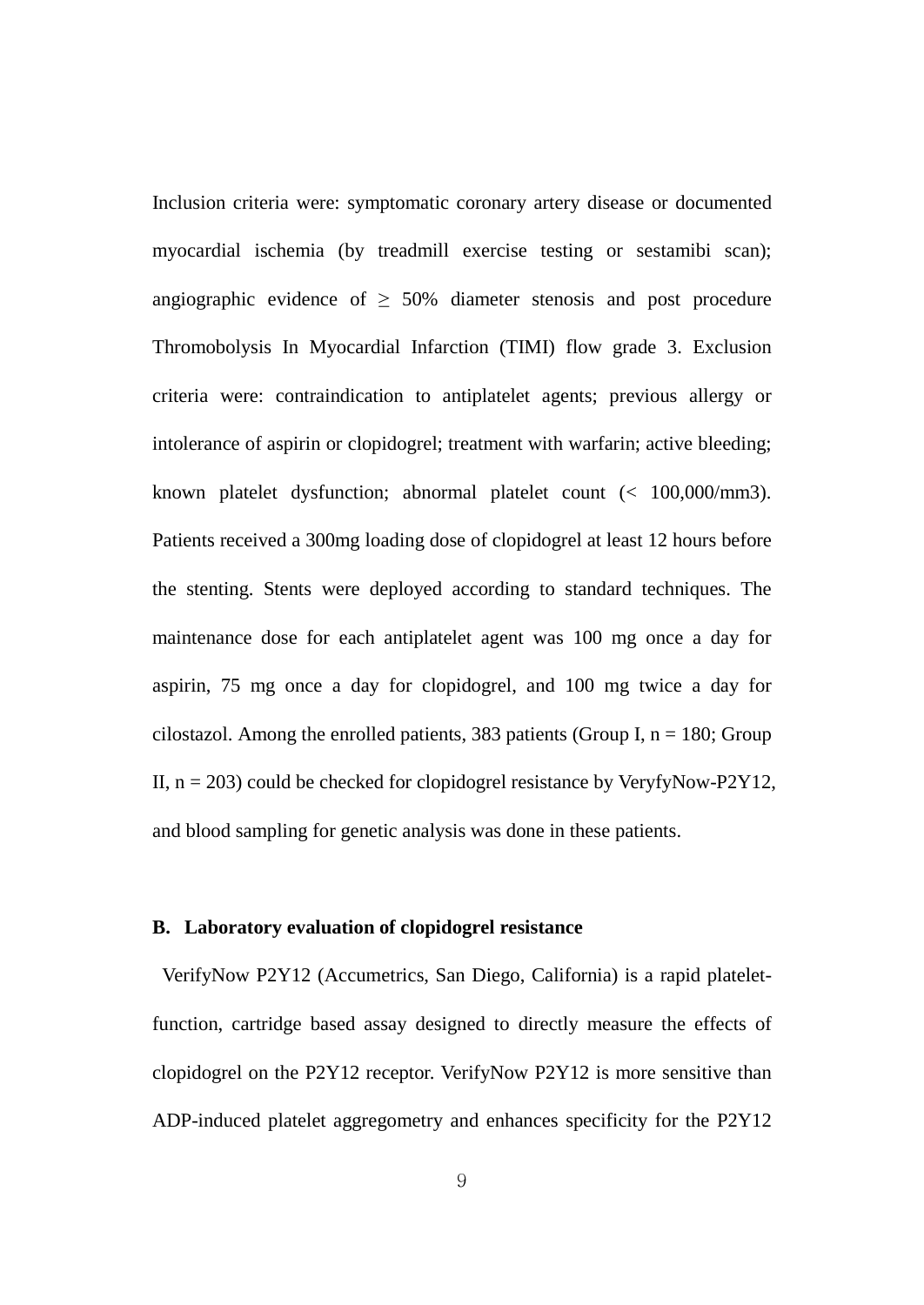receptor by using prostaglandin E1 to attenuate  $P2Y1$  activation<sup>33</sup>.

Results are expressed as P2Y12 reaction units (PRU) and percentage inhibition. PRU reports the amount of P2Y12 receptor mediated aggregation. Percentage inhibition ((1-PRU/baseline PRU)x100) is the percent change from baseline aggregation and is calculated from the PRU result and the "estimated baseline" result, which is an independent measurement based on the rate and extent of platelet aggregation in the TRAP (Thrombin Receptor Activating Peptide) channel<sup>34)</sup>. VeryfyNow P2Y12 assay's usefulness in evaluating clopidogrel responsiveness is demonstrated in various studies<sup>33-36)</sup>. The percent inhibition  $(\%)$  of  $\lt$  20% indicates the absence of clopidogrelinduced platelet dysfunction and was defined as clopidogrel resistance.

#### **C. Genotyping**

The genotyping of 7 SNPs including cycloxygenase2 (COX2) rs5277, CYP3A5\*3 rs776747, CYP1A1\*3 rs1048943, CYP2C19\*2 rs4244285, CYP2C19\*3 rs4986893, CYP1A2 rs2470890, CYP3A4 rs2242480 were screened using single base primer extension assay using ABI PRISM SNaPShot Multiplex kit (ABI, Foster City, CA, USA) according to manufacturer's recommendation. Briefly, the genomic deoxyribonucleic acid (DNA) flanking the SNPs were amplified with polymerase chain reaction (PCR) with forward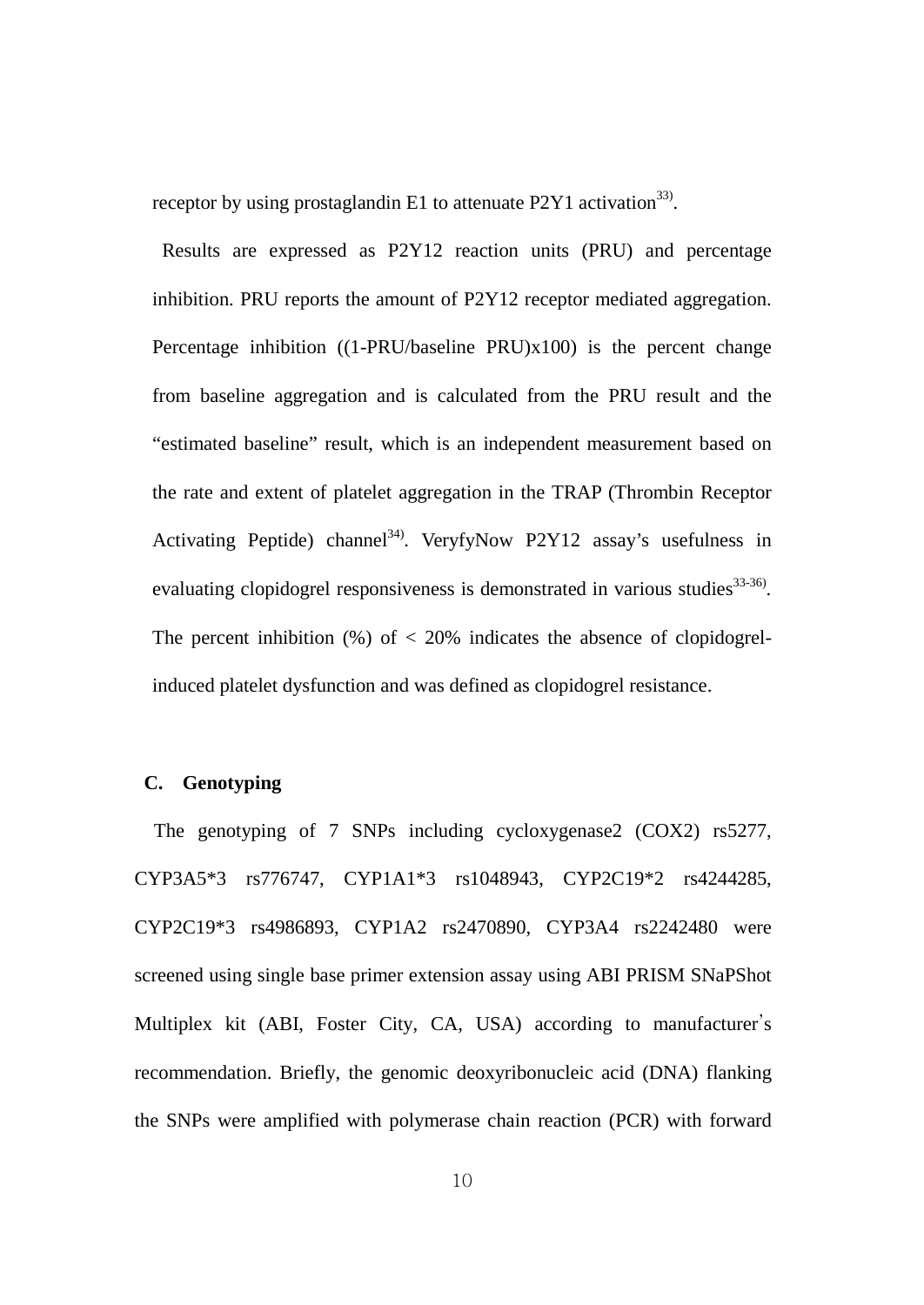and reverse primer pairs and standard PCR reagents in 10 micro liter reaction volume, containing 10ng of genomic DNA, 0.5pM of each oligonucleotide primer, 1 micro liter of 10X PCR Gold buffer,  $250\mu$ M dNTP,  $3$ mM MgCl<sub>2</sub> and 0.25 unit i-StarTaq DNA Polymerase (iNtRON Biotechnology, Sungnam, Kyungki-Do, Korea). The PCR reactions were carried out as follows: 10 min at 95 ℃ for 1 cycle, and 30 cycles on 95 ℃ for 30s, 55 ℃ (COX2 rs5277, CYP1A1 rs1048943), 60℃ (CYP2C19\*2, CYP2C19\*3), 65℃ (CYP3A5\*3) for 1min, respectively, and 72℃ for 1min followed by 1 cycle of 72℃ for 7mins. After amplification, the PCR products were treated with 1 unit each of shrimp alkaline phosphatase (SAP) (Roche) and exonuclease I (USB Corporation) at 37℃ for 60 minutes and 72℃ for 15 minutes to purify the amplified products. One micro liter of the purified amplification products were added to a SNaPshot Multiplex Ready reaction mixture containing 0.15pmols of genotyping primer for primer extension reaction. The primer extension reaction was carried out for 25cycles of 96℃ for 10 seconds, 50℃ for 5 seconds, and 60℃ for 30 seconds. The reaction products were treated with 1 unit of SAP at 37℃ for 1 hour and 72℃ 15 minutes to remove excess fluorescent dye terminators. One micro liter of the final reaction samples containing the extension products were added to 9 micro liter of Hi-Di formamide (ABI, Foster City, CA). The mixture was incubated at 95℃ for 5 min, followed by 5min on ice and then analyzed by electrophoresis in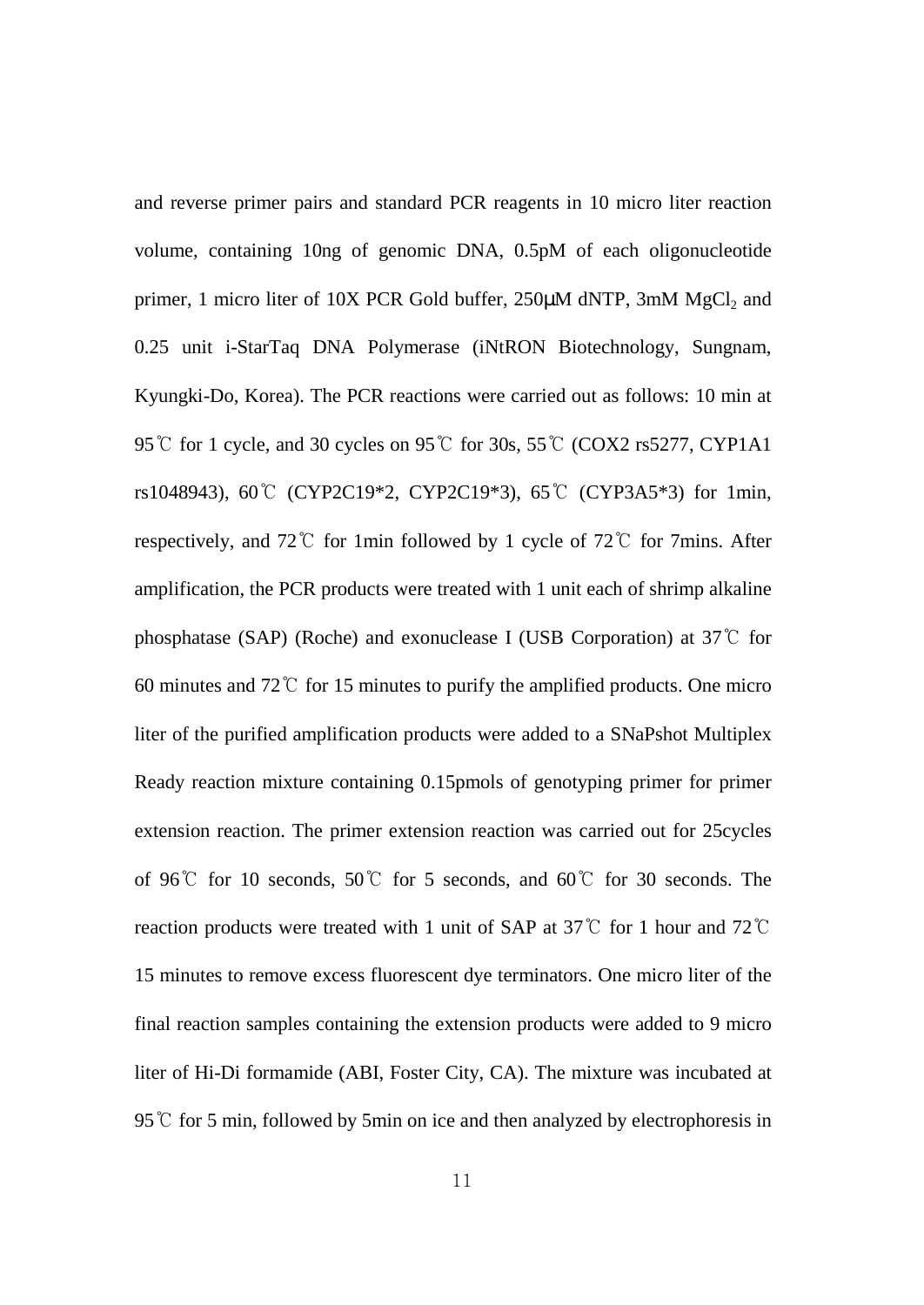ABI Prism 3730xl DNA analyzer. Results were analyzed using GeneScan analysis software (ABI, Foster City, CA). Primer sequences used in this study are shown in Table 1

| Gene       | <b>SNP</b> name  | $\mathbf{R}s$<br>number | <b>Primer sequence</b> |                                  |  |  |
|------------|------------------|-------------------------|------------------------|----------------------------------|--|--|
|            |                  |                         | Forward primer         | <b>GTGATTATCTTTGGCATGG</b>       |  |  |
| CYP1A1     | I462V            | rs1048943               | Reverse primer         | TTGCAGCAGGATAGCCAG               |  |  |
|            |                  |                         | Genotyping primer      | AAAGACCTCCCAGCGGGCAA             |  |  |
|            |                  |                         | Forward primer         | <b>CGACCTGACCCCCATCTAC</b>       |  |  |
| CYPIA2     | N516N            | rs2470890               | Reverse primer         | GGAAGAGAAACAAGGGCTGA             |  |  |
|            |                  |                         | Genotyping primer      | CCTCAGAATGGTGGTGTCTTCTTCA        |  |  |
|            |                  |                         | Forward primer         | GGCATATTGTATCTATACCTTTATTAAATG   |  |  |
| CYP2C19*2  | $681 \text{G/A}$ | rs4244285               | Reverse primer         | GAGGGTTGTTGATGTCCATC             |  |  |
|            |                  |                         | Genotyping primer      | TTTTAAGTAATTTGTTATGGGTTCC        |  |  |
|            |                  |                         | Forward primer         | AGCAATTTCTTAACTTGATGGAAAAA       |  |  |
| CYP2C19*3  | W212X            | rs4986893               | Reverse primer         | GGATTTCCCAGAAAAAAAAGACTG         |  |  |
|            |                  |                         | Genotyping primer      | <b>GCAAAAAACTTGGCCTTACCTGGAT</b> |  |  |
|            |                  |                         | Forward primer         | <b>CCAGCAGAAACTGCAGG</b>         |  |  |
| CYP3A4     | $IVS10+1G/A$     | rs2242480               | Reverse primer         | GAGTCAGTGAAAGAATCAGTGATT         |  |  |
|            |                  |                         | Genotyping primer      | TACCCAATAAGGTGAGTGGATG           |  |  |
|            |                  |                         | Forward primer         | CGTTCTGTGTGGGGACAAC              |  |  |
| $CYP3A5*3$ | A6986G(22893A/G) | rs776746                | Reverse primer         | <b>GCCCATACAGGCAACATGA</b>       |  |  |
|            |                  |                         | Genotyping primer      | <b>GAGCTCTTTTGTCTTTCA</b>        |  |  |
|            |                  |                         | Forward primer         | <b>GCGATTGTACCCGGACAG</b>        |  |  |
| COX2       | V102V            | rs5277                  | Reverse primer         | TTGGCGATTAAGATGGAAGG             |  |  |
|            |                  |                         | Genotyping primer      | TTCGAAATGCAATTATGAGTTATGT        |  |  |

**Table 1. Oligonucleotide primers for the genotyping of CYP polymorphisms**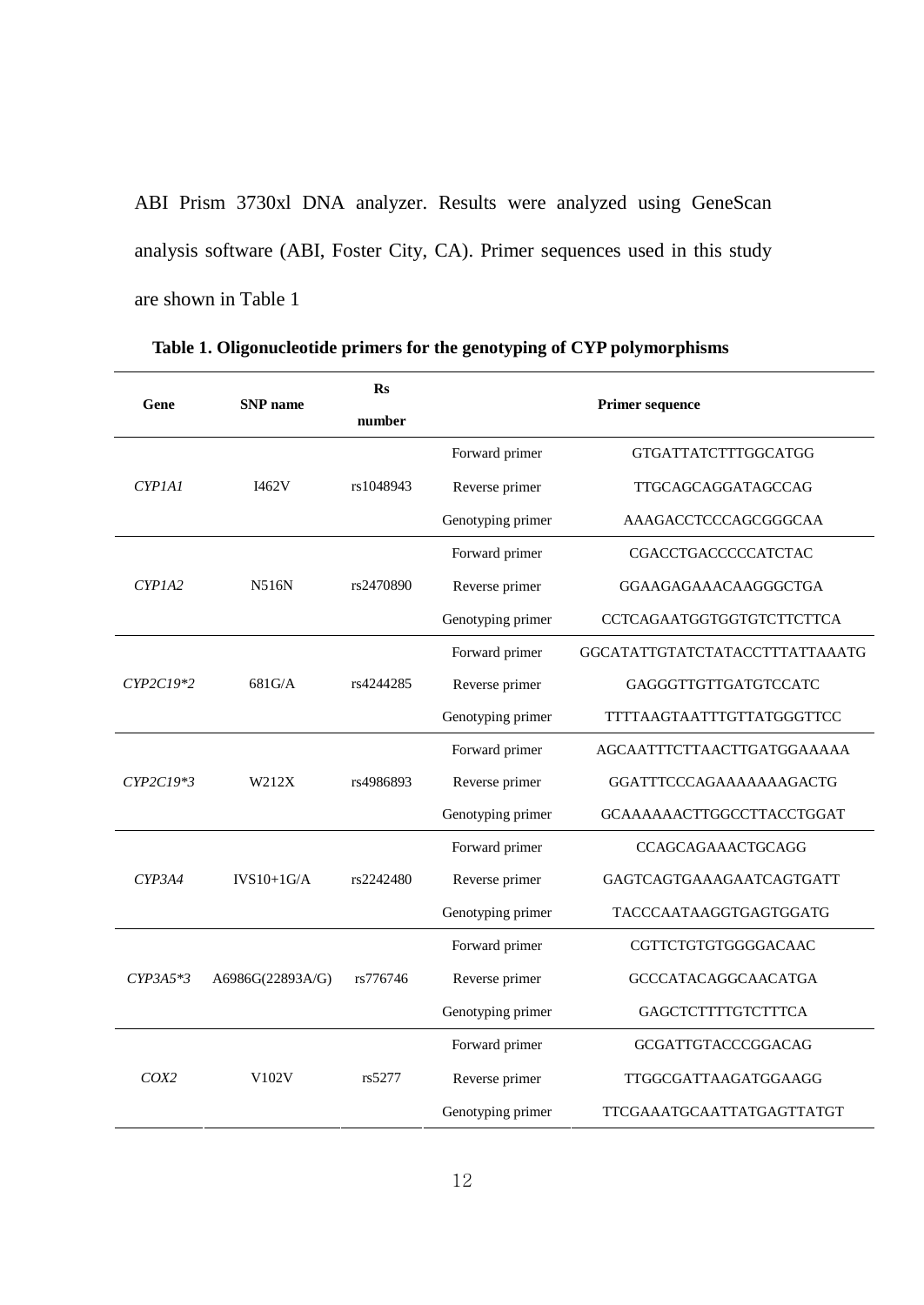The genotyping of CYP3A4 rs2246709, CYP2J2 rs2280274, P2RY12 were screened using the TaqMan fluorogenic 5' nuclease assay (ABI, Foster City, CA, USA). The final volume of polymerase chain reaction (PCR) was 5ul, containing 10ng of genomic DNA and 2.5ul TaqMan Universal PCR Master Mix, with 0.13ul of 40X Assay Mix (Assay ID C\_1845287\_10 for CYP3A4, C\_1917976\_1 for CYP2J2, C\_1941752\_10 for P2RY12). Thermal cycle conditions were as follows:  $50^{\circ}$  for 2 min to activate the uracil N-glycosylase and to prevent carry-over contamination, 95℃ for 10 min to activate the DNA polymerase, followed by 45 cycles of 95℃ for 15 s and 60℃ for 1 min. All PCR were performed using 384-well plates by a Dual 384-Well GeneAmp PCR System 9700 (ABI, Foster City, CA, USA) and the endpoint fluorescent readings were performed on an ABI PRISM 7900 HT Sequence Detection System (ABI, Foster City, CA, USA). Duplicate samples and negative controls were included to ensure accuracy of genotyping.

#### **D. Statistical Analysis**

Values were expressed as mean  $\pm$  SD.  $\chi^2$  test for goodness of fit was used to verify agreement with Hardy-Weinberg equilibrium using Fisher's exact test. Comparison of discrete variables was performed using the Chi-square analysis or Fisher's exact test. Comparison of continuous variables between the two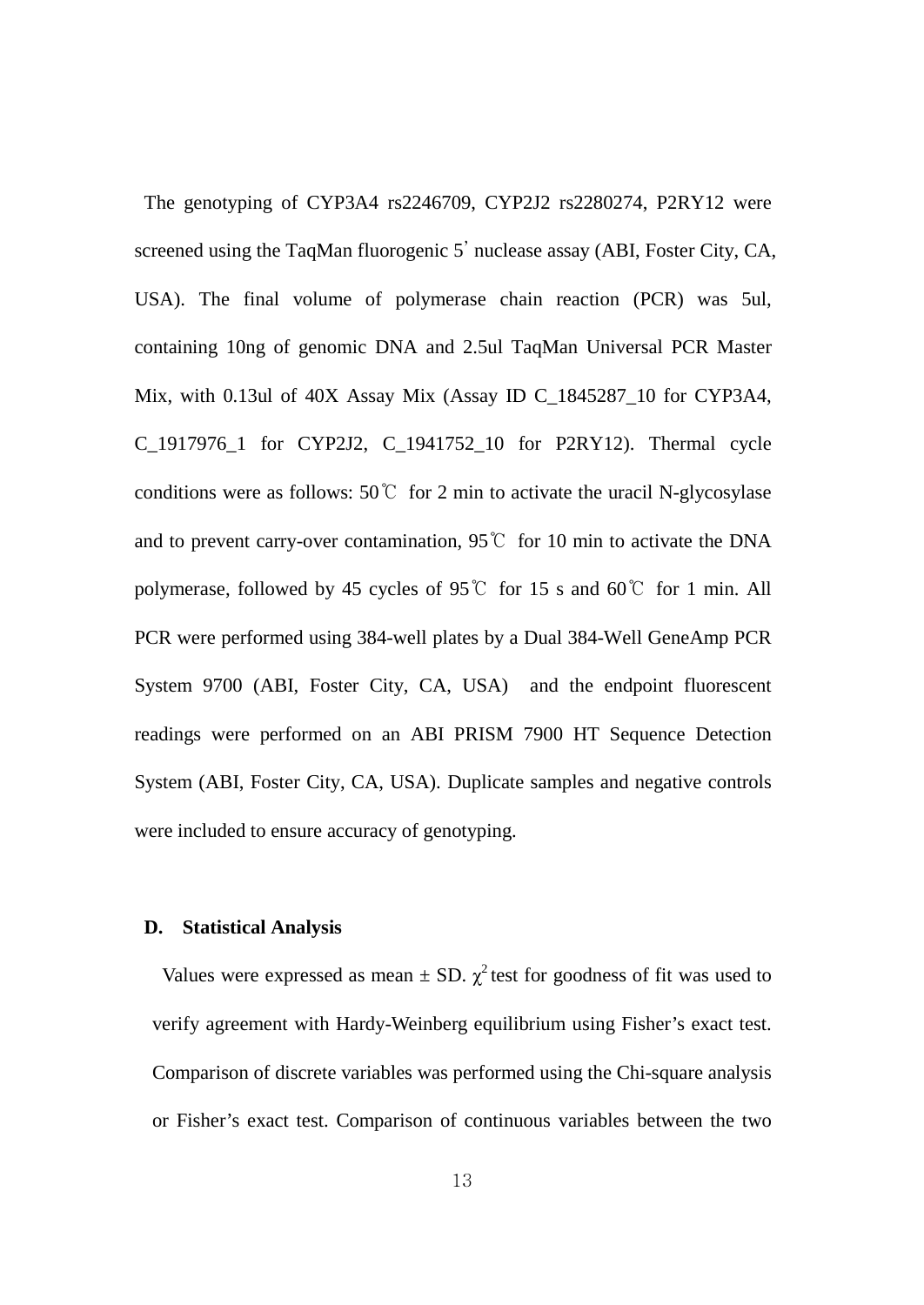study groups was performed using the Student's t-test. Multivariate logistic regression analysis was performed to determine the independent association of CYP gene polymorphism with clopidogrel resistance. Statistical analysis was performed with SPSS 15.0 (SPSS Inc, Chicago, Il., USA).

#### **III. RESULTS**

#### **A. Baseline characteristics**

 CYP genotypes and clopidogrel resistance of 383 coronary artery disease patients with drug-eluting stent insertion were analyzed in this study. Clopidogrel resistance was found in 111 patients (29.0%). Baseline characteristics of the studied population are shown in table 2.

**Table 2. Baseline characteristics of the whole population (n=383)**

| characteristic               | value           |
|------------------------------|-----------------|
| Age (years)                  | $61.1 \pm 10.2$ |
| Body mass index $(kg/m2)$    | $24.8 \pm 3.0$  |
| Men                          | 278(72.6%)      |
| Clopidogrel resistance       | $111(29.0\%)$   |
| Diabetes mellitus            | 104(27.2%)      |
| Hypertension                 | 153(39.9%)      |
| Old cerebrovascular accident | $7(1.8\%)$      |
| Smoker                       | 135(35.2%)      |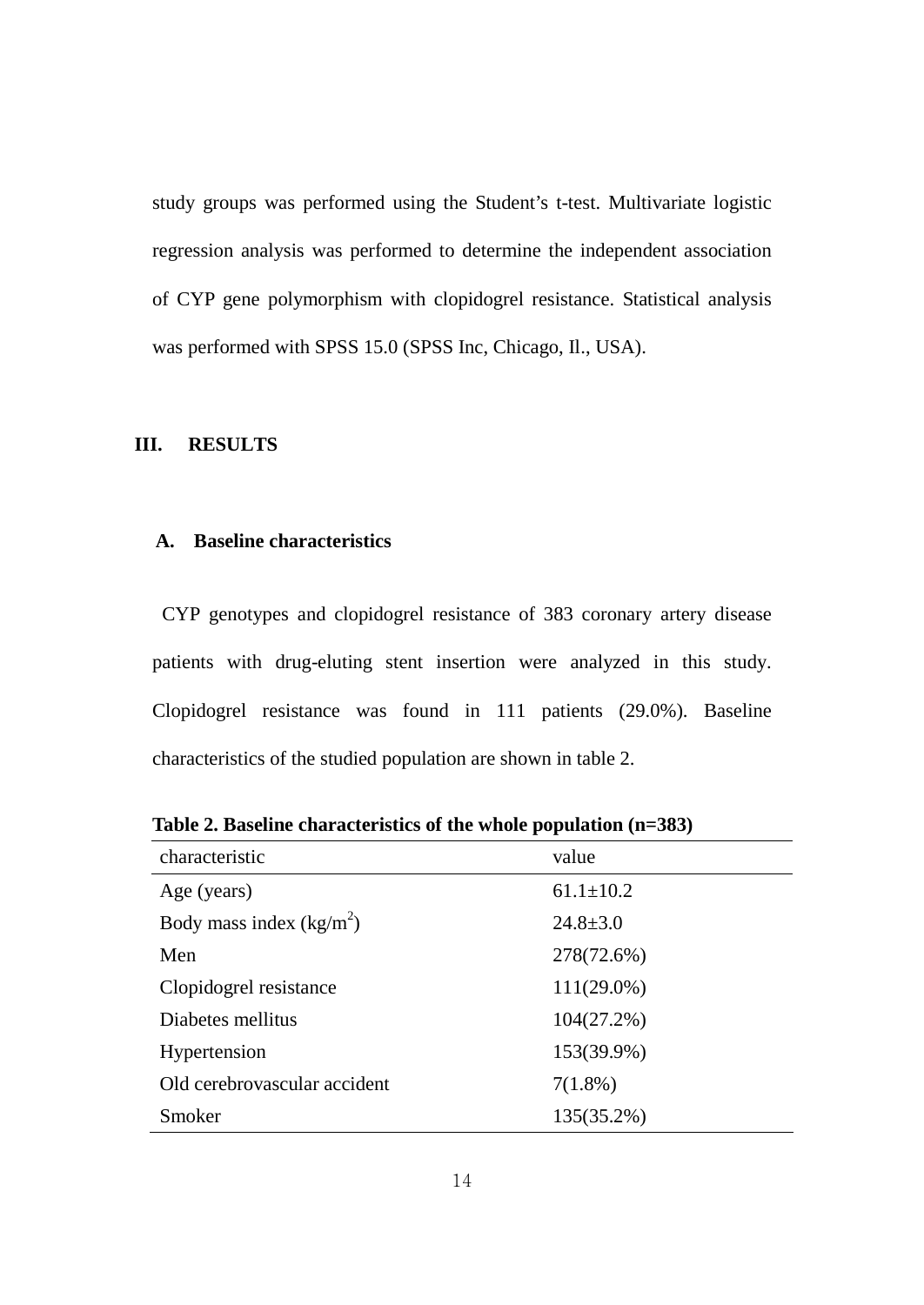#### **B. Comparing between clopidogrel resistant and responsive group**

The population was divided into two groups according to the presence of clopidogrel resistance assessed by VeryfyNow-P2Y12 assay. No significant differences in age, sex, body mass index (BMI), history of diabetes mellitus, history of hypertension, and smoking status were seen between clopidogrel resistant group and clopidogrel responsive group. In clopidogrel responsive group, there was a significant higher proportion of cilostazol use (Table 3). It is a consistent finding with previous report that addition of cilostazol to conventional dual antiplatelet regimen can attenuate clopidogrel resistance $37$ .

| Characteristics              | no resistance  | resistance     |        |
|------------------------------|----------------|----------------|--------|
| Age (years)                  | $61 \pm 10.4$  | $61.4 + 9.7$   | 0.695  |
| Body mass index $(kg/m2)$    | $24.7 \pm 3.0$ | $25.0 \pm 3.1$ | 0.387  |
| Men                          | 196(72.3%)     | 82(74.5%)      | 0.658  |
| Diabetes mellitus            | 80(30.2%)      | 24(22.4%)      | 0.131  |
| Hypertension                 | 113(42.6%)     | $40(37.4\%)$   | 0.351  |
| Old cerebrovascular accident | $6(2.3\%)$     | $1(0.9\%)$     | 0.678  |
| Smoker                       | $101(38.1\%)$  | 34(31.8%)      | 0.25   |
| Cilostazol                   | 160(58.8%)     | 43(38.7%)      | 0.0003 |

**Table 3. Characteristics of clopidogrel resistant and responsive groups**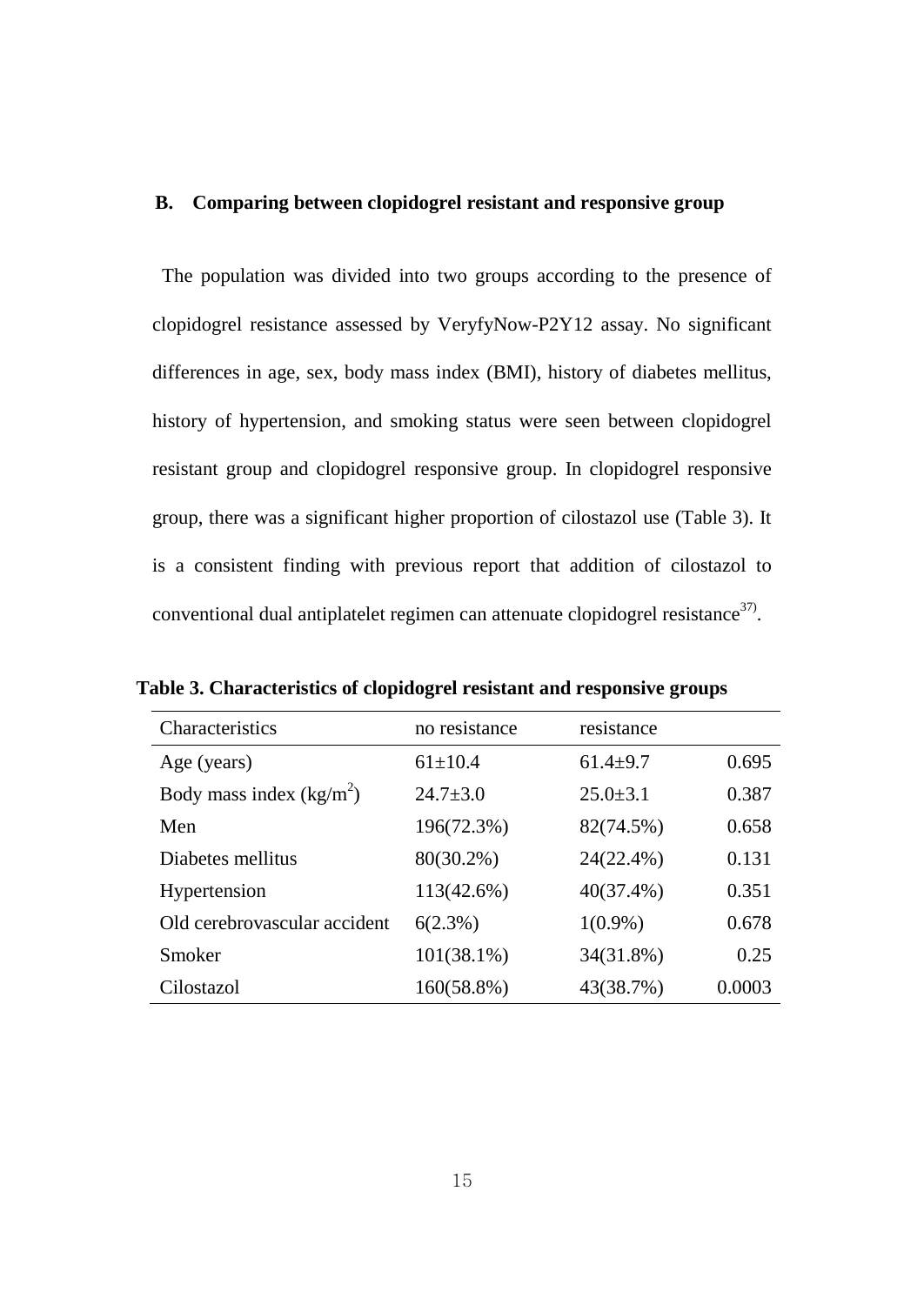#### C**. Association of clopidogrel resistance and SNP**

Genetic distribution of the 10 SNPs are shown in table 4-1. The distribution of the genetic polymorphisms did not deviate significantly from the Hardy-Weinberg equilibrium, except for CYP2C19\*2 (P=0.141). Repetition of genotyping was done and did not find genotyping error. Among the 10 SNPs, CYP2C19\*3(rs4986893) polymorphism demonstrated a significantly higher proportion of minor allele in the clopidogrel resistant group compared with responsive group (GG:GA:AA =  $235:35:1$  vs. 79:31:1, respectively, P=0.001). Because the cut-off value of clopidogrel resistance was not exactly defined by previous studies, t-test was done for comparing of % inhibition according to each genotype (table 4-2). Dominant model of CYP1A1(rs1048943), and CYP2C19\*2(rs4244285) polymorphism showed significant difference in % inhibition. CYP19\*3(rs4986893) polymorphism demonstrated significantly different % inhibition in codominant and dominant model.

**Table 4-1. Gene variant distribution in clopidogrel resistance and responsive** 

| Variant |           |            |    | no resistance | resistance | P value |
|---------|-----------|------------|----|---------------|------------|---------|
|         | rs no.    |            |    | $(n=272)$     | $(n=111)$  |         |
| CYP1A1  | rs1048943 | Codominant | AA | 142           | 68         | 0.232   |
|         |           |            | AG | 114           | 37         |         |
|         |           |            | GG | 15            | 4          |         |
|         |           | Dominant   | AA | 142           | 68         | 0.770   |

**groups**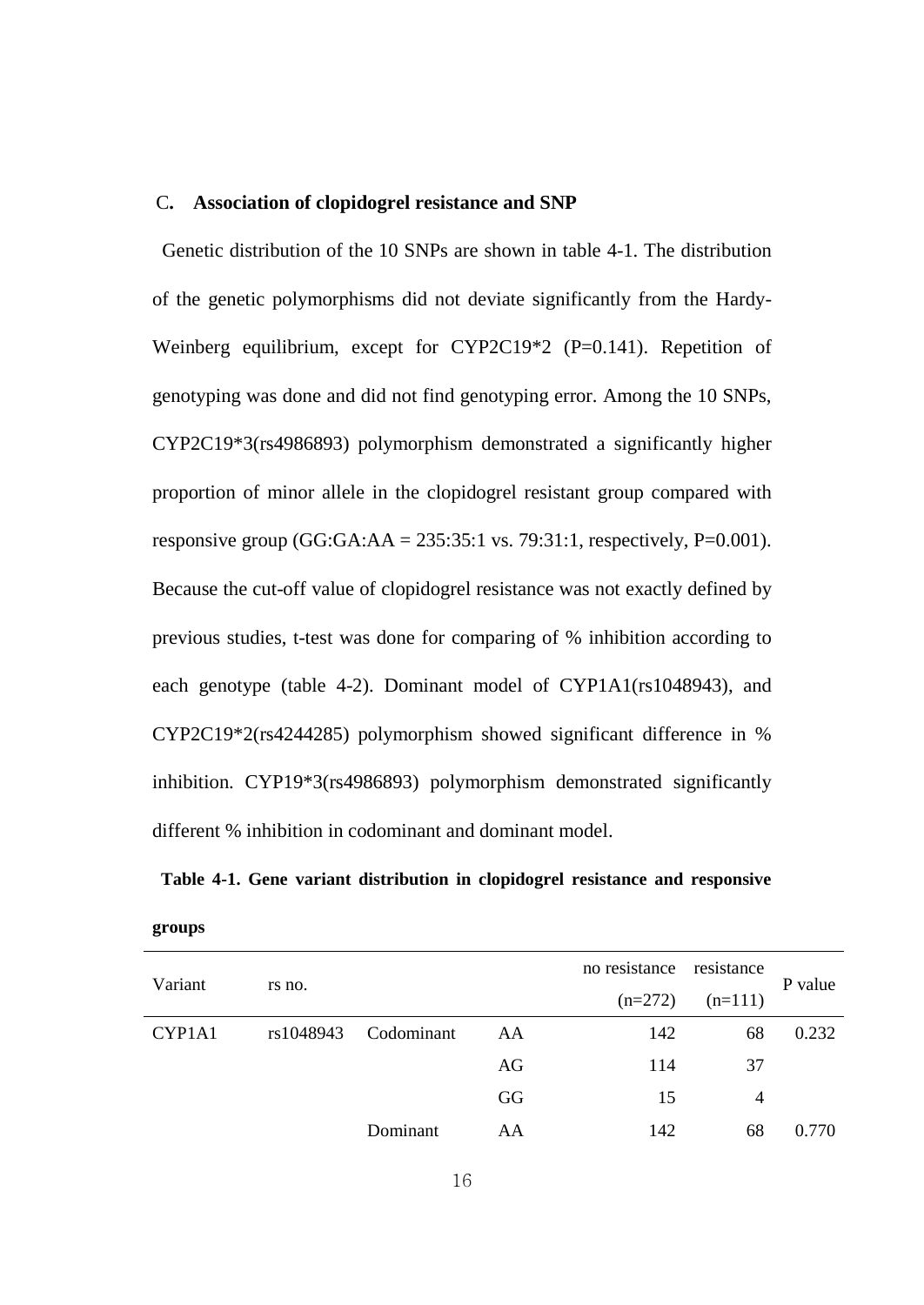|           |           |            | AG/GG                                                    | 129          | 41             |         |
|-----------|-----------|------------|----------------------------------------------------------|--------------|----------------|---------|
|           |           | Recessive  | AA/AG                                                    | 256          | 105            | 0.605   |
|           |           |            | GG                                                       | 15           | $\overline{4}$ |         |
| CYP1A2    | rs2470890 | Codominant | CC                                                       | 192          | 72             | 0.500   |
|           |           |            | CT                                                       | 71           | 35             |         |
|           |           |            | <b>TT</b>                                                | 9            | $\overline{4}$ |         |
|           |           | Dominant   | CC                                                       | 192          | 72             | 0.272   |
|           |           |            | CT/TT                                                    | 80           | 39             |         |
|           |           | Recessive  | CC/CT                                                    | 263          | 107            | 1.000   |
|           |           |            | TT                                                       | 9            | $\overline{4}$ |         |
| CYP2C19*2 | rs4244285 | Codominant | $\rm GG$                                                 | 153          | 54             | 0.536   |
|           |           |            | GA                                                       | 92           | 40             |         |
|           |           |            | ${\rm AA}$                                               | 26           | 13             |         |
|           |           | Dominant   | GG                                                       | 153          | 54             | 0.292   |
|           |           |            | GA/AA                                                    | 118          | 53             |         |
|           |           | Recessive  | ${\rm GG}/{\rm GA}$                                      | 245          | 94             | 0.462   |
|           |           |            | AA                                                       | 26           | 13             |         |
| CYP2C19*3 | rs4986893 | Codominant | GG                                                       | 235          | 79             | 0.001   |
|           |           |            | GA                                                       | 35           | 31             |         |
|           |           |            | ${\rm AA}$                                               | $\mathbf{1}$ | $\mathbf{1}$   |         |
|           |           | Dominant   | GG                                                       | 235          | 79             | < 0.001 |
|           |           |            | GA/AA                                                    | 36           | 32             |         |
|           |           | Recessive  | GG/GA                                                    | 270          | 110            | 0.497   |
|           |           |            | ${\rm AA}$                                               | $\mathbf{1}$ | $\mathbf{1}$   |         |
| CYP3A4    | rs2246709 | Codominant | TT                                                       | 62           | 23             | 0.987   |
|           |           |            | TC                                                       | 88           | 31             |         |
|           |           |            | CC                                                       | 22           | $\,8\,$        |         |
|           |           | Dominant   | $\ensuremath{\mathcal{T}}\ensuremath{\mathcal{T}}$       | 62           | 23             | 0.883   |
|           |           |            | $\ensuremath{\mathsf{T}\mathsf{C}/\mathsf{C}\mathsf{C}}$ | 110          | 39             |         |
|           |           | Recessive  | TT/TC                                                    | 150          | 54             | 0.982   |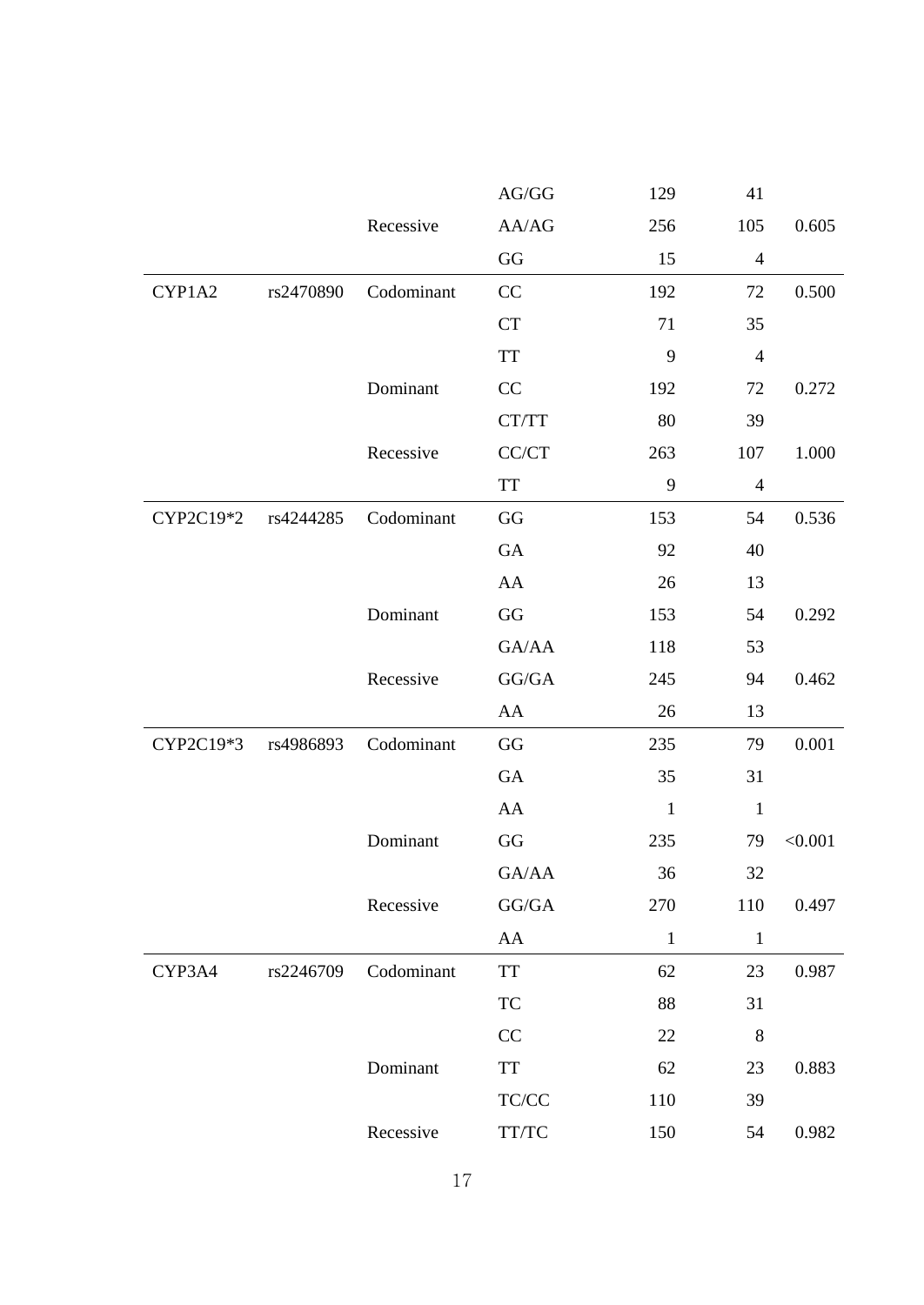|        |           |            | CC                                                          | 22             | $\,8\,$          |       |
|--------|-----------|------------|-------------------------------------------------------------|----------------|------------------|-------|
| CYP3A4 | Rs2242480 | Codominant | GG                                                          | 170            | 73               | 0.751 |
|        |           |            | GA                                                          | 89             | 32               |       |
|        |           |            | AA                                                          | 13             | 6                |       |
|        |           | Dominant   | $\mathbf{G}\mathbf{G}$                                      | 170            | 73               | 0.547 |
|        |           |            | GA/AA                                                       | 102            | 38               |       |
|        |           | Recessive  | GG/GA                                                       | 259            | 105              | 0.798 |
|        |           |            | AA                                                          | 13             | $\boldsymbol{6}$ |       |
| CYP3A5 | rs776746  | Codominant | $\mathbf{G}\mathbf{G}$                                      | 152            | 61               | 0.907 |
|        |           |            | GA                                                          | 101            | 40               |       |
|        |           |            | ${\rm AA}$                                                  | 12             | 6                |       |
|        |           | Dominant   | $\mathbf{G}\mathbf{G}$                                      | 152            | 61               | 0.951 |
|        |           |            | GA/AA                                                       | 113            | 46               |       |
|        |           | Recessive  | GG/GA                                                       | 253            | 101              | 0.661 |
|        |           |            | ${\rm AA}$                                                  | 12             | $\boldsymbol{6}$ |       |
| CYP2J2 | rs2280274 | Codominant | TT                                                          | 136            | 50               | 0.455 |
|        |           |            | TA                                                          | 33             | 10               |       |
|        |           |            | AA                                                          | $\mathfrak{2}$ | $\overline{2}$   |       |
|        |           | Dominant   | TT                                                          | 136            | 50               | 0.852 |
|        |           |            | TA/AA                                                       | 35             | 12               |       |
|        |           | Recessive  | $TT/TA$                                                     | 169            | 60               | 0.288 |
|        |           |            | ${\rm AA}$                                                  | $\overline{2}$ | $\overline{2}$   |       |
| P2RY12 | rs2046934 | Codominant | TT                                                          | 176            | 80               | 0.249 |
|        |           |            | TC                                                          | 87             | 26               |       |
|        |           |            | CC                                                          | $\,$ 8 $\,$    | 4                |       |
|        |           | Dominant   | $\ensuremath{\mathsf{T}}\ensuremath{\mathsf{T}}$            | 176            | 80               | 0.143 |
|        |           |            | $\ensuremath{\mathsf{T}\mathsf{C}/\mathsf{C}\mathsf{C}}$    | 95             | 30               |       |
|        |           | Recessive  | $\ensuremath{\mathcal{T}\mathcal{T}\mathcal{T}\mathcal{C}}$ | 263            | 106              | 0.729 |
|        |           |            | $\rm CC$                                                    | $\,8\,$        | $\overline{4}$   |       |
| COX    | rs5277    | Codominant | $\mathbf{G}\mathbf{G}$                                      | 250            | 103              | 0.771 |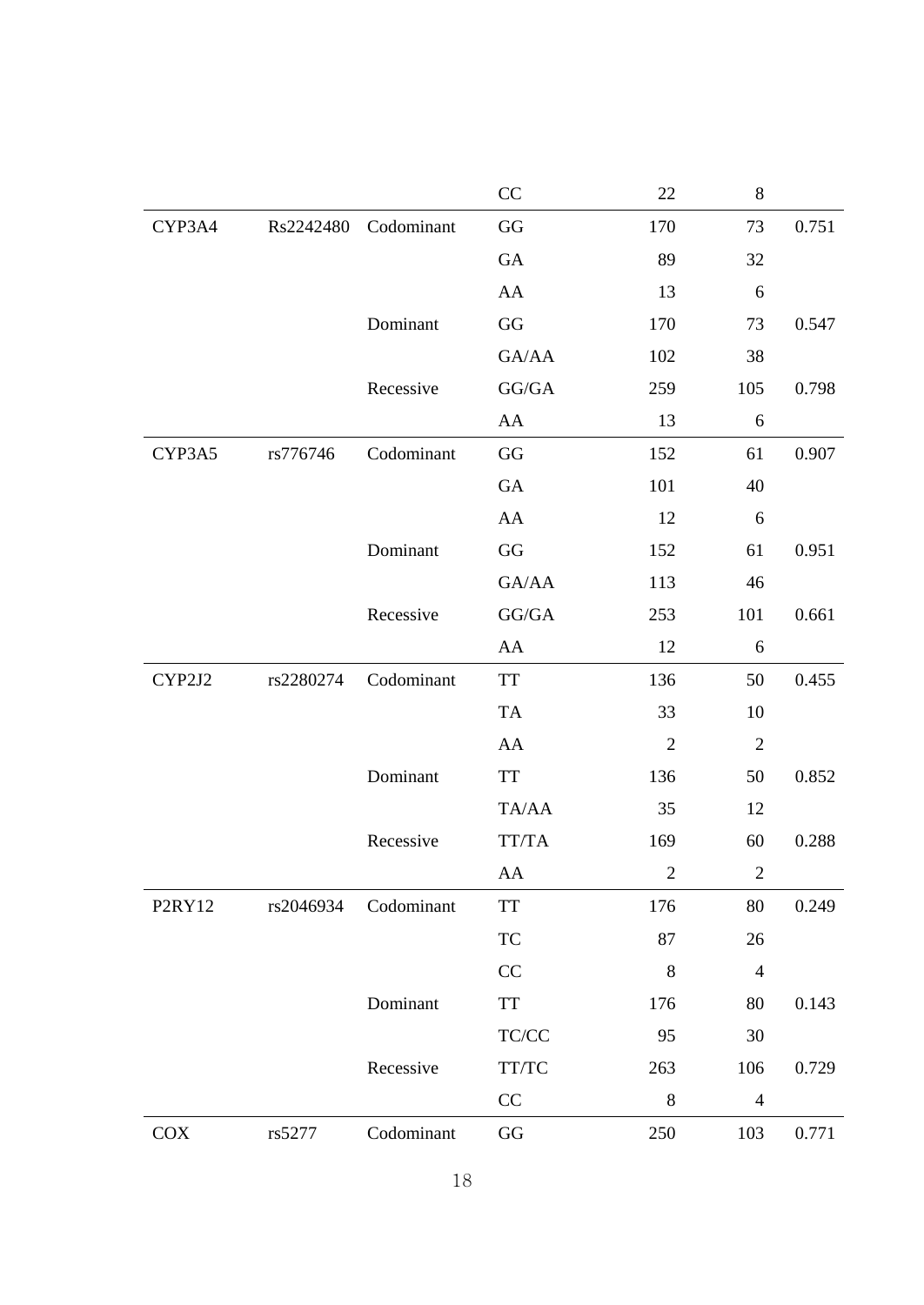| GC $22$ 8 |  |
|-----------|--|
| $CC$ 0 0  |  |

| Variant   | rs no.    |            | Genotype(n) | % | inhiition       | P value |
|-----------|-----------|------------|-------------|---|-----------------|---------|
| CYP1A1    | rs1048943 | Codominant | AA(210)     |   | $32.5 \pm 22.4$ | 0.074   |
|           |           |            | AG(151)     |   | $37.6 \pm 24.3$ |         |
|           |           |            | GG(19)      |   | $40.2 \pm 24.0$ |         |
|           |           | Dominant   | AA(210)     |   | $32.5 \pm 22.4$ | 0.025   |
|           |           |            | AG/GG(170)  |   | $37.9 \pm 24.3$ |         |
|           |           | Recessive  | AA/AG(361)  |   | $34.6 \pm 23.3$ | 0.310   |
|           |           |            | GG(19)      |   | $40.2 \pm 24.0$ |         |
| CYP1A2    | rs2470890 | Codominant | CC(264)     |   | 34.9±23.2       | 0.961   |
|           |           |            | CT(106)     |   | $34.2 \pm 23.5$ |         |
|           |           |            | TT(13)      |   | $35.5 \pm 26.7$ |         |
|           |           | Dominant   | CC(264)     |   | 34.9±23.2       | 0.832   |
|           |           |            | CT/TT(119)  |   | $34.4 \pm 23.8$ |         |
|           |           | Recessive  | CC/CT(370)  |   | $34.7 \pm 23.3$ | 0.904   |
|           |           |            | TT(13)      |   | $35.5 \pm 26.7$ |         |
| CYP2C19*2 | rs4244285 | Codominant | GG(207)     |   | $37.3 \pm 24.5$ | 0.095   |
|           |           |            | GA(132)     |   | $32.5 \pm 21.7$ |         |
|           |           |            | AA(39)      |   | $30.9 \pm 21.7$ |         |
|           |           | Dominant   | GG(207)     |   | $37.3 \pm 24.5$ | 0.033   |
|           |           |            | GA/AA(171)  |   | $32.1 \pm 21.6$ |         |
|           |           | Recessive  | GG/GA(339)  |   | $35.4 \pm 23.5$ | 0.251   |
|           |           |            | AA(39)      |   | $30.9 \pm 21.7$ |         |
| CYP2C19*3 | rs4986893 | Codominant | GG(314)     |   | $37.0 \pm 23.4$ | < 0.001 |
|           |           |            | GA(66)      |   | $24.5 \pm 20.3$ |         |
|           |           |            | AA(2)       |   | $17.0 \pm 24.0$ |         |

**Table 4-2. % inhibition of platelet activity according to genotypes.**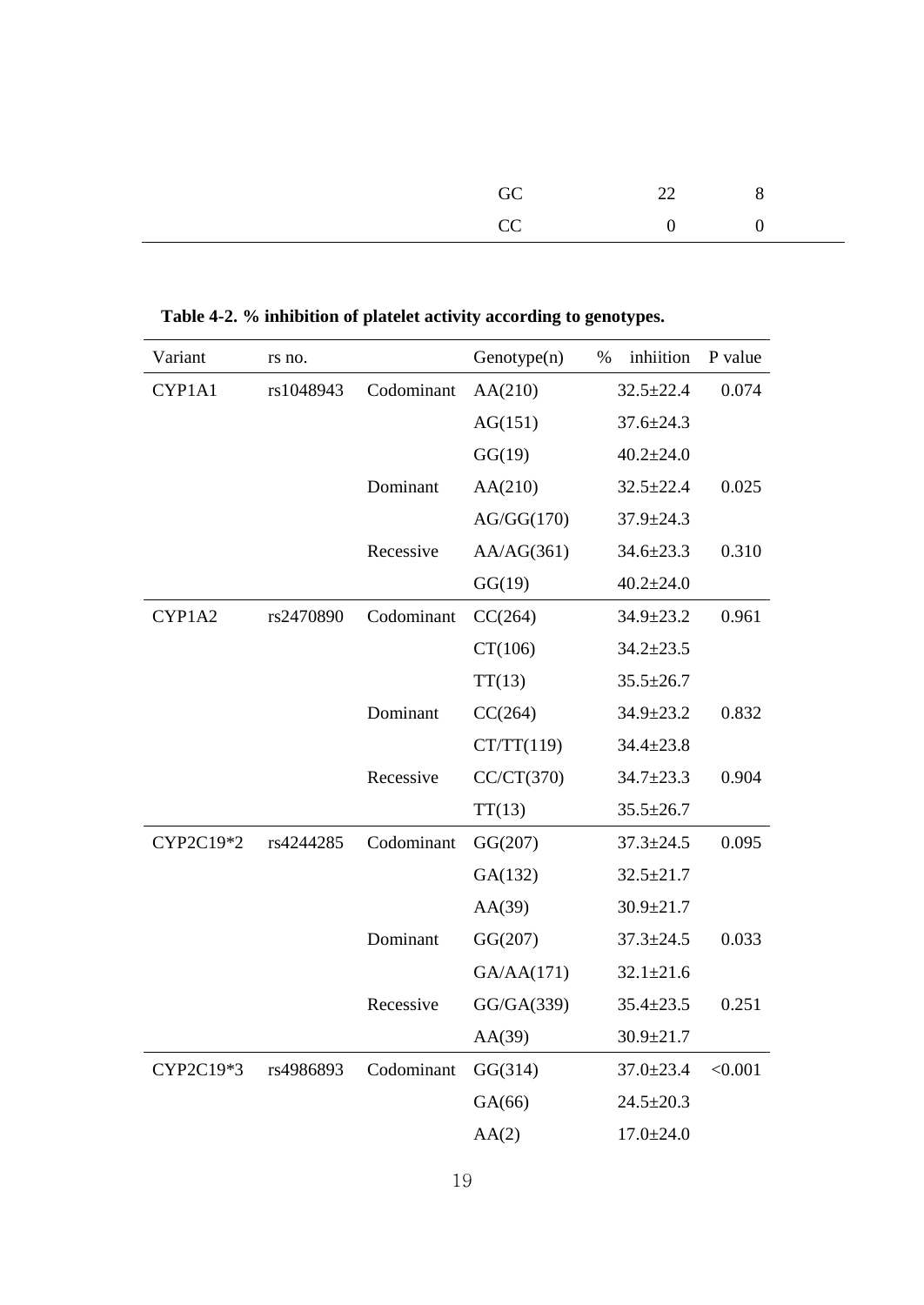|        |           | Dominant   | GG(314)    | $37.0 \pm 23.4$ | < 0.001 |
|--------|-----------|------------|------------|-----------------|---------|
|        |           |            | GA/AA(68)  | $24.3 \pm 2.5$  |         |
|        |           | Recessive  | GG/GA(380) | $34.8 \pm 23.4$ | 0.283   |
|        |           |            | AA(2)      | $17+24.0$       |         |
| CYP3A4 | rs2246709 | Codominant | TT(85)     | $35.3 \pm 24.6$ | 0.874   |
|        |           |            | TC(119)    | $36.2 \pm 22.4$ |         |
|        |           |            | CC(30)     | $37.9 \pm 23.4$ |         |
|        |           | Dominant   | TT(85)     | $35.3 \pm 24.6$ | 0.699   |
|        |           |            | TC/CC(149) | $36.5 \pm 22.6$ |         |
|        |           | Recessive  | TT/TC(204) | $35.8 \pm 23.3$ | 0.657   |
|        |           |            | CC(30)     | $37.9 \pm 23.4$ |         |
| CYP3A4 | Rs2242480 | Codominant | GG(243)    | $34.1 \pm 23.4$ | 0.560   |
|        |           |            | GA(121)    | $36.6 \pm 23.7$ |         |
|        |           |            | AA(19)     | $32.3 \pm 20.4$ |         |
|        |           | Dominant   | GG(243)    | $34.1 \pm 23.4$ | 0.433   |
|        |           |            | GA/AA(140) | $36.0 \pm 23.2$ |         |
|        |           | Recessive  | GG/GA(364) | 34.9±23.5       | 0.640   |
|        |           |            | AA(19)     | $32.3 \pm 20.4$ |         |
| CYP3A5 | rs776746  | Codominant | GG(213)    | $34.8 \pm 23.2$ | 0.528   |
|        |           |            | GA(141)    | $35.4 \pm 23.6$ |         |
|        |           |            | AA(18)     | $28.8 \pm 21.5$ |         |
|        |           | Dominant   | GG(213)    | $34.8 \pm 23.2$ | 0.947   |
|        |           |            | GA/AA(159) | $34.7 \pm 23.4$ |         |
|        |           | Recessive  | GG/GA(354) | $35.1 \pm 23.3$ | 0.268   |
|        |           |            | AA(18)     | $28.8 \pm 21.5$ |         |
| CYP2J2 | rs2280274 | Codominant | TT(186)    | $35.8 \pm 23.6$ | 0.969   |
|        |           |            | TA(43)     | $36.7 \pm 21.0$ |         |
|        |           |            | AA(4)      | $37.3 \pm 36.7$ |         |
|        |           | Dominant   | TT(186)    | $35.8 \pm 23.6$ | 0.804   |
|        |           |            | TA/AA(47)  | $36.8 \pm 22.1$ |         |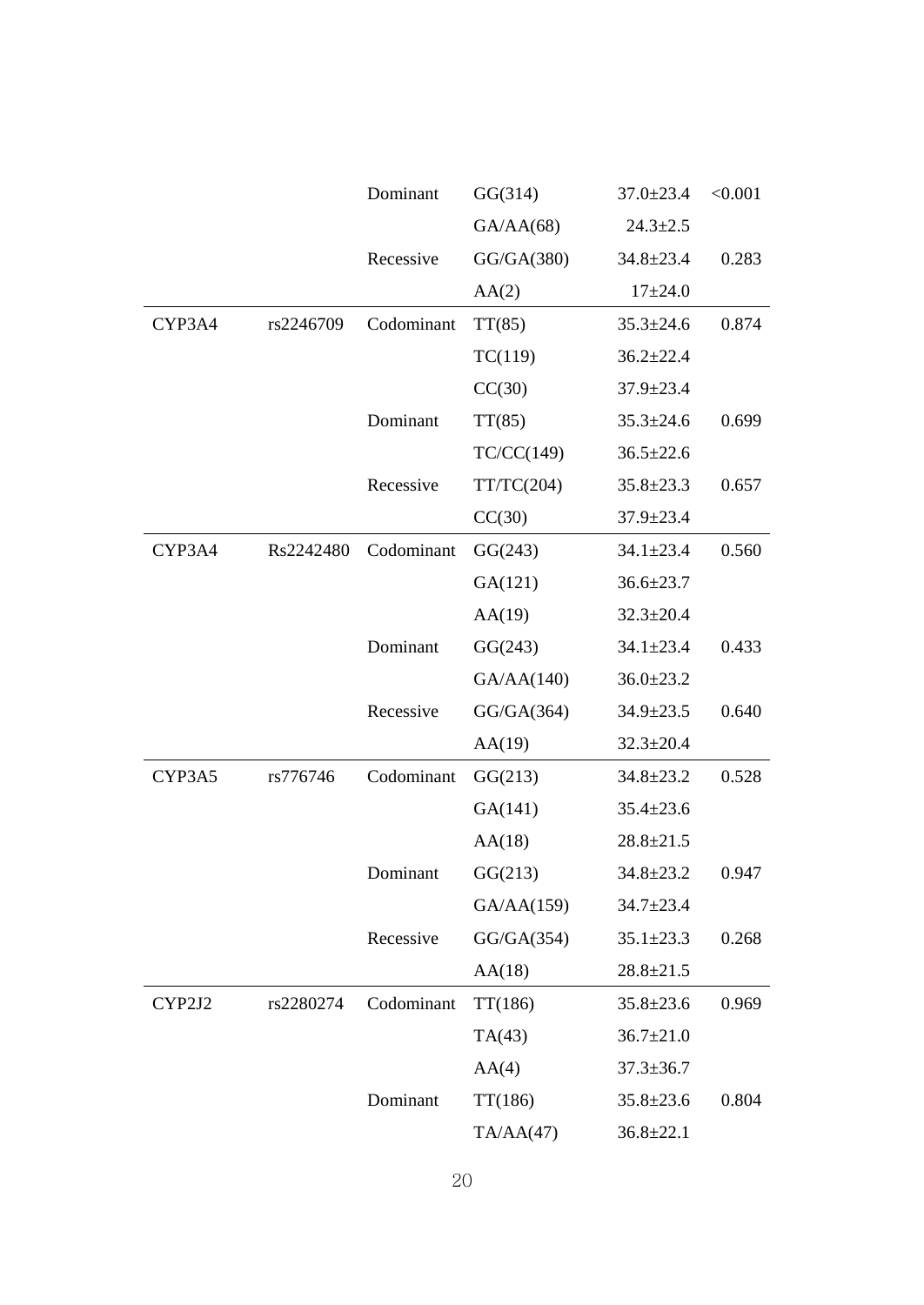|        |           | Recessive  | TT/TA(229) | $36.0 \pm 23.1$ | 0.916 |
|--------|-----------|------------|------------|-----------------|-------|
|        |           |            | AA(4)      | $37.3 \pm 36.7$ |       |
| P2RY12 | rs2046934 | Codominant | TT(256)    | $35.1 \pm 24.3$ | 0.677 |
|        |           |            | TC(113)    | $34.6 \pm 20.7$ |       |
|        |           |            | CC(12)     | $29.0 \pm 26.5$ |       |
|        |           | Dominant   | TT(256)    | $35.1 \pm 24.3$ | 0.684 |
|        |           |            | TC/CC(125) | $34.1 \pm 21.3$ |       |
|        |           | Recessive  | TT/TC(369) | $35.0 \pm 23.2$ | 0.386 |
|        |           |            | CC(12)     | $29 + 26.5$     |       |
| COX    | rs5277    | Codominant | GG(353)    | $34.7 \pm 23.3$ | 0.877 |
|        |           |            | GC(30)     | $35.4 \pm 23.8$ |       |
|        |           |            | CC(0)      |                 |       |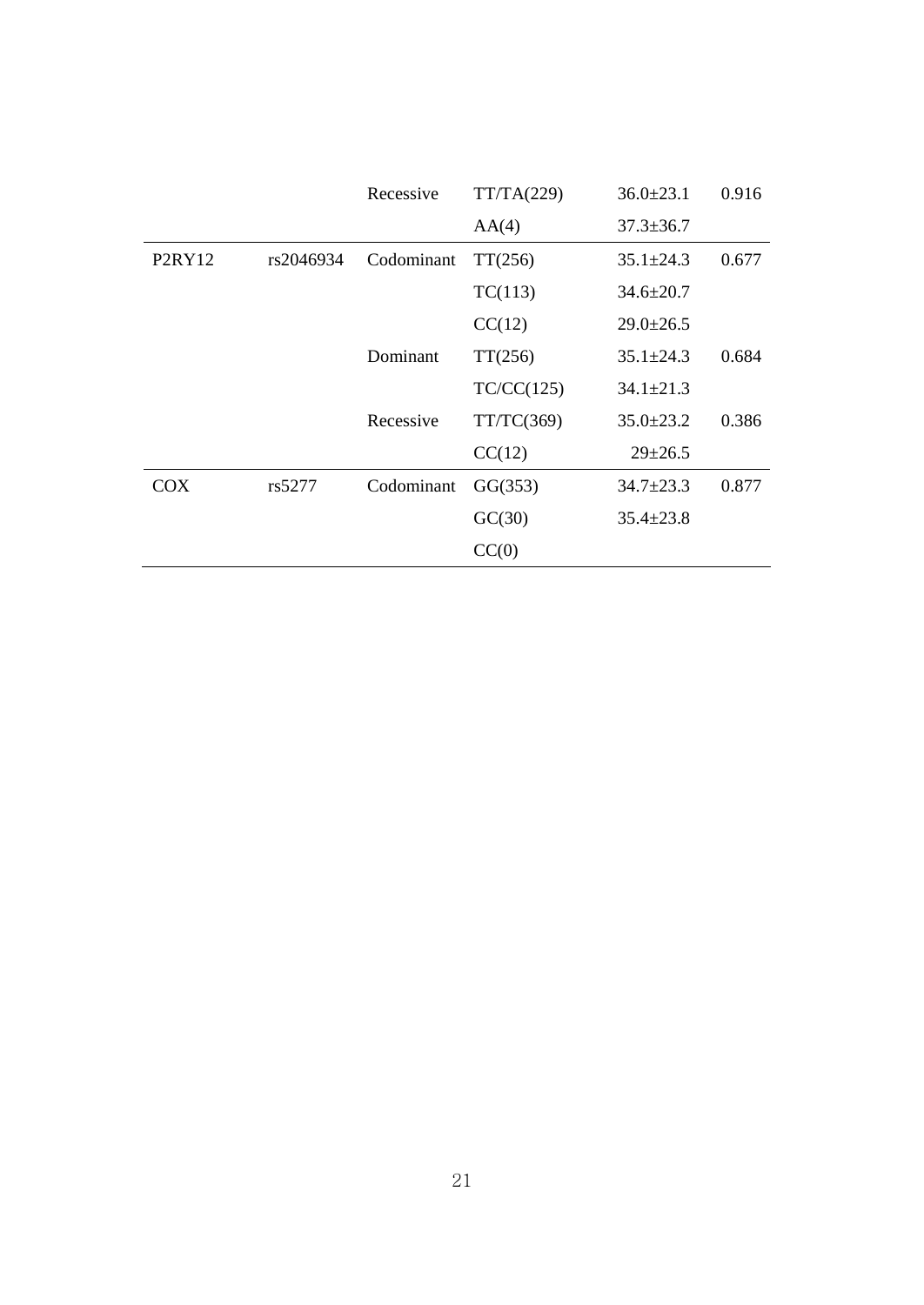Because cilostazol influent clopidogrel resistance significantly, we examined the association of SNPs and clopidogrel resistance in dual antiplatelet therapy group and triple antiplatelet group, respectively.

In the dual antiplatelet therapy population, CYP2C19\*3 polymorphism still demonstrated a significantly higher proportion of minor allele in clopidogrel resistant group compared with responsive group (GG:GA:AA = 97:14:0 vs. 49:19:0, respectively, P=0.01). No significant associations between any other SNPs and clopidogrel resistance were seen. Table 5-1 demonstrates the distribution of genotype in clopidogrel resistant and responsive group received dual antiplatelet therapy. In t-test, CYP2C19\*3 showed significantly lower % inhibition in minor allele group than wild type group. CYP2C19\*2 showed no difference in % inhibition in dual antiplatelet group.

| Variant |           | no resistance resistance |       |           |          |         |
|---------|-----------|--------------------------|-------|-----------|----------|---------|
|         | rs no.    |                          |       | $(n=112)$ | $(n=68)$ | P value |
| CYP1A1  | rs1048943 | Codominant               | AA    | 60        | 41       | 0.545   |
|         |           |                          | AG    | 46        | 22       |         |
|         |           |                          | GG    | 5         | 3        |         |
|         |           | Dominant                 | AA    | 60        | 41       | 0.294   |
|         |           |                          | AG/GG | 51        | 25       |         |

**Table 5-1. Cytochrome gene variant distribution in population received dual antiplatelet therapy**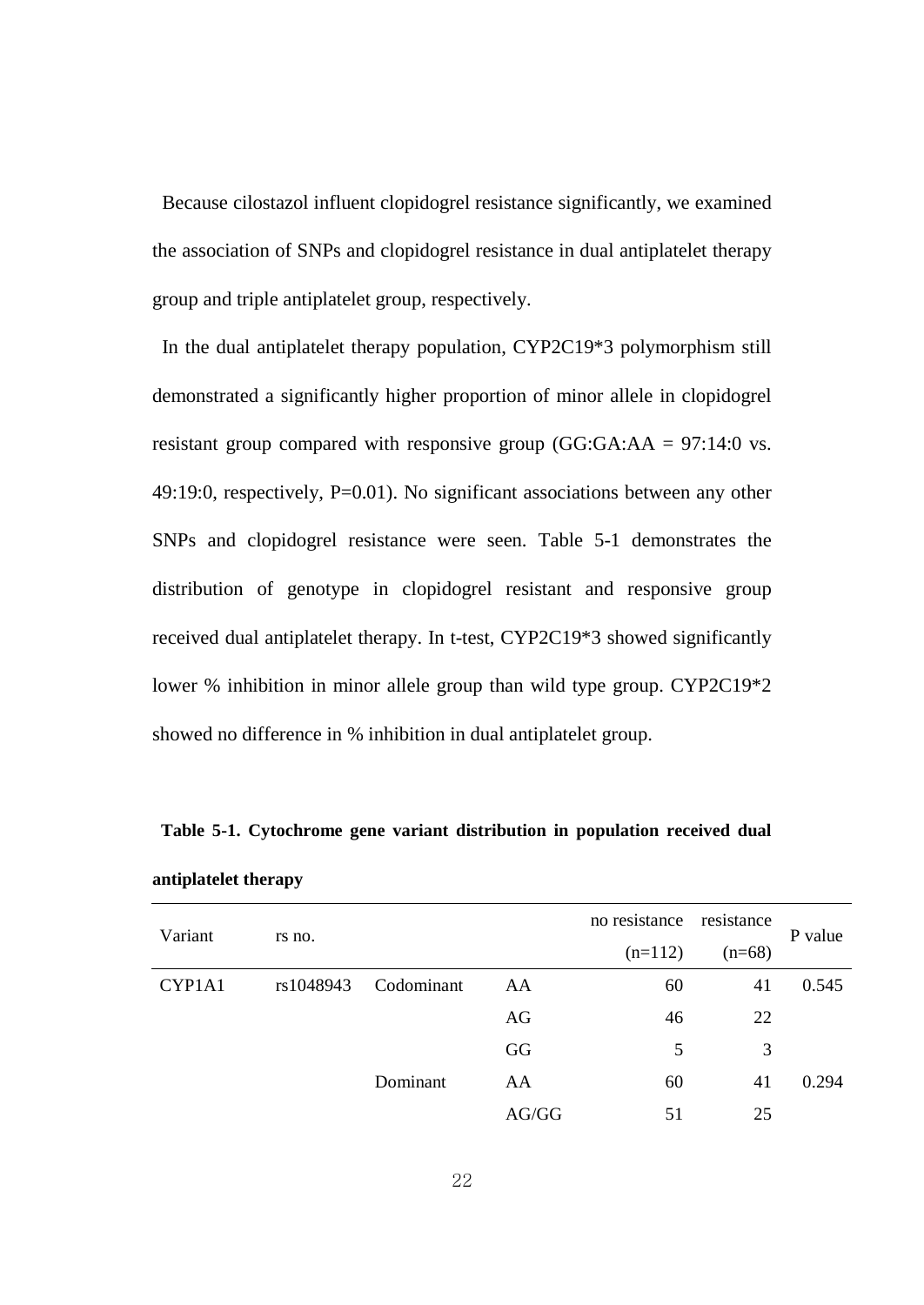|           |           | Recessive  | AA/AG                                                       | 106              | 63               | 1.000 |
|-----------|-----------|------------|-------------------------------------------------------------|------------------|------------------|-------|
|           |           |            | $\mathbf{G}\mathbf{G}$                                      | 5                | $\mathfrak{Z}$   |       |
| CYP1A2    | rs2470890 | Codominant | CC                                                          | 83               | 45               | 0.157 |
|           |           |            | CT                                                          | 27               | 21               |       |
|           |           |            | $\operatorname{TT}$                                         | $\mathfrak{2}$   | $\overline{2}$   |       |
|           |           | Dominant   | CC                                                          | 83               | 45               | 0.255 |
|           |           |            | CT/TT                                                       | 29               | 23               |       |
|           |           | Recessive  | $\mathbf{CC}/\mathbf{CT}$                                   | 110              | 66               | 0.634 |
|           |           |            | TT                                                          | $\overline{2}$   | $\sqrt{2}$       |       |
| CYP2C19*2 | rs4244285 | Codominant | GG                                                          | 67               | 34               | 0.621 |
|           |           |            | ${\rm GA}$                                                  | 38               | 26               |       |
|           |           |            | ${\rm AA}$                                                  | $\tau$           | 5                |       |
|           |           | Dominant   | GG                                                          | 67               | 34               | 0.330 |
|           |           |            | ${\rm GA}/\rm AA$                                           | 45               | 31               |       |
|           |           | Recessive  | ${\rm GG}/{\rm GA}$                                         | 105              | 60               | 0.761 |
|           |           |            | ${\rm AA}$                                                  | $\boldsymbol{7}$ | $\sqrt{5}$       |       |
| CYP2C19*3 | rs4986893 | Codominant | GG                                                          | 97               | 49               | 0.01  |
|           |           |            | ${\rm GA}$                                                  | 14               | 19               |       |
|           |           |            | AA                                                          | $\boldsymbol{0}$ | $\boldsymbol{0}$ |       |
|           |           | Dominant   | GG                                                          | 97               | 49               | 0.010 |
|           |           |            | GA/AA                                                       | 14               | 19               |       |
|           |           | Recessive  | $\mathbf{G}\mathbf{G}/\mathbf{G}\mathbf{A}$                 | 111              | 68               | N/A   |
|           |           |            | AA                                                          | $\boldsymbol{0}$ | $\boldsymbol{0}$ |       |
| CYP3A4    | rs2246709 | Codominant | TT                                                          | 22               | 17               | 0.552 |
|           |           |            | TC                                                          | 35               | 18               |       |
|           |           |            | CC                                                          | $\tau$           | 6                |       |
|           |           | Dominant   | $\ensuremath{\mathcal{T}}\ensuremath{\mathcal{T}}$          | 22               | $17\,$           | 0.463 |
|           |           |            | TC/CC                                                       | 42               | 24               |       |
|           |           | Recessive  | $\ensuremath{\mathcal{T}\mathcal{T}\mathcal{T}\mathcal{C}}$ | 57               | 35               | 0.575 |
|           |           |            | $\rm CC$                                                    | $\boldsymbol{7}$ | 6                |       |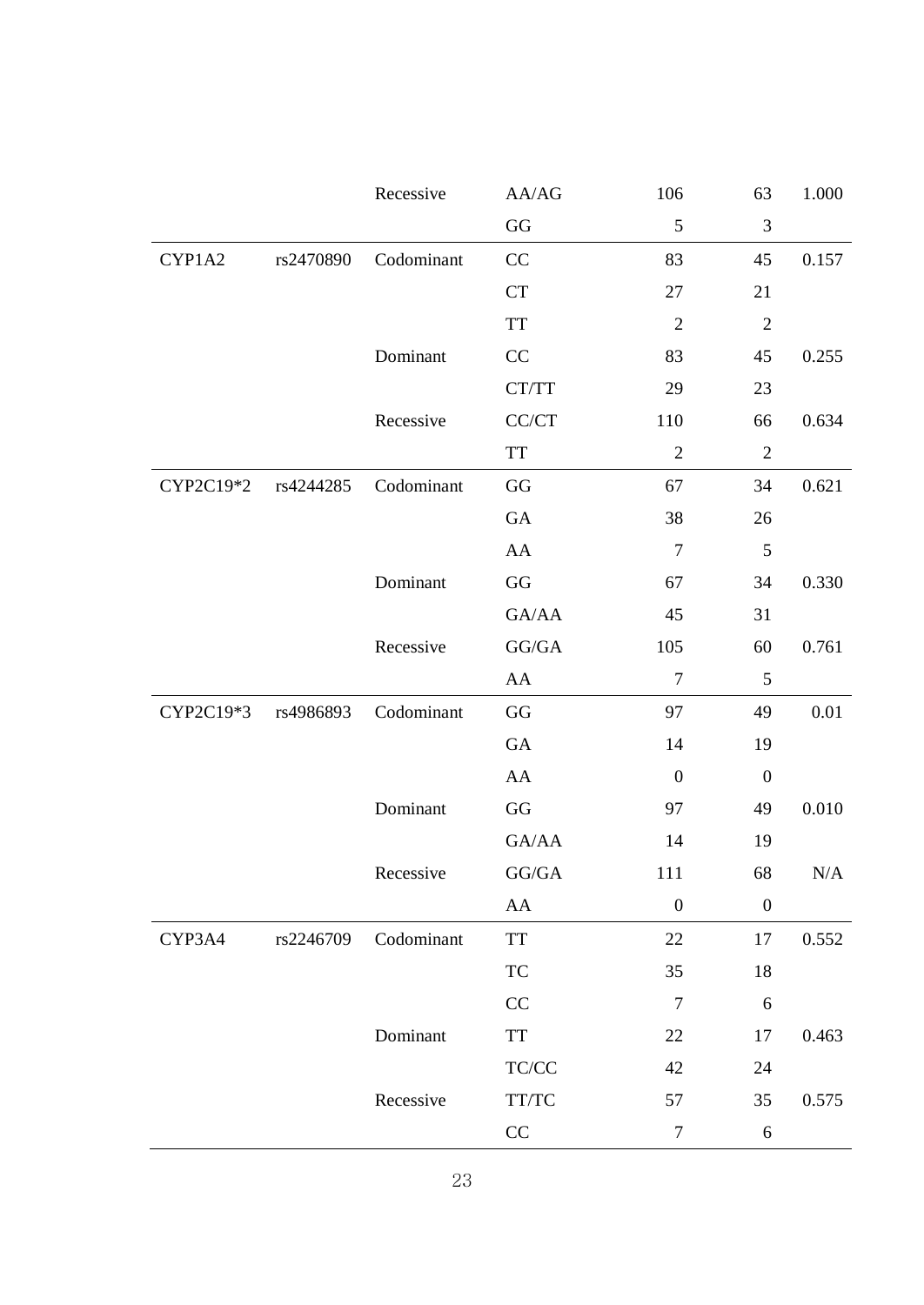| CYP3A4     | Rs2242480 | Codominant | $\mathbf{G}\mathbf{G}$                                                                | 68               | 44               | 0.898 |
|------------|-----------|------------|---------------------------------------------------------------------------------------|------------------|------------------|-------|
|            |           |            | ${\rm GA}$                                                                            | 38               | 21               |       |
|            |           |            | ${\rm AA}$                                                                            | 6                | $\mathfrak{Z}$   |       |
|            |           | Dominant   | $\rm GG$                                                                              | 68               | 44               | 0.592 |
|            |           |            | GA/AA                                                                                 | 44               | 24               |       |
|            |           | Recessive  | GG/GA                                                                                 | 106              | 65               | 1.000 |
|            |           |            | AA                                                                                    | $\sqrt{6}$       | 3                |       |
| CYP3A5     | rs776746  | Codominant | GG                                                                                    | 62               | 39               | 0.936 |
|            |           |            | ${\rm GA}$                                                                            | 41               | 23               |       |
|            |           |            | ${\rm AA}$                                                                            | $\overline{7}$   | $\overline{4}$   |       |
|            |           | Dominant   | $\mathbf{G}\mathbf{G}$                                                                | 62               | 39               | 0.723 |
|            |           |            | GA/AA                                                                                 | 48               | 27               |       |
|            |           | Recessive  | $\mathbf{G}\mathbf{G}/\mathbf{G}\mathbf{A}$                                           | 103              | 62               | 1.000 |
|            |           |            | ${\rm AA}$                                                                            | $\boldsymbol{7}$ | $\overline{4}$   |       |
| CYP2J2     | rs2280274 | Codominant | $\operatorname{TT}$                                                                   | 53               | 33               | 0.651 |
|            |           |            | ${\rm TA}$                                                                            | 11               | $\boldsymbol{7}$ |       |
|            |           |            | AA                                                                                    | $\boldsymbol{0}$ | $\mathbf{1}$     |       |
|            |           | Dominant   | <b>TT</b>                                                                             | 53               | 33               | 0.763 |
|            |           |            | $\mathrm{TA}/\mathrm{AA}$                                                             | 11               | 8                |       |
|            |           | Recessive  | TT/TA                                                                                 | 64               | 40               | 0.390 |
|            |           |            | ${\rm AA}$                                                                            | $\boldsymbol{0}$ | $\mathbf{1}$     |       |
| P2RY12     | rs2046934 | Codominant | $\ensuremath{\mathcal{T}}\ensuremath{\mathcal{T}}$                                    | 72               | 49               | 0.443 |
|            |           |            | TC                                                                                    | 35               | 15               |       |
|            |           |            | CC                                                                                    | $\sqrt{5}$       | $\mathfrak{Z}$   |       |
|            |           | Dominant   | $\ensuremath{\mathsf{T}}\ensuremath{\mathsf{T}}$                                      | 72               | 49               | 0.221 |
|            |           |            | $\ensuremath{\mathsf{T}\mathsf{C}/\mathsf{C}\mathsf{C}}$                              | 40               | 18               |       |
|            |           | Recessive  | $\ensuremath{\mathsf{T}\mathsf{T}}\xspace/\!\ensuremath{\mathsf{T}\mathsf{C}}\xspace$ | 107              | 64               | 0.997 |
|            |           |            | $\rm CC$                                                                              | 5                | $\mathfrak{Z}$   |       |
| <b>COX</b> | rs5277    | Codominant | $\mathbf{G}\mathbf{G}$                                                                | 106              | 61               | 0.243 |
|            |           |            | ${\rm GC}$                                                                            | $\sqrt{6}$       | $\boldsymbol{7}$ |       |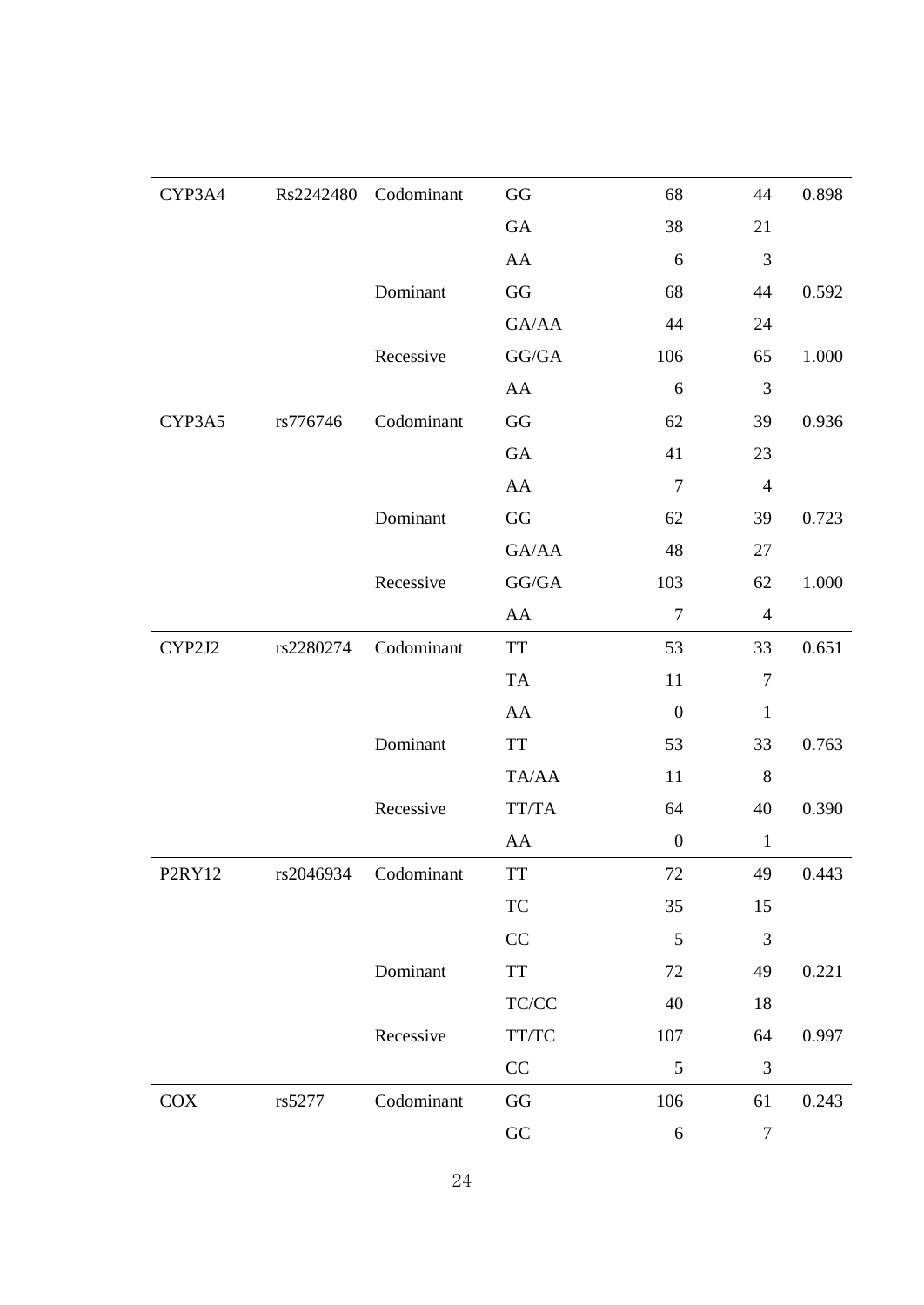| Variant   | rs no.    |            | Genotype(n) | $\%$ | inhiition       | P value |
|-----------|-----------|------------|-------------|------|-----------------|---------|
| CYP1A1    | rs1048943 | Codominant | AA(101)     |      | $25.6 \pm 17.4$ | 0.342   |
|           |           |            | AG(68)      |      | $29.9 \pm 19.9$ |         |
|           |           |            | GG(8)       |      | $21.1 \pm 7.5$  |         |
|           |           | Dominant   | AA(101)     |      | $25.6 \pm 17.4$ | 0.146   |
|           |           |            | AG/GG(76)   |      | $29.8 \pm 19.9$ |         |
|           |           | Recessive  | AA/AG(169)  |      | $27.4 \pm 18.5$ | 0.865   |
|           |           |            | GG(8)       |      | $28.5 \pm 21.1$ |         |
| CYP1A2    | rs2470890 | Codominant | CC(128)     |      | $28.1 \pm 18.8$ | 0.438   |
|           |           |            | CT(48)      |      | $25.9 \pm 18.6$ |         |
|           |           |            | TT(4)       |      | $17.3 \pm 6.8$  |         |
|           |           | Dominant   | CC(128)     |      | $28.1 \pm 18.8$ | 0.351   |
|           |           |            | CT/TT(52)   |      | $25.2 \pm 18.1$ |         |
|           |           | Recessive  | CC/CT(176)  |      | $27.5 \pm 18.7$ | 0.280   |
|           |           |            | TT(4)       |      | $17.3 \pm 6.8$  |         |
| CYP2C19*2 | rs4244285 | Codominant | GG(101)     |      | $28.7 \pm 18.8$ | 0.616   |
|           |           |            | GA(64)      |      | $26.0 \pm 18.2$ |         |
|           |           |            | AA(12)      |      | $25.4 \pm 20.5$ |         |
|           |           | Dominant   | GG(101)     |      | $28.7 \pm 18.8$ | 0.327   |
|           |           |            | GA/AA(76)   |      | $25.9 \pm 18.5$ |         |
|           |           | Recessive  | GG/GA(165)  |      | $27.7 \pm 18.6$ | 0.688   |
|           |           |            | AA(12)      |      | $25.4 \pm 20.5$ |         |
| CYP2C19*3 | rs4986893 | Codominant | GG(146)     |      | $29.0 \pm 18.7$ | 0.003   |
|           |           |            | GA(33)      |      | $24.5 \pm 20.3$ |         |

**Table 5-2. % inhibition of each genotype in dual antiplatelet group**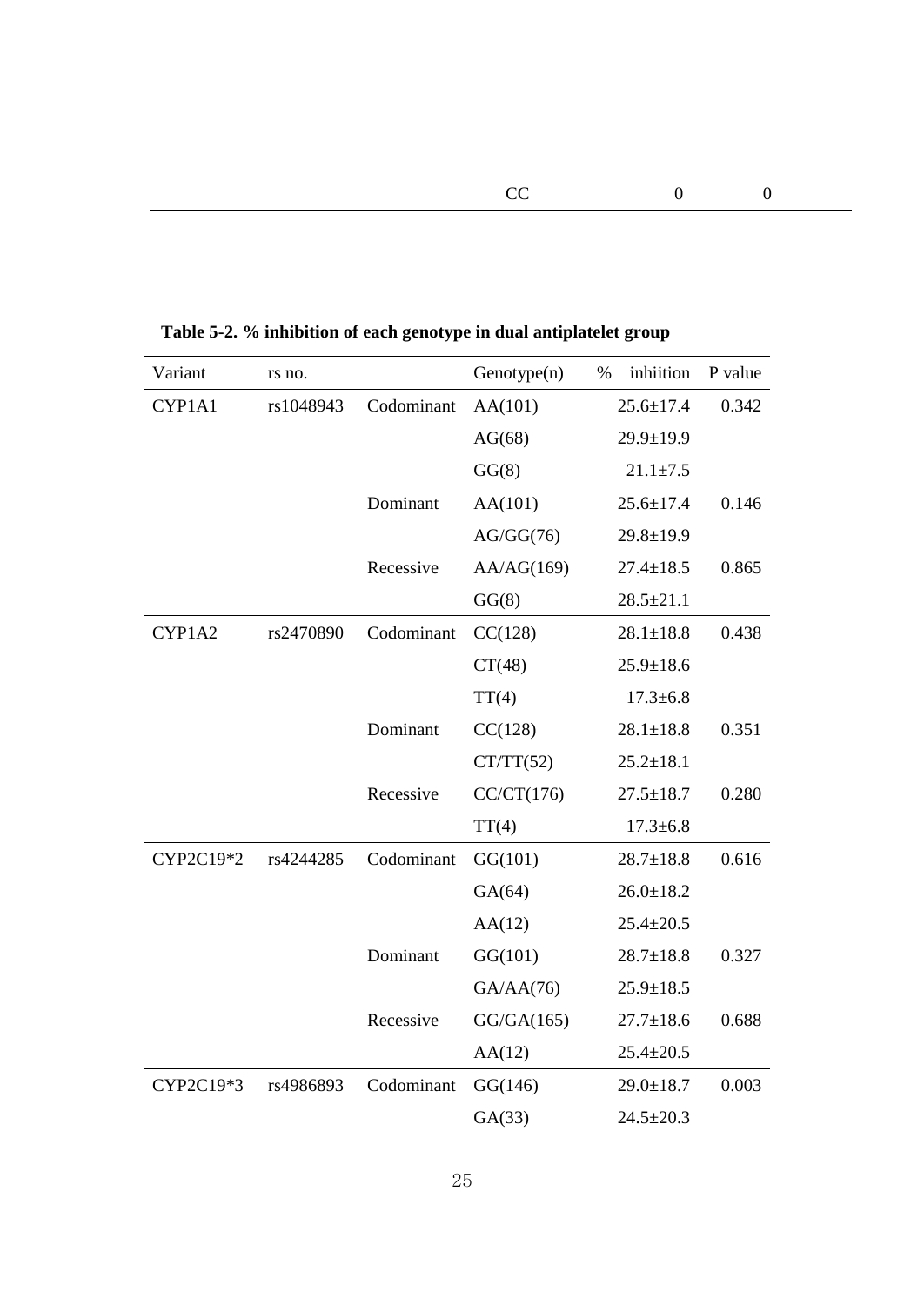|        |           |            | AA(0)      |                 |       |
|--------|-----------|------------|------------|-----------------|-------|
| CYP3A4 | rs2246709 | Codominant | TT(39)     | $27.6 \pm 23.5$ | 0.578 |
|        |           |            | TC(53)     | $27.6 \pm 16.6$ |       |
|        |           |            | CC(13)     | $21.7 \pm 12.6$ |       |
|        |           | Dominant   | TT(39)     | $27.6 \pm 23.5$ | 0.784 |
|        |           |            | TC/CC(66)  | $26.5 \pm 16.0$ |       |
|        |           | Recessive  | TT/TC(92)  | $27.6 \pm 19.7$ | 0.294 |
|        |           |            | CC(13)     | $21.7 \pm 12.6$ |       |
| CYP3A4 | Rs2242480 | Codominant | GG(112)    | $26.9 \pm 19.4$ | 0.556 |
|        |           |            | GA(59)     | $28.7 \pm 18.2$ |       |
|        |           |            | AA(9)      | $21.8 \pm 10.6$ |       |
|        |           | Dominant   | GG(112)    | $26.9 \pm 19.4$ | 0.751 |
|        |           |            | GA/AA(68)  | $27.8 \pm 17.4$ |       |
|        |           | Recessive  | GG/GA(171) | $27.5 \pm 18.9$ | 0.163 |
|        |           |            | AA(9)      | $21.8 \pm 10.6$ |       |
| CYP3A5 | rs776746  | Codominant | GG(101)    | $27.3 \pm 18.4$ | 0.496 |
|        |           |            | GA(64)     | $28.8 \pm 19.7$ |       |
|        |           |            | AA(11)     | $21.6 \pm 13.0$ |       |
|        |           | Dominant   | GG(101)    | $27.3 \pm 18.4$ | 0.870 |
|        |           |            | GA/AA(75)  | $27.7 \pm 19.0$ |       |
|        |           | Recessive  | GG/GA(165) | $27.9 \pm 18.9$ | 0.284 |
|        |           |            | AA(11)     | $21.6 \pm 13.0$ |       |
| CYP2J2 | rs2280274 | Codominant | TT(86)     | $26.8 \pm 18.6$ | 0.504 |
|        |           |            | TA(18)     | $28.8 \pm 21.3$ |       |
|        |           |            | AA(1)      | 6.0             |       |
|        |           | Dominant   | TT(86)     | $26.8 \pm 18.6$ | 0.865 |
|        |           |            | TA/AA(19)  | $27.8 \pm 21.3$ |       |
|        |           | Recessive  | TT/TA(104) | $27.1 \pm 19.0$ | 0.272 |
|        |           |            | AA(1)      | 6.0             |       |
| P2RY12 | rs2046934 | Codominant | TT(121)    | $26.6 \pm 19.1$ | 0.625 |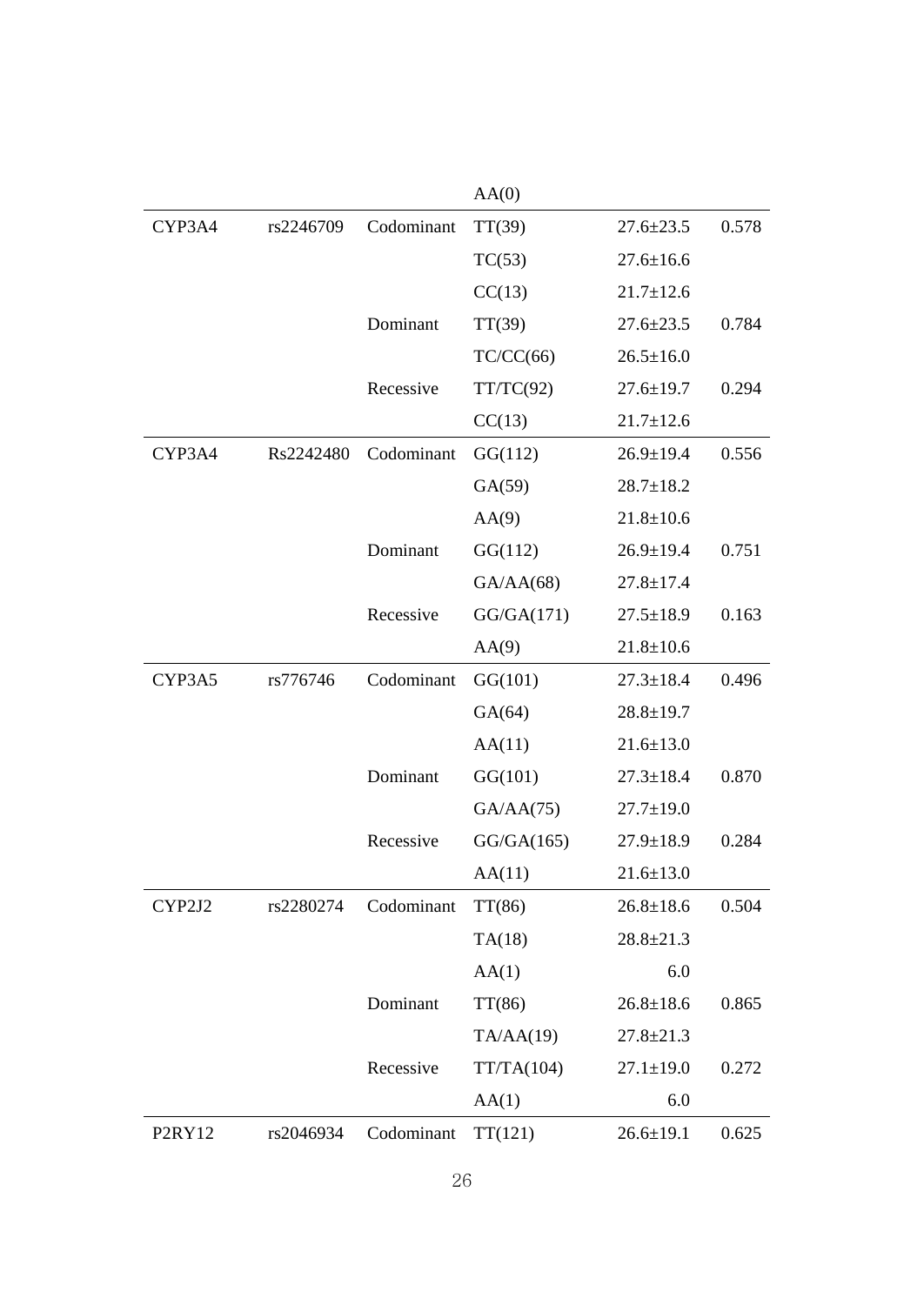|            |        |            | CC(0)      |                 |       |
|------------|--------|------------|------------|-----------------|-------|
|            |        |            | GC(13)     | $22.2+21.0$     |       |
| <b>COX</b> | rs5277 | Codominant | GG(167)    | $27.6 \pm 18.4$ | 0.316 |
|            |        |            | CC(8)      | $24.9 \pm 20.3$ |       |
|            |        | Recessive  | TT/TC(171) | $27.4 \pm 18.6$ | 0.705 |
|            |        |            | TC/CC(58)  | $28.8 \pm 17.6$ |       |
|            |        | Dominant   | TT(121)    | $26.6 \pm 19.1$ | 0.465 |
|            |        |            | CC(8)      | $24.9 \pm 20.3$ |       |
|            |        |            | TC(50)     | $29.4 \pm 17.3$ |       |

In the triple antiplatelet therapy group, CYP2C19\*3 polymorphism still demonstrated a significantly higher proportion of minor allele in clopidogrel resistant group compared with responsive group (GG:GA:AA = 138:21:1 vs. 30:12:1, respectively, P=0.028). No significant associations between any other SNPs and clopidogrel resistance were seen (Table 6-1). However, the results of the t-test showed significantly less inhibition of platelet in CYP2C19\*2 and \*3 polymorphism.

**Table 6-1. Cytochrome gene variant distribution in population received triple antiplatelet therapy** 

|                                 |        |                      |    | no resistance resistance |                    |         |
|---------------------------------|--------|----------------------|----|--------------------------|--------------------|---------|
| Variant                         | rs no. |                      |    |                          | $(n=160)$ $(n=43)$ | P value |
| CYP <sub>1</sub> A <sub>1</sub> |        | rs1048943 Codominant | AA | 82                       | 27                 | 0.358   |
|                                 |        |                      | AG | 68                       | 15                 |         |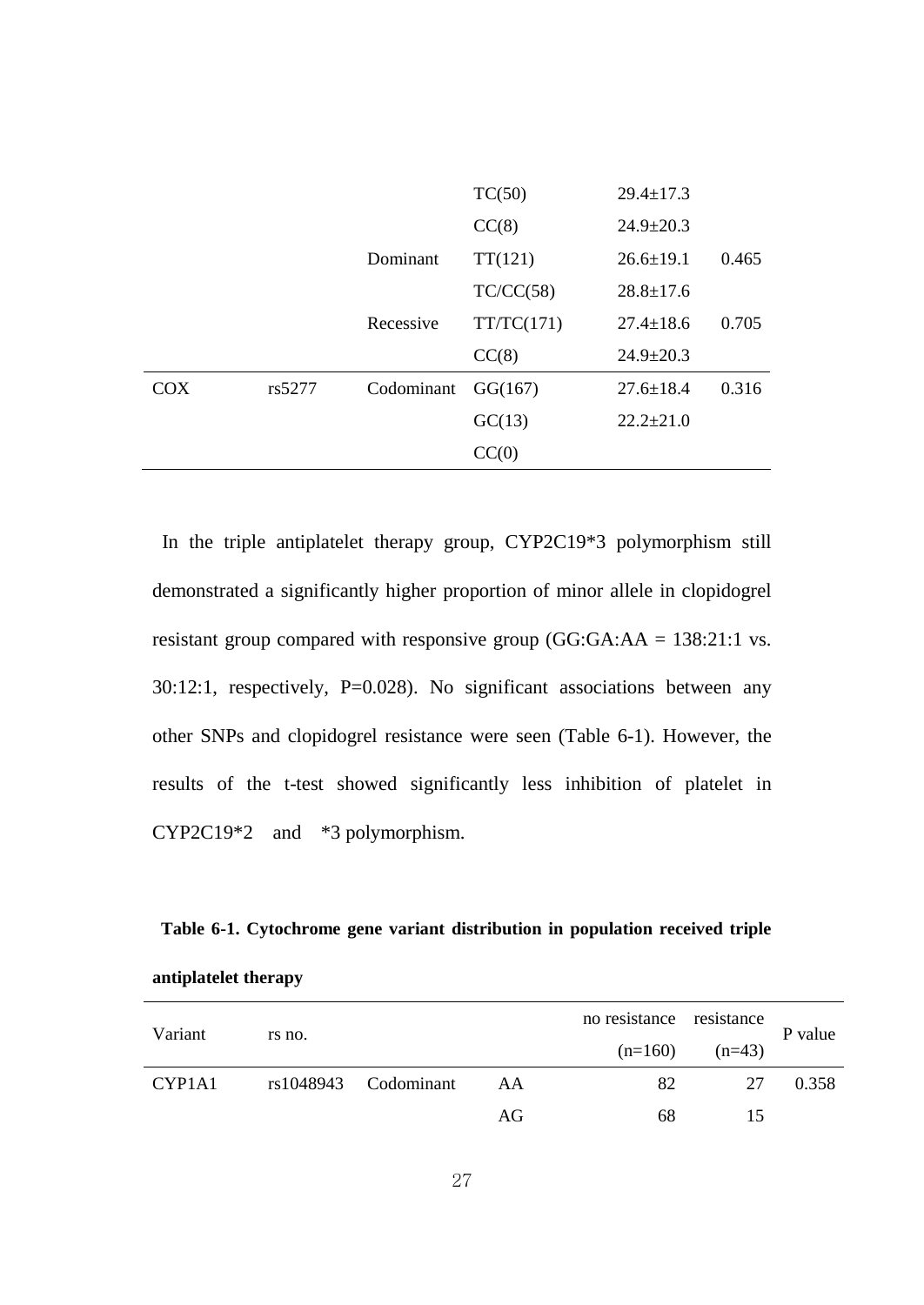|           |           |            | $\mathbf{G}\mathbf{G}$                             | 10               | $\,1$          |       |
|-----------|-----------|------------|----------------------------------------------------|------------------|----------------|-------|
|           |           | Dominant   | ${\rm AA}$                                         | 82               | 27             | 0.178 |
|           |           |            | $\rm{AG/GG}$                                       | 78               | 16             |       |
|           |           | Recessive  | AA/AG                                              | 150              | 42             | 0.464 |
|           |           |            | $\rm GG$                                           | 10               | $\,1$          |       |
| CYP1A2    | rs2470890 | Codominant | CC                                                 | 109              | 27             | 0.780 |
|           |           |            | CT                                                 | 44               | 14             |       |
|           |           |            | <b>TT</b>                                          | $\boldsymbol{7}$ | $\overline{2}$ |       |
|           |           | Dominant   | CC                                                 | 109              | 27             | 0.509 |
|           |           |            | CT/TT                                              | 51               | 16             |       |
|           |           | Recessive  | CC/CT                                              | 153              | 41             | 1.000 |
|           |           |            | $\ensuremath{\mathcal{T}}\ensuremath{\mathcal{T}}$ | $\tau$           | $\overline{2}$ |       |
| CYP2C19*2 | rs4244285 | Codominant | $\rm GG$                                           | 86               | 20             | 0.469 |
|           |           |            | GA                                                 | 54               | 14             |       |
|           |           |            | AA                                                 | 19               | $\,8\,$        |       |
|           |           | Dominant   | GG                                                 | 86               | 20             | 0.455 |
|           |           |            | GA/AA                                              | 73               | 22             |       |
|           |           | Recessive  | ${\rm GG}/{\rm GA}$                                | 140              | 34             | 0.230 |
|           |           |            | AA                                                 | 19               | $8\,$          |       |
| CYP2C19*3 | rs4986893 | Codominant | GG                                                 | 138              | 30             | 0.028 |
|           |           |            | GA                                                 | 21               | 12             |       |
|           |           |            | ${\rm AA}$                                         | $\mathbf{1}$     | $\mathbf{1}$   |       |
|           |           | Dominant   | $\rm GG$                                           | 138              | 30             | 0.011 |
|           |           |            | GA/AA                                              | $22\,$           | 13             |       |
|           |           | Recessive  | GG/GA                                              | 159              | 42             | 0.380 |
|           |           |            | ${\rm AA}$                                         | $\,1$            | $\,1$          |       |
| CYP3A4    | rs2246709 | Codominant | <b>TT</b>                                          | 40               | $\sqrt{6}$     | 0.635 |
|           |           |            | TC                                                 | 53               | 13             |       |
|           |           |            | CC                                                 | 15               | $\sqrt{2}$     |       |
|           |           | Dominant   | $\ensuremath{\mathcal{T}}\ensuremath{\mathcal{T}}$ | 40               | 6              | 0.459 |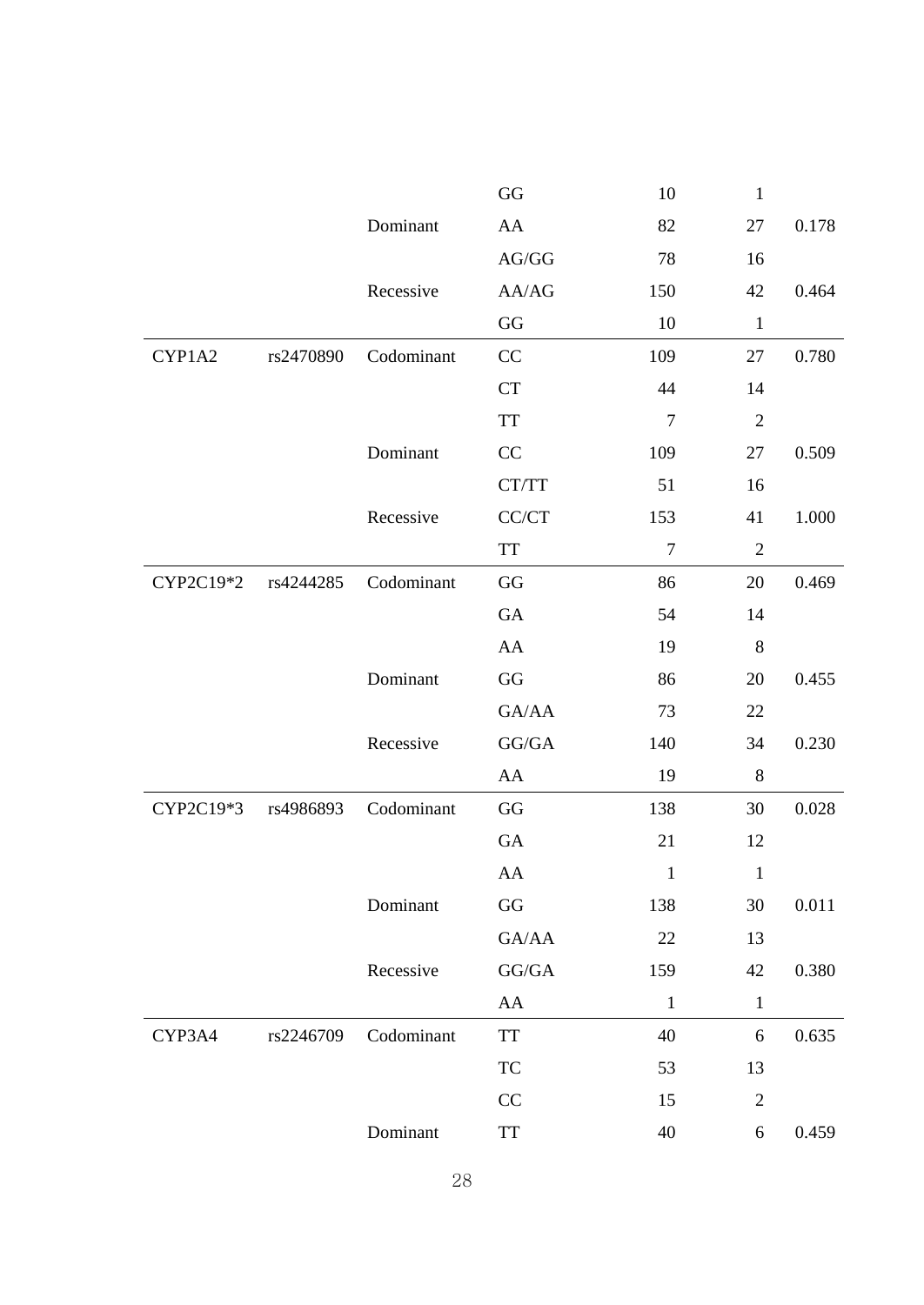|        |           |            | $\ensuremath{\mathsf{T}\mathsf{C}/\mathsf{C}\mathsf{C}}$ | 68               | 15               |       |
|--------|-----------|------------|----------------------------------------------------------|------------------|------------------|-------|
|        |           | Recessive  | TT/TC                                                    | 93               | 19               | 0.738 |
|        |           |            | CC                                                       | 15               | $\boldsymbol{2}$ |       |
| CYP3A4 | Rs2242480 | Codominant | $\rm GG$                                                 | 102              | 29               | 0.569 |
|        |           |            | ${\rm GA}$                                               | 51               | 11               |       |
|        |           |            | ${\rm AA}$                                               | $\tau$           | $\mathfrak{Z}$   |       |
|        |           | Dominant   | GG                                                       | 102              | 29               | 0.653 |
|        |           |            | GA/AA                                                    | 58               | 14               |       |
|        |           | Recessive  | GG/GA                                                    | 153              | 40               | 0.444 |
|        |           |            | ${\rm AA}$                                               | $\boldsymbol{7}$ | $\mathfrak{Z}$   |       |
| CYP3A5 | rs776746  | Codominant | $\mathbf{G}\mathbf{G}$                                   | 90               | 22               | 0.726 |
|        |           |            | ${\rm GA}$                                               | 60               | 17               |       |
|        |           |            | ${\rm AA}$                                               | 5                | $\mathfrak{2}$   |       |
|        |           | Dominant   | GG                                                       | 90               | 22               | 0.612 |
|        |           |            | GA/AA                                                    | 65               | 19               |       |
|        |           | Recessive  | ${\rm GG}/{\rm GA}$                                      | 150              | 39               | 0.638 |
|        |           |            | AA                                                       | $\sqrt{5}$       | $\boldsymbol{2}$ |       |
| CYP2J2 | rs2280274 | Codominant | TT                                                       | 30               | 14               | 0.449 |
|        |           |            | TA                                                       | 20               | 6                |       |
|        |           |            | ${\rm AA}$                                               | $\mathfrak{2}$   | $\boldsymbol{2}$ |       |
|        |           | Dominant   | TT                                                       | 30               | 14               | 0.634 |
|        |           |            | TA/AA                                                    | $22\,$           | $\,8\,$          |       |
|        |           | Recessive  | TT/TA                                                    | 50               | 20               | 0.577 |
|        |           |            | ${\rm AA}$                                               | $\sqrt{2}$       | $\boldsymbol{2}$ |       |
| P2RY12 | rs2046934 | Codominant | $\ensuremath{\mathsf{T}}\ensuremath{\mathsf{T}}$         | 104              | 31               | 0.566 |
|        |           |            | TC                                                       | 52               | 11               |       |
|        |           |            | CC                                                       | $\mathfrak{Z}$   | $\mathbf 1$      |       |
|        |           | Dominant   | TT                                                       | 104              | 31               | 0.409 |
|        |           |            | $\ensuremath{\mathsf{T}\mathsf{C}/\mathsf{C}\mathsf{C}}$ | 55               | 12               |       |
|        |           | Recessive  | TT/TC                                                    | 156              | $42\,$           | 1.000 |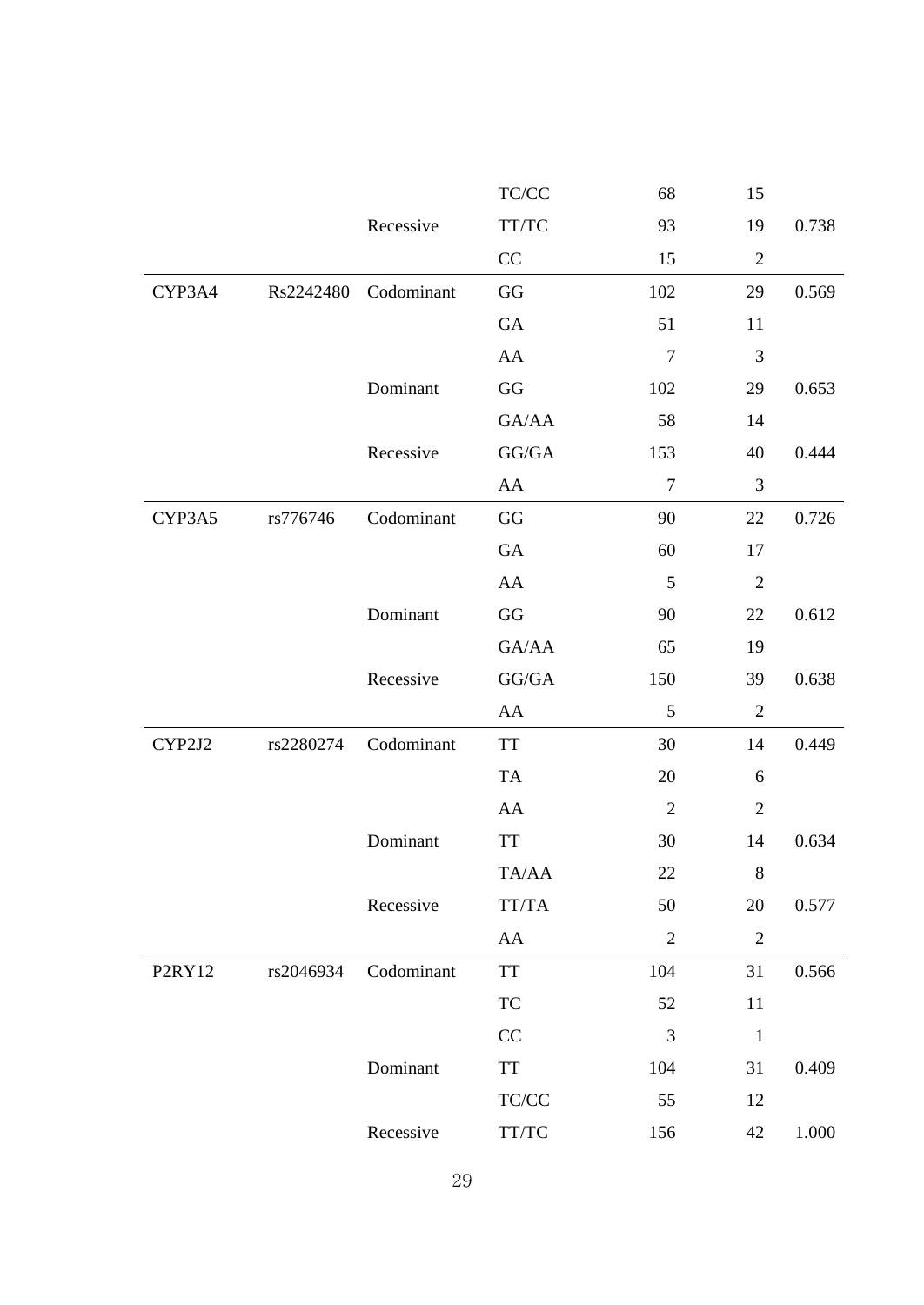|            |        |               | CC. |     |    |       |
|------------|--------|---------------|-----|-----|----|-------|
| <b>COX</b> | rs5277 | Codominant GG |     | 144 | 42 | 0.130 |
|            |        |               | GC  | 16  |    |       |
|            |        |               | CC  |     |    |       |

| Variant   | rs no.    |            | Genotype(n) | % | inhiition       | P value |
|-----------|-----------|------------|-------------|---|-----------------|---------|
| CYP1A1    | rs1048943 | Codominant | AA(109)     |   | 38.9±24.5       | 0.238   |
|           |           |            | AG(83)      |   | $43.9 \pm 25.9$ |         |
|           |           |            | GG(11)      |   | $48.7 \pm 23.2$ |         |
|           |           | Dominant   | AA(109)     |   | $38.9 \pm 24.5$ | 0.113   |
|           |           |            | AG/GG(94)   |   | $44.5 \pm 25.5$ |         |
|           |           | Recessive  | AA/AG(192)  |   | $41.0 \pm 25.2$ | 0.324   |
|           |           |            | GG(11)      |   | $48.7 \pm 23.2$ |         |
| CYP1A2    | rs2470890 | Codominant | CC(136)     |   | $41.4 \pm 25.0$ | 0.963   |
|           |           |            | CT(58)      |   | $41.2 \pm 25.0$ |         |
|           |           |            | TT(9)       |   | $43.7 \pm 28.4$ |         |
|           |           | Dominant   | CC(136)     |   | $41.4 \pm 25.1$ | 0.977   |
|           |           |            | CT/TT(67)   |   | $41.5 \pm 25.2$ |         |
|           |           | Recessive  | CC/CT(194)  |   | $41.3 \pm 25.0$ | 0.787   |
|           |           |            | TT(9)       |   | $43.7 \pm 28.4$ |         |
| CYP2C19*2 | rs4244285 | Codominant | GG(106)     |   | $45.4 \pm 26.5$ | 0.040   |
|           |           |            | GA(68)      |   | $38.6 \pm 23.0$ |         |
|           |           |            | AA(27)      |   | $33.3 \pm 25.1$ |         |
|           |           | Dominant   | GG(106)     |   | $45.4 \pm 26.5$ | 0.018   |
|           |           |            | GA/AA(95)   |   | $37.0 \pm 22.8$ |         |
|           |           | Recessive  | GG/GA(174)  |   | $42.8 \pm 25.3$ | 0.069   |
|           |           |            | AA(27)      |   | $33.3 \pm 22.2$ |         |
| CYP2C19*3 | rs4986893 | Codominant | GG(168)     |   | 43.9±24.9       | 0.006   |

**Table 6-2. % inhibition of each genotype in triple antiplatelet group**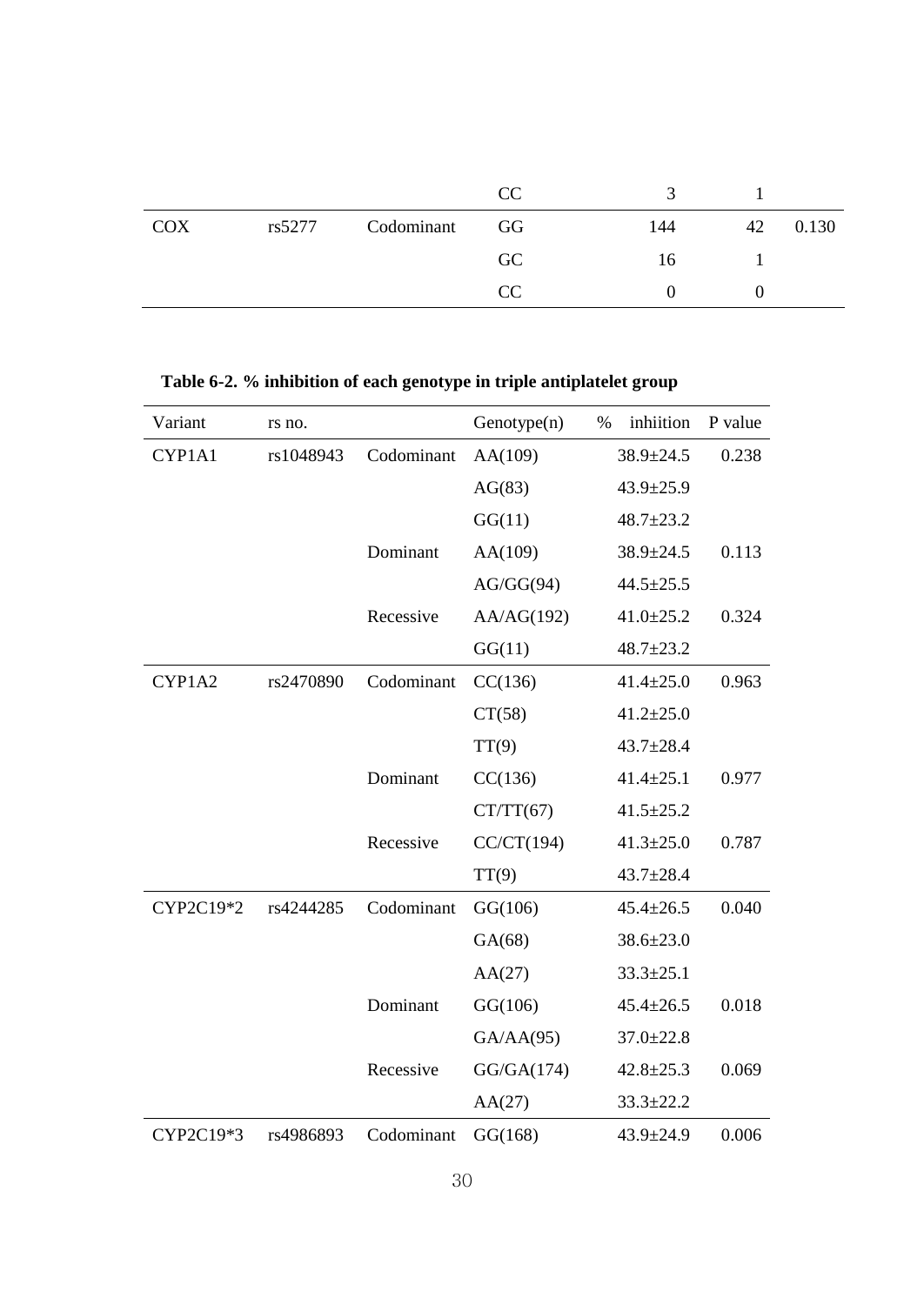|        |           |            | GA(33)     | $30.4 \pm 22.9$ |       |
|--------|-----------|------------|------------|-----------------|-------|
|        |           |            | AA(2)      | $17.0 \pm 24.0$ |       |
|        |           | Dominant   | GG(168)    | $43.9 \pm 24.9$ | 0.002 |
|        |           |            | GA/AA(35)  | $29.6 \pm 22.8$ |       |
|        |           | Recessive  | GG/GA(201) | $41.7 \pm 25.0$ | 0.167 |
|        |           |            | AA(2)      | $17+24.0$       |       |
| CYP3A4 | rs2246709 | Codominant | TT(46)     | $41.8 \pm 23.8$ | 0.451 |
|        |           |            | TC(66)     | $43.1 \pm 24.2$ |       |
|        |           |            | CC(17)     | $50.2 \pm 23.8$ |       |
|        |           | Dominant   | TT(46)     | $41.8 \pm 23.8$ | 0.535 |
|        |           |            | TC/CC(83)  | $44.6 \pm 23.9$ |       |
|        |           | Recessive  | TT/TC(112) | $42.6 \pm 32.9$ | 0.217 |
|        |           |            | CC(17)     | $50.2 \pm 22.3$ |       |
| CYP3A4 | Rs2242480 | Codominant | GG(131)    | $40.2 \pm 24.9$ | 0.606 |
|        |           |            | GA(62)     | $44.1 \pm 25.9$ |       |
|        |           |            | AA(10)     | $41.8 \pm 25.1$ |       |
|        |           | Dominant   | GG(131)    | $40.2 \pm 24.9$ | 0.334 |
|        |           |            | GA/AA(72)  | $43.8 \pm 25.4$ |       |
|        |           | Recessive  | GG/GA(193) | $41.4 \pm 25.2$ | 0.964 |
|        |           |            | AA(19)     | $41.8 \pm 22.9$ |       |
| CYP3A5 | rs776746  | Codominant | GG(112)    | $41.6 \pm 24.9$ | 0.974 |
|        |           |            | GA(77)     | $40.9 \pm 25.2$ |       |
|        |           |            | AA(7)      | $40.1 \pm 28.0$ |       |
|        |           | Dominant   | GG(112)    | $41.6 \pm 24.9$ | 0.828 |
|        |           |            | GA/AA(84)  | $40.8 \pm 25.3$ |       |
|        |           | Recessive  | GG/GA(189) | $41.3 \pm 25.0$ | 0.902 |
|        |           |            | AA(7)      | $40.1 \pm 28.0$ |       |
| CYP2J2 | rs2280274 | Codominant | TT(100)    | $43.7 \pm 24.8$ | 0.933 |
|        |           |            | TA(25)     | $42.3 \pm 19.2$ |       |
|        |           |            | AA(3)      | $47.7 \pm 37.0$ |       |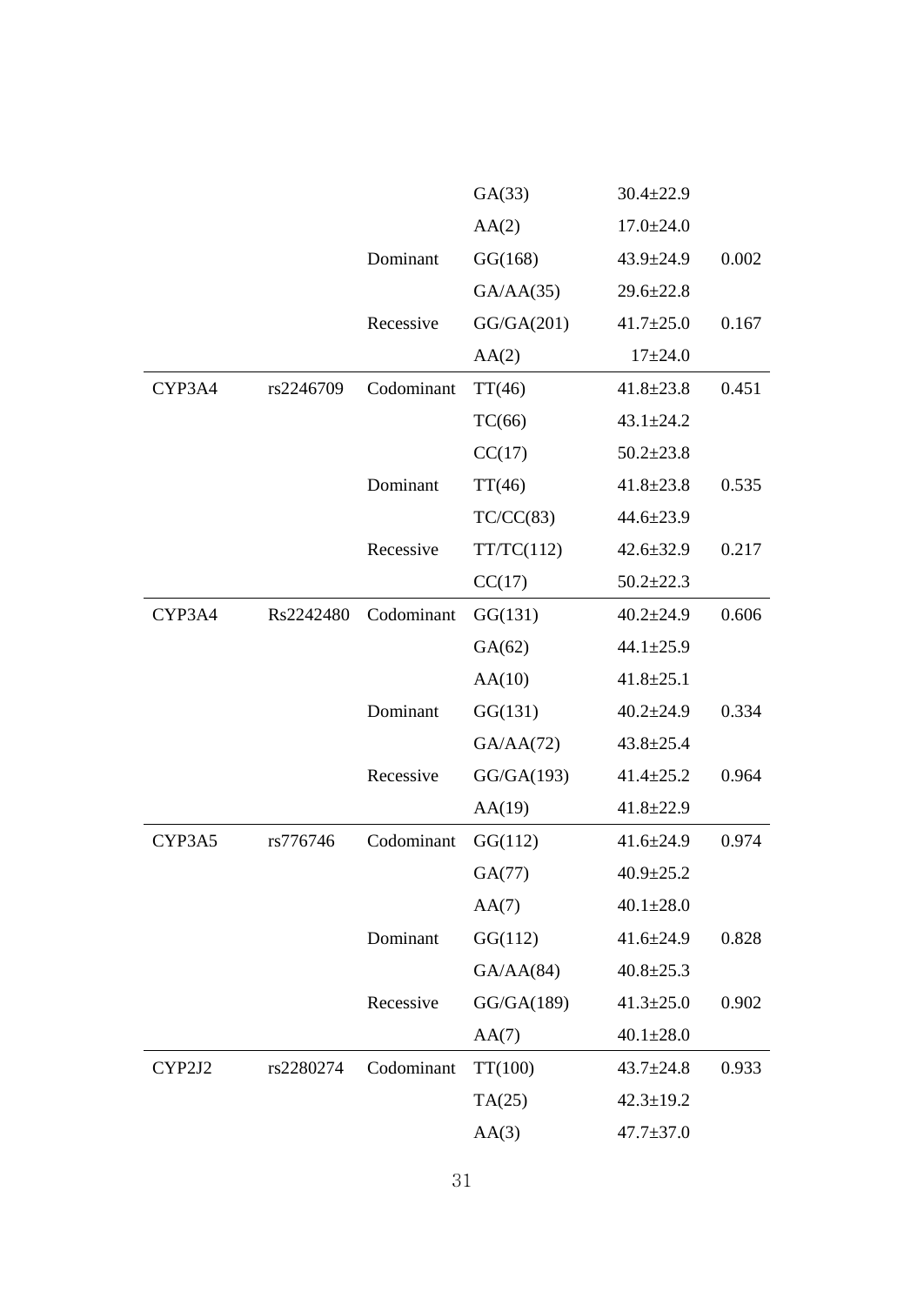|                                 |           | Dominant   | TT(100)    | $43.7 \pm 24.8$ | 0.905 |
|---------------------------------|-----------|------------|------------|-----------------|-------|
|                                 |           |            | TA/AA(28)  | $43.0 \pm 20.8$ |       |
|                                 |           | Recessive  | TT/TA(125) | $43.4 \pm 23.7$ | 0.762 |
|                                 |           |            | AA(3)      | $47.7 \pm 37.0$ |       |
| P <sub>2</sub> RY <sub>12</sub> | rs2046934 | Codominant | TT(135)    | $42.7 \pm 26.0$ | 0.565 |
|                                 |           |            | TC(63)     | $38.8 \pm 22.3$ |       |
|                                 |           |            | CC(4)      | $37.2 \pm 38.6$ |       |
|                                 |           | Dominant   | TT(135)    | $42.7 \pm 26.0$ | 0.287 |
|                                 |           |            | TC/CC(67)  | $38.7 \pm 23.2$ |       |
|                                 |           | Recessive  | TT/TC(198) | $41.4 \pm 24.9$ | 0.742 |
|                                 |           |            | CC(4)      | $37.3 \pm 38.6$ |       |
| COX                             | rs5277    | Codominant | GG(186)    | $41.1 \pm 25.4$ | 0.491 |
|                                 |           |            | GC(17)     | $45.5 \pm 5.1$  |       |
|                                 |           |            | CC(0)      |                 |       |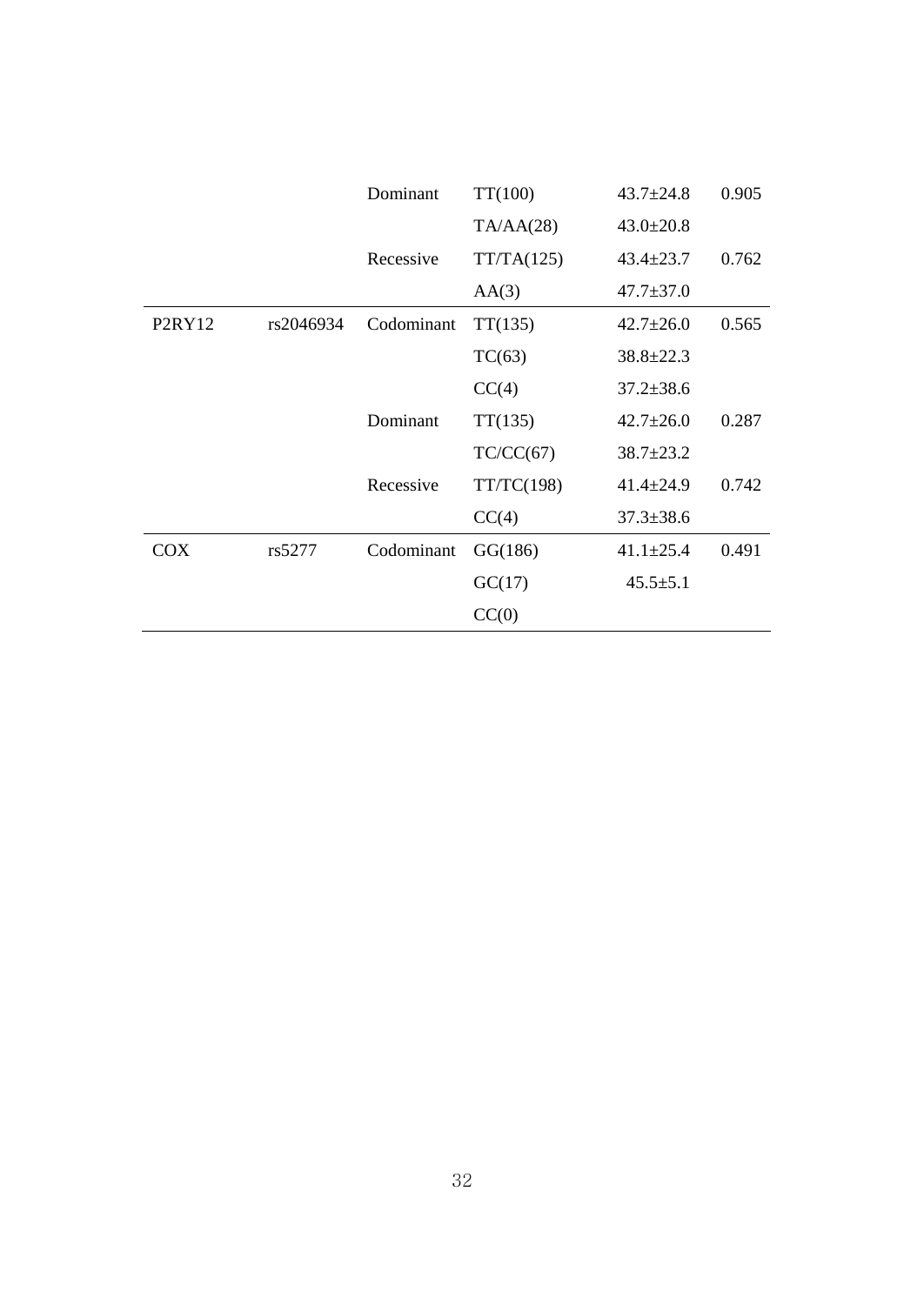Finally, multiple logistic regression analysis was performed for the 10 SNPs after controlling for age, sex, history of diabetes, smoking status, cilostazol use, and BMI. The results demonstrated that CYP2C19\*3 rs4986893 SNP is an independent predictor of clopidogrel resistance. Cilostazol attenuates clopidogrel resistance significantly as previously reported (Table 7).

**Table 7. Multiple logistic regression analysis of the association of various gene** 

|                                                       | Dominant               |         | Codominant             |         | Recessive              |         |
|-------------------------------------------------------|------------------------|---------|------------------------|---------|------------------------|---------|
|                                                       | <b>OR</b>              | P value | <b>OR</b>              | P value | <b>OR</b>              | P value |
| CYP1A1 rs1048943                                      | $0.666(0.411-1.079)$   | 0.099   | $0.707(0.467 - 1.068)$ | 0.1     | $0.669(0.210-2.126)$   | 0.669   |
| CYP1A2 rs2470890                                      | 1.588 (0.860-2.933)    | 0.139   | 1.554 (0.906-2.665)    | 0.110   | 2.188 (0.424-11.282)   | 0.349   |
| CYP2C19*2 rs4244285                                   | 1.441 (0.893-2.325)    | 0.135   | 1.315 (0.927-1.866)    | 0.124   | 1.505 (0.702-3.222)    | 0.293   |
| CYP2C19*3 rs4986893                                   | 2.510 (1.415-4.452)    | 0.002   | 2.462 (1.426-4.250)    | 0.001   | 5.839 (0.333-102.264)  | 0.227   |
| CYP3A4 rs2246709                                      | $0.967(0.508-1.840)$   | 0.919   | $0.991(0.621-1.582)$   | 0.970   | $1.026(0.414 - 2.540)$ | 0.957   |
| CYP3A4 rs2242480                                      | 1.059 (0.581-1.932)    | 0.851   | 1.183 (0.715-1.958)    | 0.513   | 2.584 (0.661-10.104)   | 0.172   |
| CYP3A5 rs776746                                       | $0.947(0.586 - 1.530)$ | 0.823   | $0.982(0.660-1.462)$   | 0.982   | 1.126 (0.397-3.194)    | 0.823   |
| CYP2J2 rs2280274                                      | 1.146 (0.530-2.479)    | 0.730   | 1.275 (0.651-2.494)    | 0.478   | 4.152 (0.507-34.025)   | 0.185   |
| P <sub>2</sub> RY <sub>12</sub> rs <sub>2046934</sub> | $0.655(0.390-1.100)$   | 0.110   | $0.698(0.443-1.098)$   | 0.12    | $0.730(0.182 - 2.931)$ | 0.657   |
| COX rs5277                                            | $0.864(0.360-2.076)$   | 0.864   | $0.864(0.360-2.076)$   | 0.864   | N/A                    | N/A     |

**polymorphisms with clopidogrel resistance**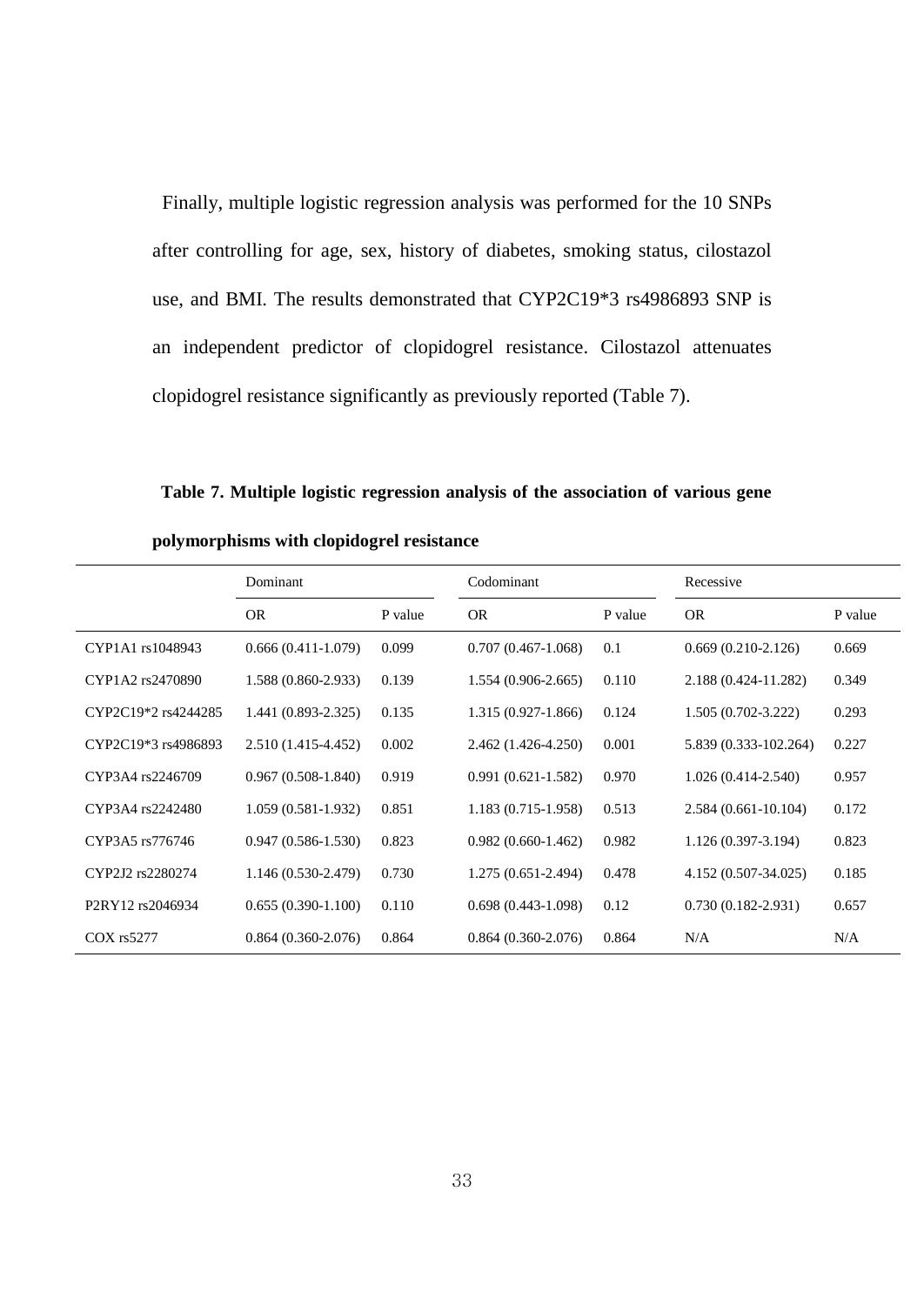#### **IV.** DISCUSSION

The primary finding from this study was that CYP2C19\*3 polymorphism significantly affected clopidogrel resistance in patients with coronary disease treated with coronary angioplasty and DES implantation. We found that CYP2C19\*3 minor allele carriers had a higher proportion of clopidogrel resistance. The association remained significant after adjustment for other clinical factors such as age, sex, BMI, smoking status, and history of diabetes. Multiple logistic regression demonstrated that it is the independent predictor of clopidogrel resistance. CYP2C19\*2 did not showed significance in the chisquare analysis based on the assumption of the cut off value of clopidogrel resistance as less than 20% inhibition. However, in the t-test, CYP2C19\*2 showed significant association in clopidogrel resistance in dominant model of overall group, and codominant and dominant model of triple antiplatelet group. It did not showed significance in dual antiplatelet therapy group. CYP2C19\*2 is mainly studied in Caucasian, and various studies reported that its polymorphism reduces the inhibition of platelet activity by clopidogrel and may associated clinical outcome after coronary artery stenting<sup>24, 25, 30, 38)</sup>. In this study, although not statistically significant in chi-square analysis, the trend of the association of clopidogrel 2C19\*2 polymorphism and clopidogrel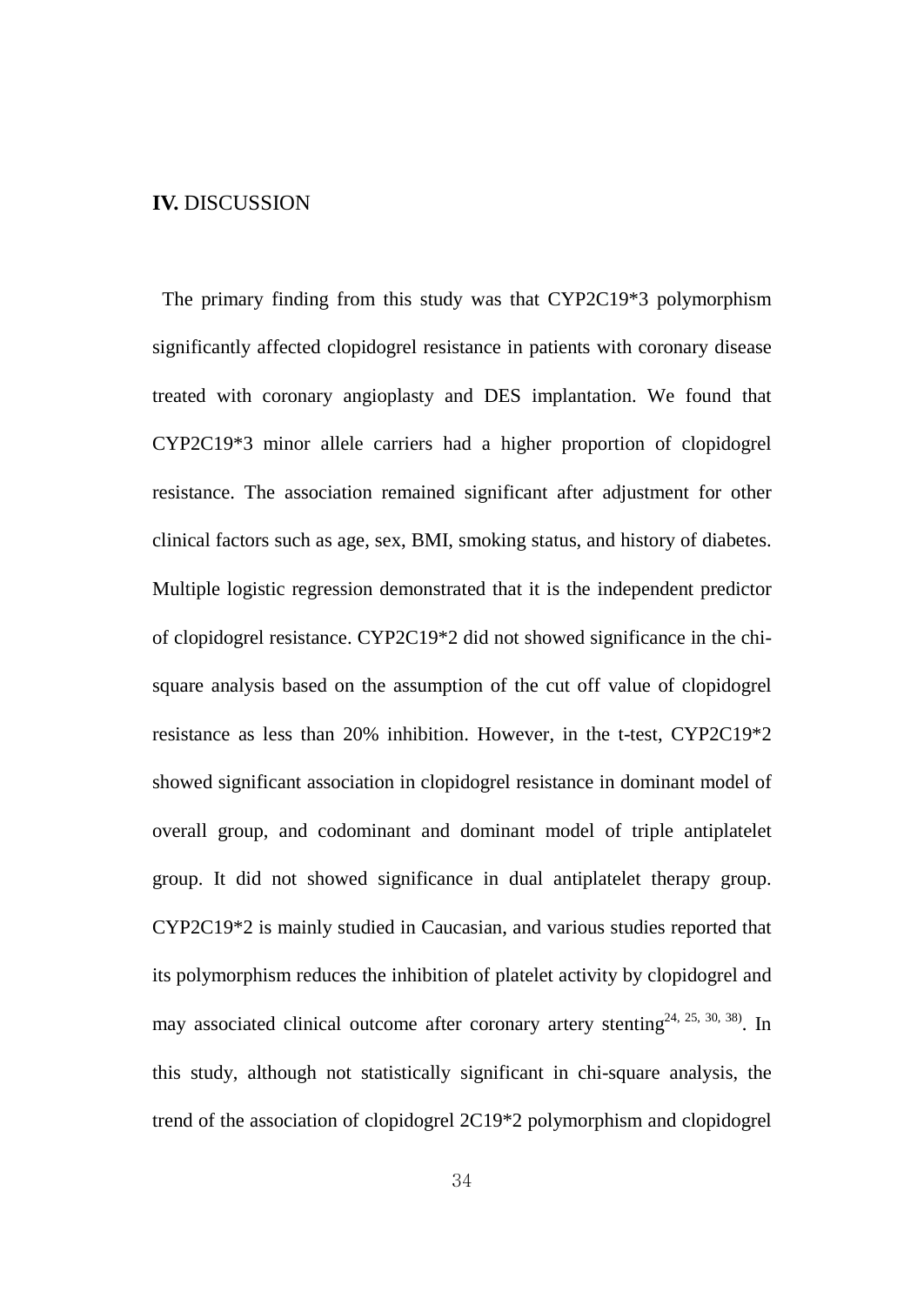resistance was seen. However, impact of CYP2C19\*2 polymorphism on clopidogrel responsiveness was not as strong as the impact of CYP2C19\*3 polymorphism. CYP2C19\*3 polymorphism may do more important role in activity of CYP than CYP2C19\*2 in Korean.

The exact mechanism of clopidogrel resistance is still unclear, but variances in activity of CYP have been suggested. The active metabolite of clopidogrel arises from biochemical reactions involving several CYP isoforms, so one CYP polymorphism may not explain all the variability of clopidogrel response. Savi et al demonstrated that CYP1A activity plays key role in clopidogrel metabolism<sup>2)</sup>. Lau et al found that CYP3A4 activity was associated with variability in clopidogrel responsiveness. Hulot et al reported that cytochrome 2C19\*2 polymorphism is associated with clopidogrel resistance which has since been validated in several other studies as well<sup>23-25</sup>).

The interesting finding from this study was that CYP2C19\*3 was significantly associated with clopidogrel resistance. CYP2C19\*3 was first described by De Morais et al in Japanese population<sup>39)</sup>. CYP2C19\*3 is a G636 $\rightarrow$ A point mutation in exon 4 that produces a premature stop codon<sup>40)</sup>. According to the original report, there were marked interracial differences in the frequency of the CYP2C19\*3, with 9 of 34 alleles being detected in Japanese poor metabolizers. However, it was not detected in Caucasian poor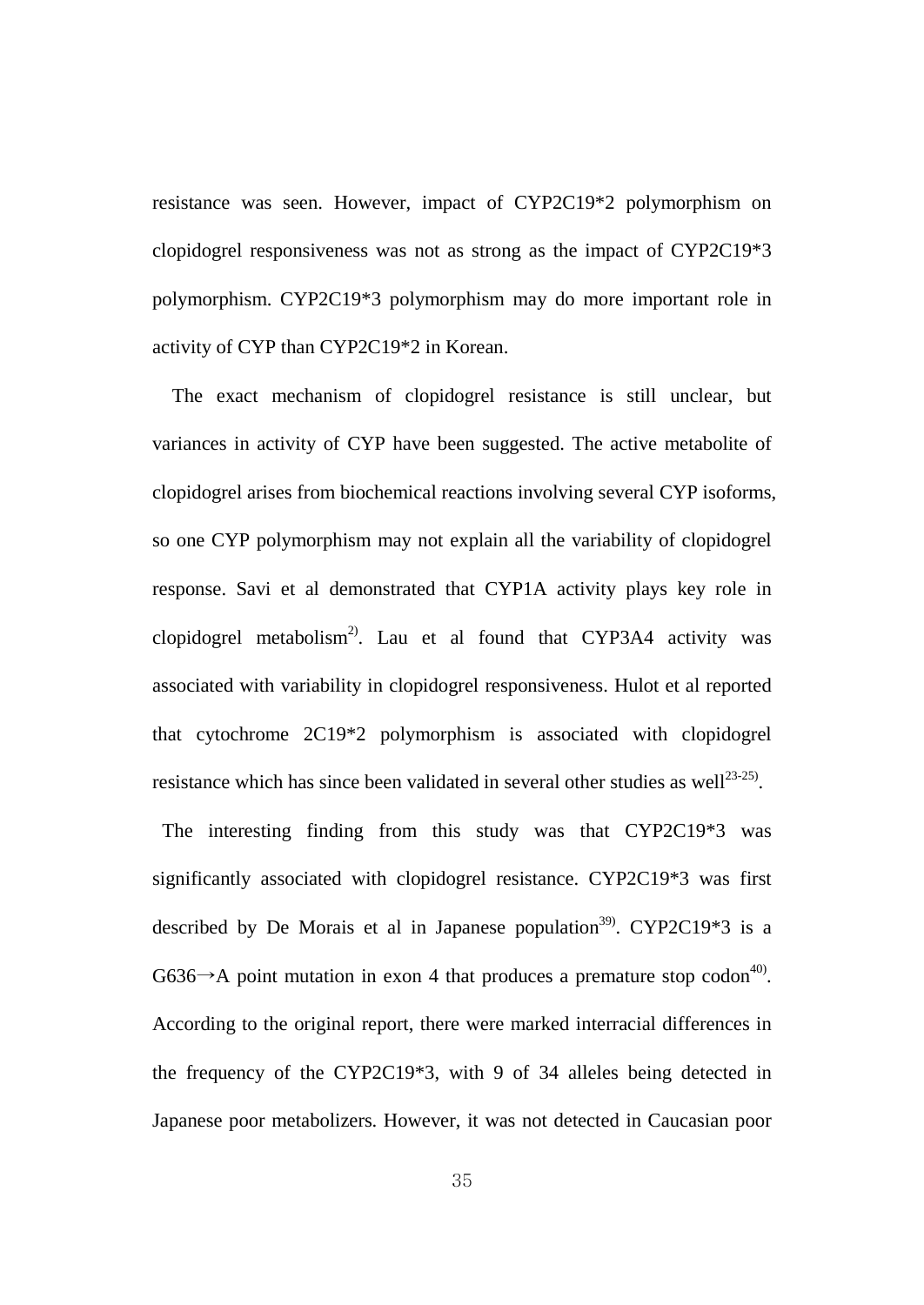metabolizers. Because of the paucity of CYP2C19\*3 allele in western population, its role was incompletely studied. In the Hulot's study, no case of CYP2C19\*3 minor allele was demonstrated. It is reported that the occurrence of CYP2C19\*3 is less than 1% in whites $40$ . Our study demonstrated, for the first time, that CYP2C19\*3 polymorphism is a significant risk factor for clopidogrel resistance, and may have significant importance in clopidogrel metabolism in the Asian population. Further investigation is needed to confirm the importance of CYP2C19\*3. It is interesting to note that although the addition of cilostazol significantly reduces the rate of clopidogrel resistance, the expression of CYP2C19\*3 minor allele was an independent predictor of clopidogrel resistance in subjects administered with a triple regimen of antiplatelet. This demonstrates that adding another antiplatelet agent is not enough to overcome the adverse effect of CYP2C19\*3 polymorphism on clopidogrel metabolism. Although speculative at this time, an addition of drugs to increase the activity of the CYP2C19 activity may be one way to enhance the potency of clopidogrel and overcome clopidogrel resistance. Also, further investigation is needed to clarify whether the increased clopidogrel resistance in subjects with CYP2C19\*3 minor allele polymorphism translates into increased cardiovascular outcomes.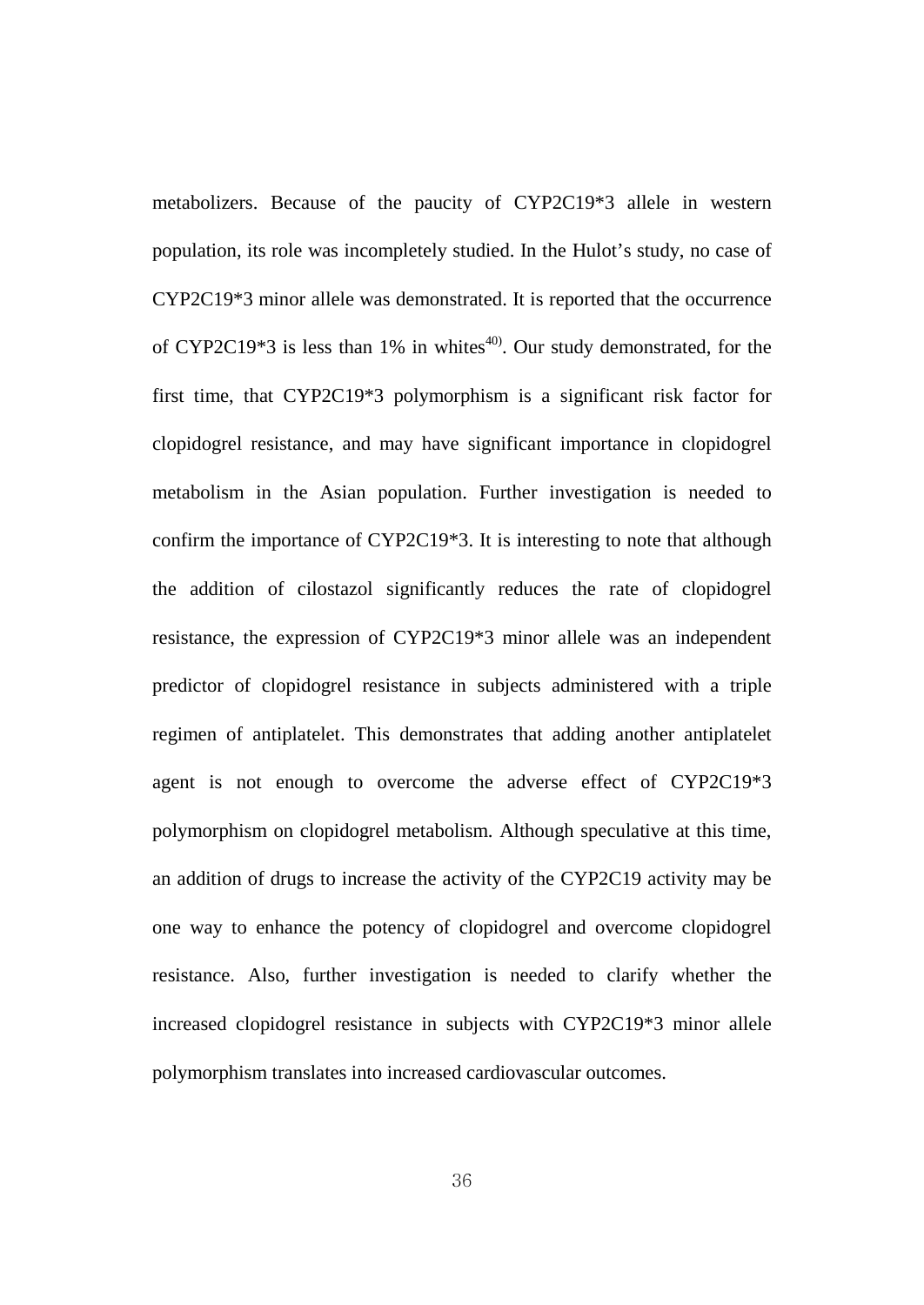#### **V. CONCLUSION**

In conclusion, CYP2C19\*3 SNP is an independent risk factor of clopidogrel resistance in Korean subjects with coronary artery disease. The results from this study suggested that CYP2C19\*3 may have a more important role than CYP2C19\*2 in the metabolism of clopidogrel in Korean. Further investigation is needed to clarify whether the increased clopidogrel resistance in subjects with CYP2C19\*3 minor allele polymorphism translates into increased cardiovascular outcomes.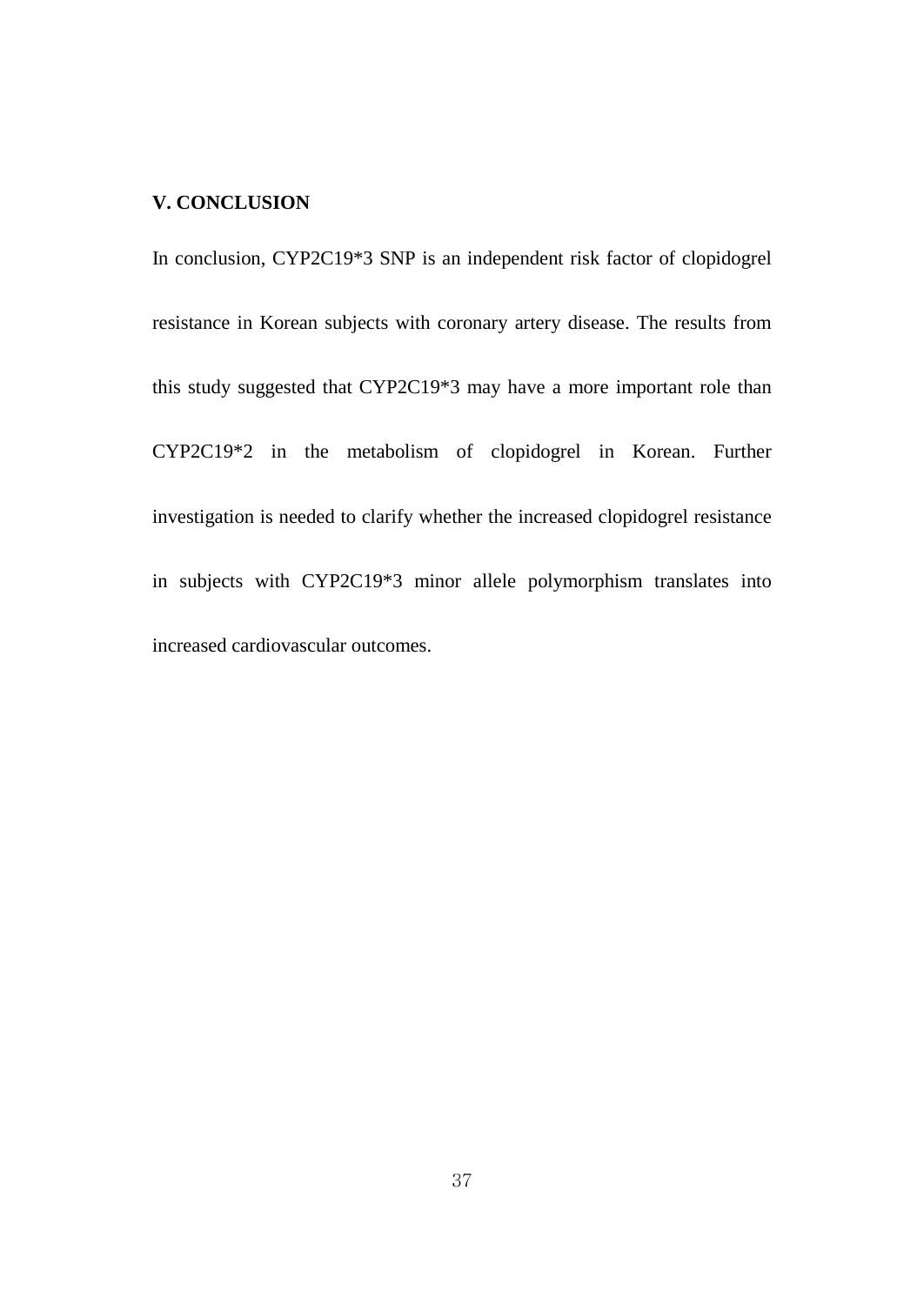#### **REFERENCES**

- 1) Ding Z, Kim S, Dorsam RT, Jin J, Kunapuli SP. Inactivation of the human P2Y12 receptor by thiol reagents requires interaction with both extracellular cysteine residues, Cys17 and Cys270. Blood 101:3908-3914, 2003
- 2) Savi P, Combalbert J, Gaich C, Rouchon MC, Maffrand JP, Berger Y, Herbert JM. The antiaggregating activity of clopidogrel is due to a metabolic activation by the hepatic cytochrome P450-1A. Thrombosis and haemostasis 72:313-317, 1994
- 3) Savi P, Pereillo JM, Uzabiaga MF, Combalbert J, Picard C, Maffrand JP, Pascal M, Herbert JM. Identification and biological activity of the active metabolite of clopidogrel. Thrombosis and haemostasis 84:891- 896, 2000
- 4) Gurbel PA, Tantry US. Clopidogrel resistance? Thrombosis Research 120:311-321, 2007
- 5) Steinhubl SR, Berger PB, Mann JT, Fry ET, DeLago A, Wilmer C, Topol EJ. Early and sustained dual oral antiplatelet therapy following percutaneous coronary intervention: a randomized controlled trial. JAMA 288:2411-2420, 2002
- 6) Gurbel PA, Bliden KP, Hayes KM, Yoho JA, Herzog WR, Tantry US. The relation of dosing to clopidogrel responsiveness and the incidence of high post-treatment platelet aggregation in patients undergoing coronary stenting. Journal of the American College of Cardiology 45:1392-1396, 2005
- 7) Angiolillo DJ, Fernandez-Ortiz A, Bernardo E, Ramirez C, Barrera-Ramirez C, Sabate M, Hernandez R, Moreno R, Escaned J, Alfonso F, Banuelos C, Costa MA, Bass TA, Macaya C. Identification of low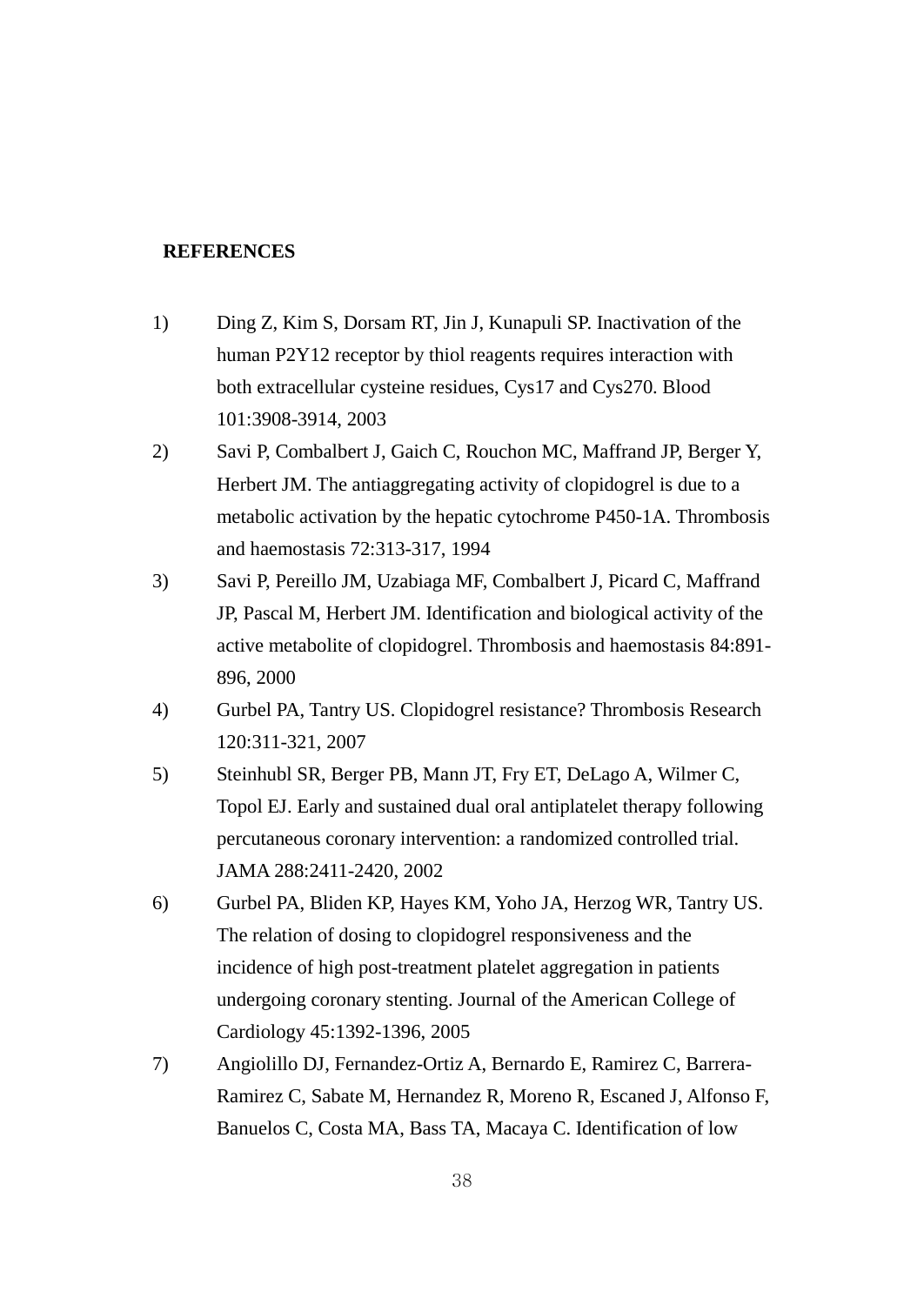responders to a 300-mg clopidogrel loading dose in patients undergoing coronary stenting. Thromb Res 115:101-108, 2005

- 8) Dziewierz A, Dudek D, Heba G, Rakowski T, Mielecki W, Dubiel JS. Inter-individual variability in response to clopidogrel in patients with coronary artery disease. Kardiol Pol 62:108-117; discussion 118, 2005
- 9) Jaremo P, Lindahl TL, Fransson SG, Richter A. Individual variations of platelet inhibition after loading doses of clopidogrel. J Intern Med 252:233-238, 2002
- 10) Lepantalo A, Virtanen KS, Heikkila J, Wartiovaara U, Lassila R. Limited early antiplatelet effect of 300 mg clopidogrel in patients with aspirin therapy undergoing percutaneous coronary interventions. Eur Heart J 25:476-483, 2004
- 11) Matetzky S, Shenkman B, Guetta V, Shechter M, Bienart R, Goldenberg I, Novikov I, Pres H, Savion N, Varon D, Hod H. Clopidogrel resistance is associated with increased risk of recurrent atherothrombotic events in patients with acute myocardial infarction. Circulation 109:3171-3175, 2004
- 12) Mobley JE, Bresee SJ, Wortham DC, Craft RM, Snider CC, Carroll RC. Frequency of nonresponse antiplatelet activity of clopidogrel during pretreatment for cardiac catheterization. Am J Cardiol 93:456- 458, 2004
- 13) Muller I, Besta F, Schulz C, Massberg S, Schonig A, Gawaz M. Prevalence of clopidogrel non-responders among patients with stable angina pectoris scheduled for elective coronary stent placement. Thromb Haemost 89:783-787, 2003
- 14) Levine RL, Dixit SN, Dulli DA, Khasru MA. Aspirin "failures," clopidogrel added to aspirin, and secondary stroke prevention in veterans presenting with TIA or mild-to-moderate ischemic stroke. J Stroke Cerebrovasc Dis 12:37-43, 2003
- 15) Angiolillo DJ, Fernandez-Ortiz A, Bernardo E, Ramirez C, Sabate M,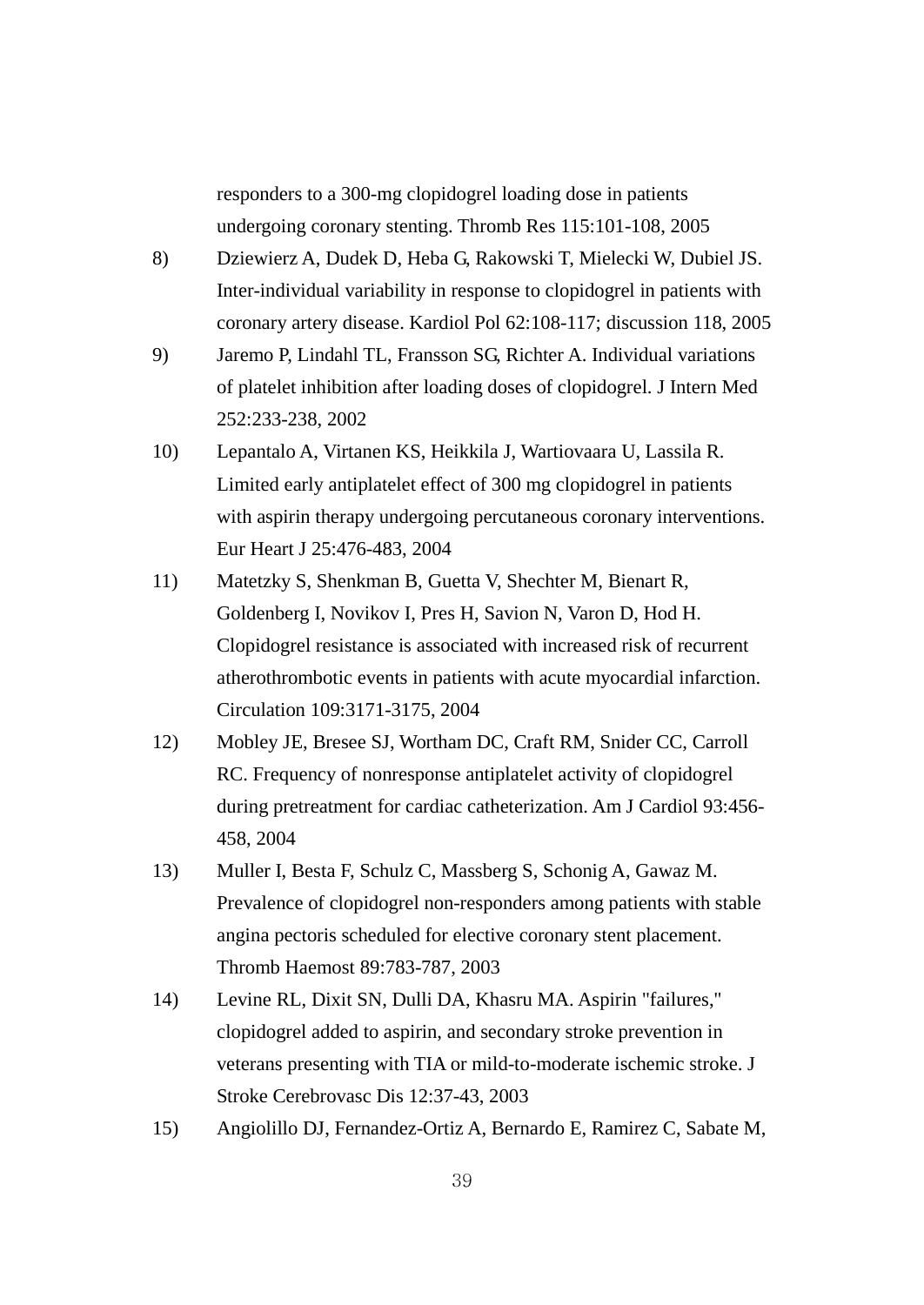Jimenez-Quevedo P, Hernandez R, Moreno R, Escaned J, Alfonso F, Banuelos C, Costa MA, Bass TA, Macaya C. Platelet function profiles in patients with type 2 diabetes and coronary artery disease on combined aspirin and clopidogrel treatment. Diabetes 54:2430-2435, 2005

- 16) Müller I, Besta F, Schulz C, Massberg S, Schönig A, Gawaz M. Prevalence of clopidogrel non-responders among patients with stable angina pectoris scheduled for elective coronary stent placement. Thrombosis and haemostasis 89:783-787, 2003
- 17) Järemo P, Lindahl TL, Fransson SG, Richter A. Individual variations of platelet inhibition after loading doses of clopidogrel. Journal of internal medicine 252:233-238, 2002
- 18) Angiolillo DJ, Fernandez-Ortiz A, Bernardo E, Ramírez C, Barrera-Ramirez C, Sabaté M, Hernández R, Moreno R, Escaned J, Alfonso F, Bañuelos C, Costa MA, Bass TA, Macaya C. Identification of low responders to a 300-mg clopidogrel loading dose in patients undergoing coronary stenting. Thrombosis Research 115:101-108, 2005
- 19) Cuisset T, Frere C, Quilici J, Barbou F, Morange PE, Hovasse T, Bonnet JL, Alessi MC. High post-treatment platelet reactivity identified low-responders to dual antiplatelet therapy at increased risk of recurrent cardiovascular events after stenting for acute coronary syndrome. Journal of thrombosis and haemostasis 4:542-549, 2006
- 20) Gurbel PA, Bliden KP, Guyer K, Cho PW, Zaman KA, Kreutz RP, Bassi AK, Tantry US. Platelet reactivity in patients and recurrent events post-stenting: results of the PREPARE POST-STENTING Study. J Am Coll Cardiol 46:1820-1826, 2005
- 21) Gurbel PA, Bliden KP, Tantry US. Effect of clopidogrel with and without eptifibatide on tumor necrosis factor-alpha and C-reactive protein release after elective stenting: results from the CLEAR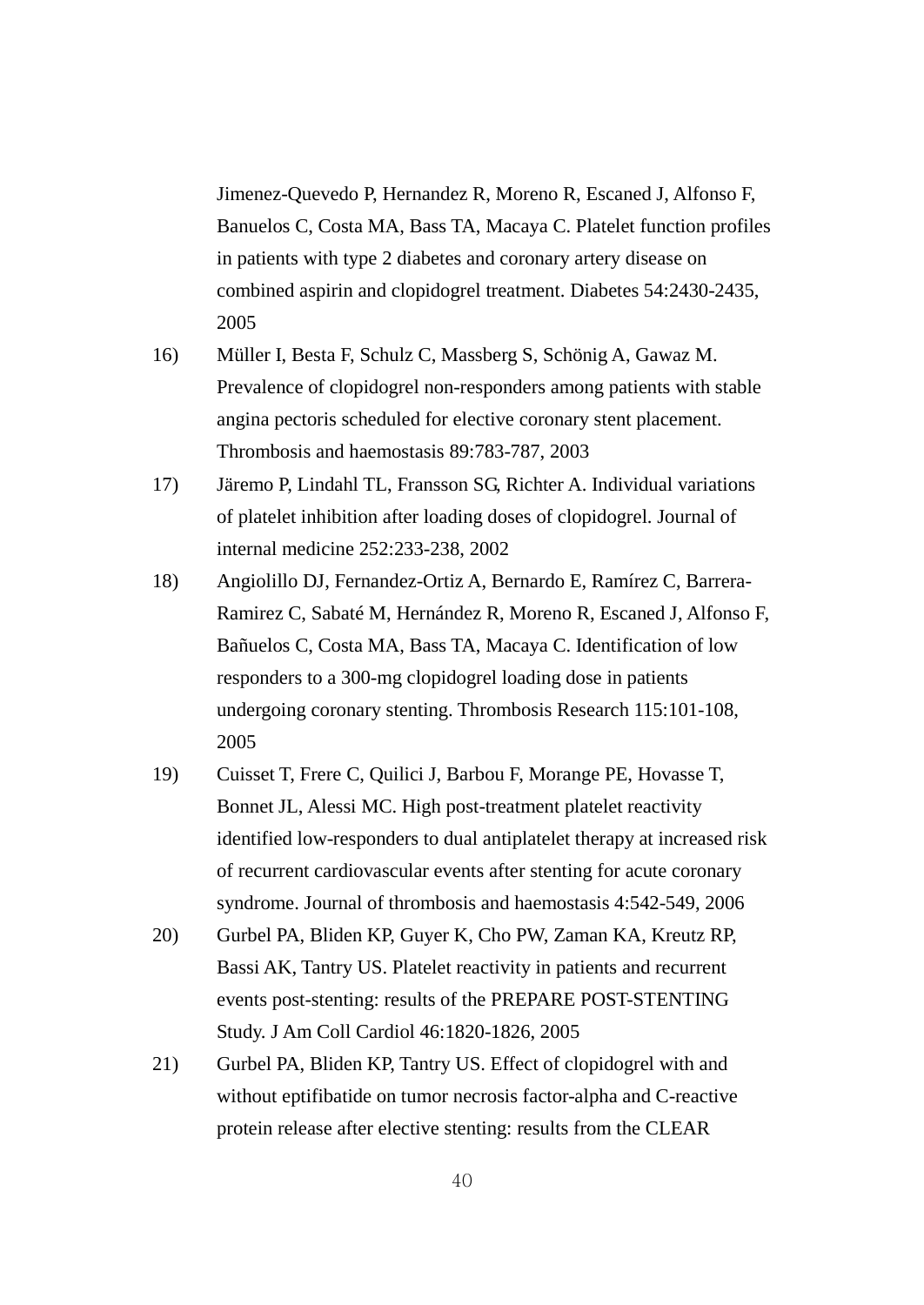PLATELETS 1b study. J Am Coll Cardiol 48:2186-2191, 2006

- 22) Gurbel PA, Bliden KP, Zaman KA, Yoho JA, Hayes KM, Tantry US. Clopidogrel loading with eptifibatide to arrest the reactivity of platelets: results of the Clopidogrel Loading With Eptifibatide to Arrest the Reactivity of Platelets (CLEAR PLATELETS) study. Circulation 111:1153-1159, 2005
- 23) Frere C, Cuisset T, Morange PE, Quilici J, Camoin-Jau L, Saut N, Faille D, Lambert M, Juhan-Vague I, Bonnet JL, Alessi MC. Effect of Cytochrome P450 Polymorphisms on Platelet Reactivity After Treatment With Clopidogrel in Acute Coronary Syndrome. The American journal of cardiology 101:1088-1093, 2008
- 24) Fontana P, Senouf D, Mach F. Biological effect of increased maintenance dose of clopidogrel in cardiovascular outpatients and influence of the cytochrome P450 2C19\*2 allele on clopidogrel responsiveness. Thrombosis Research 121:463-468, 2008
- 25) Giusti B, Gori AM, Marcucci R, Saracini C, Sestini I, Paniccia R, Valente S, Antoniucci D, Abbate R, Gensini GF. Cytochrome P450 2C19 loss-of-function polymorphism, but not CYP3A4 IVS10 $\frac{5}{9}$  and P2Y12 T744C polymorphisms, is associated with response variability to dual antiplatelet treatment in high-risk vascular patients. Pharmacogenetics and genomics 17:1057-1064, 2007
- 26) Cuisset T, Frere C, Quilici J, Morange PE, Saut N, Lambert M, Camoin L, Vague IJ, Bonnet JL, Alessi MC. Role of the T744C polymorphism of the P2Y12 gene on platelet response to a 600-mg loading dose of clopidogrel in 597 patients with non-ST-segment elevation acute coronary syndrome. Thromb Res 120:893-899, 2007
- 27) Suh JW, Koo BK, Zhang SY, Park KW, Cho JY, Jang IJ, Lee DS, Sohn DW, Lee MM, Kim HS. Increased risk of atherothrombotic events associated with cytochrome P450 3A5 polymorphism in patients taking clopidogrel. CMAJ 174:1715-1722, 2006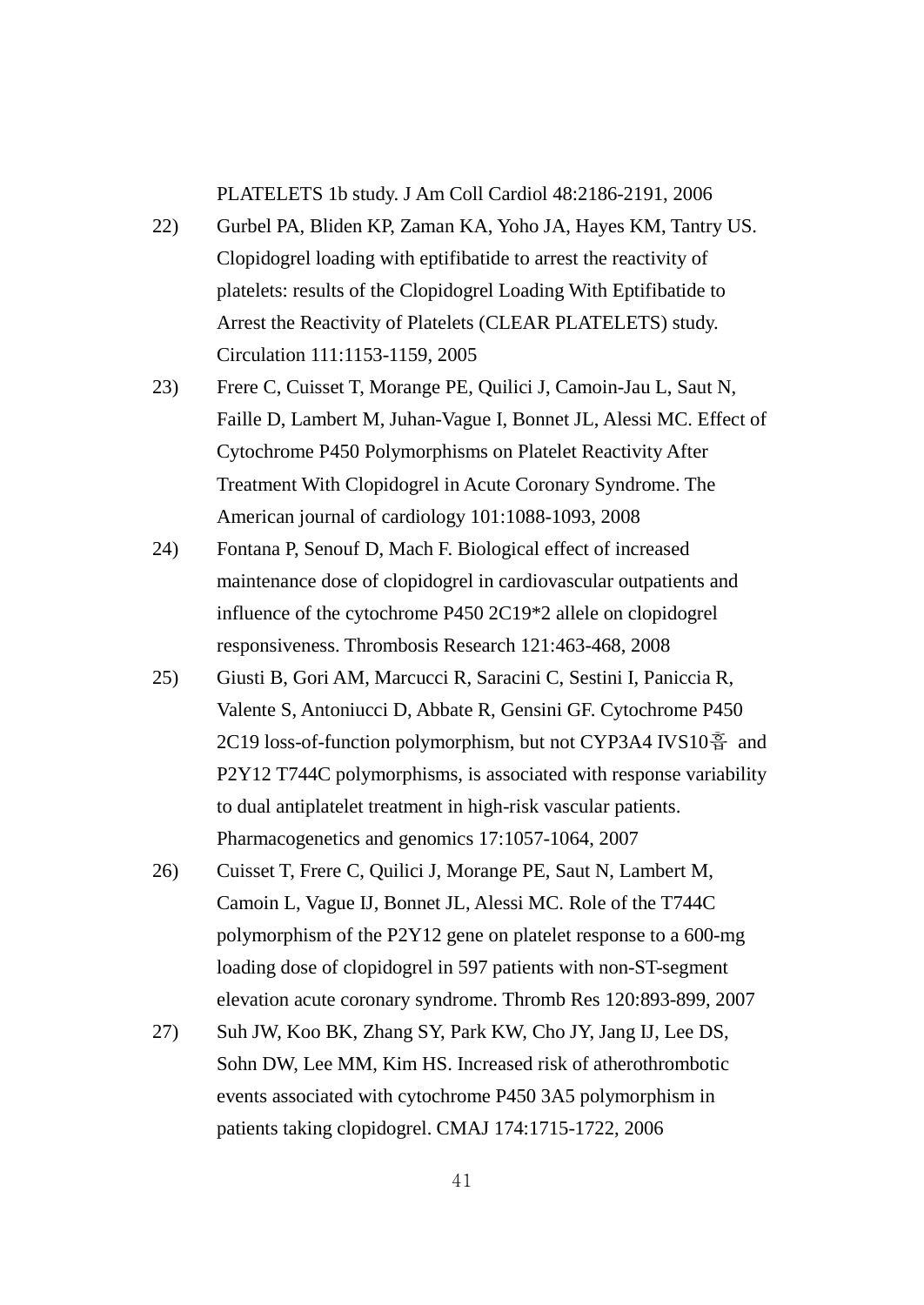- 28) Smith SM, Judge HM, Peters G, Armstrong M, Fontana P, Gaussem P, Daly ME, Storey RF. Common sequence variations in the P2Y12 and CYP3A5 genes do not explain the variability in the inhibitory effects of clopidogrel therapy. Platelets 17:250-258, 2006
- 29) Lau WC, Gurbel PA. Antiplatelet drug resistance and drug-drug interactions: Role of cytochrome P450 3A4. Pharmaceutical Research 23:2691-2708, 2006
- 30) Hulot JS, Bura A, Villard E, Azizi M, Remones V, Goyenvalle C, Aiach M, Lechat P, Gaussem P. Cytochrome P450 2C19 loss-offunction polymorphism is a major determinant of clopidogrel responsiveness in healthy subjects. Blood 108:2244-2247, 2006
- 31) Angiolillo DJ, Fernandez-Ortiz A, Bernardo E, Ramírez C, Cavallari U, Trabetti E, Sabaté M, Hernández R, Moreno R, Escaned J, Alfonso F, Bañuelos C, Costa MA, Bass TA, Pignatti PF, Macaya C. Contribution of gene sequence variations of the hepatic cytochrome P450 3A4 enzyme to variability in individual responsiveness to clopidogrel. Arteriosclerosis, thrombosis, and vascular biology 26:1895-1900, 2006
- 32) Lau WC, Waskell LA, Watkins PB, Neer CJ, Horowitz K, Hopp AS, Tait AR, Carville DG, Guyer KE, Bates ER. Atorvastatin reduces the ability of clopidogrel to inhibit platelet aggregation: a new drug-drug interaction. Circulation 107:32-37, 2003
- 33) Malinin A, Pokov A, Spergling M, Defranco A, Schwartz K, Schwartz D, Mahmud E, Atar D, Serebruany V. Monitoring platelet inhibition after clopidogrel with the VerifyNow-P2Y12(R) rapid analyzer: the VERIfy Thrombosis risk ASsessment (VERITAS) study. Thrombosis Research 119:277-284, 2007
- 34) Malinin A, Pokov A, Swaim L, Kotob M, Serebruany V. Validation of a VerifyNow-P2Y12 cartridge for monitoring platelet inhibition with clopidogrel. Methods and findings in experimental and clinical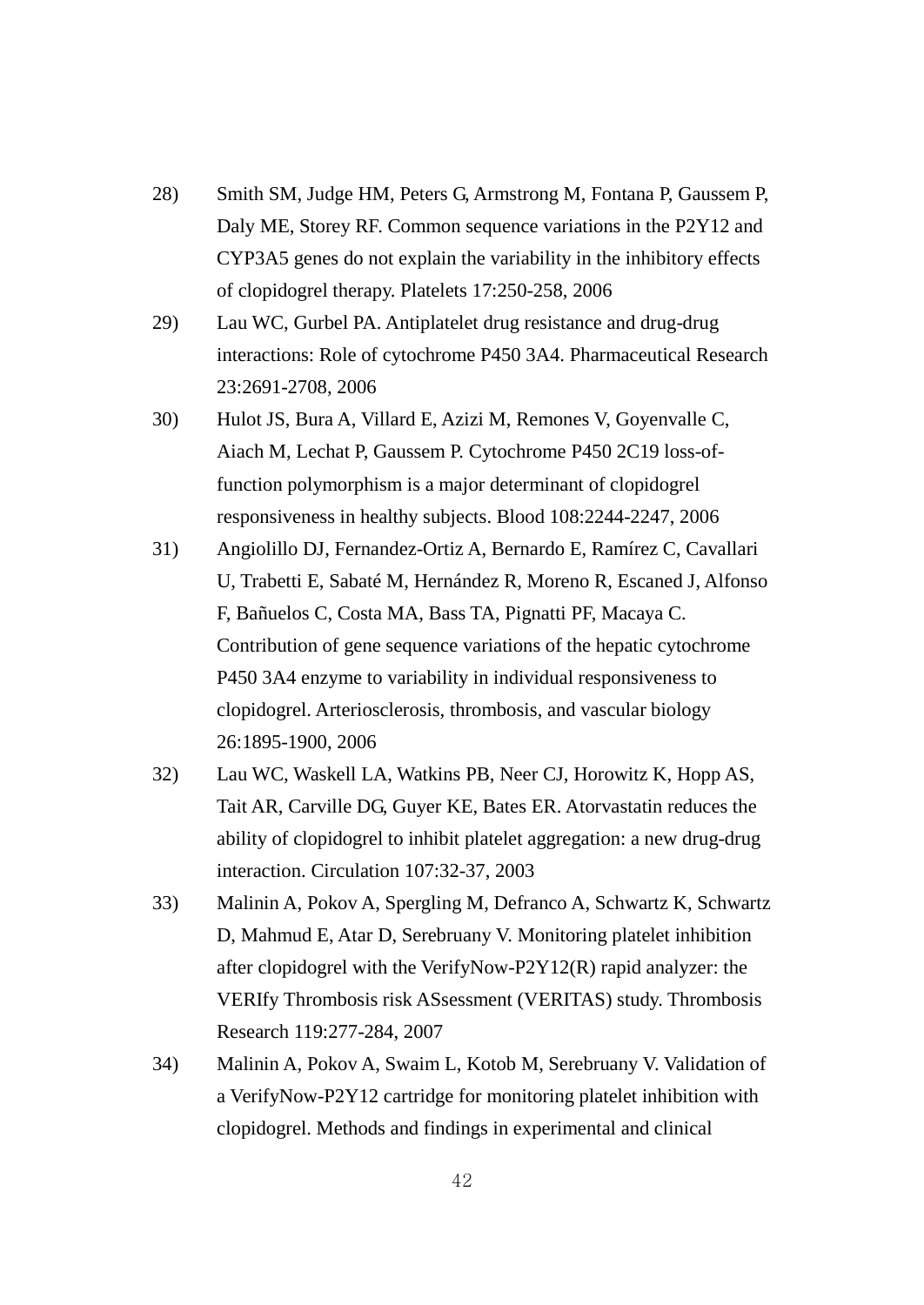pharmacology 28:315-322, 2006

- 35) Price MJ, Endemann S, Gollapudi RR, Valencia R, Stinis CT, Levisay JP, Ernst A, Sawhney NS, Schatz RA, Teirstein PS. Prognostic significance of post-clopidogrel platelet reactivity assessed by a pointof-care assay on thrombotic events after drug-eluting stent implantation. Eur Heart J 29:992-1000, 2008
- 36) Jakubowski JA, Payne CD, Li YG, Brandt JT, Small DS, Farid NA, Salazar DE, Winters KJ. The use of the VerifyNow P2Y12 point-ofcare device to monitor platelet function across a range of P2Y12 inhibition levels following prasugrel and clopidogrel administration. Thromb Haemost 99:409-415, 2008
- 37) Lee SW, Park SW, Kim YH, Yun SC, Park DW, Lee CW, Hong MK, Kim HS, Ko JK, Park JH, Lee JH, Choi SW, Seong IW, Cho YH, Lee NH, Kim JH, Chun KJ, Park SJ. Drug-eluting stenting followed by cilostazol treatment reduces late restenosis in patients with diabetes mellitus the DECLARE-DIABETES Trial (A Randomized Comparison of Triple Antiplatelet Therapy with Dual Antiplatelet Therapy After Drug-Eluting Stent Implantation in Diabetic Patients). J Am Coll Cardiol 51:1181-1187, 2008
- 38) Trenk D, Hochholzer W, Fromm MF, Chialda LE, Pahl A, Valina CM, Stratz C, Schmiebusch P, Bestehorn HP, Buttner HJ, Neumann FJ. Cytochrome P450 2C19 681G>A Polymorphism and High On-Clopidogrel Platelet Reactivity Associated With Adverse 1-Year Clinical Outcome of Elective Percutaneous Coronary Intervention With Drug-Eluting or Bare-Metal Stents. J Am Coll Cardiol 51:1925- 1934, 2008
- 39) De Morais SM, Wilkinson GR, Blaisdell J, Meyer UA, Nakamura K, Goldstein JA. Identification of a new genetic defect responsible for the polymorphism of (S)-mephenytoin metabolism in Japanese. Molecular pharmacology 46:594-598, 1994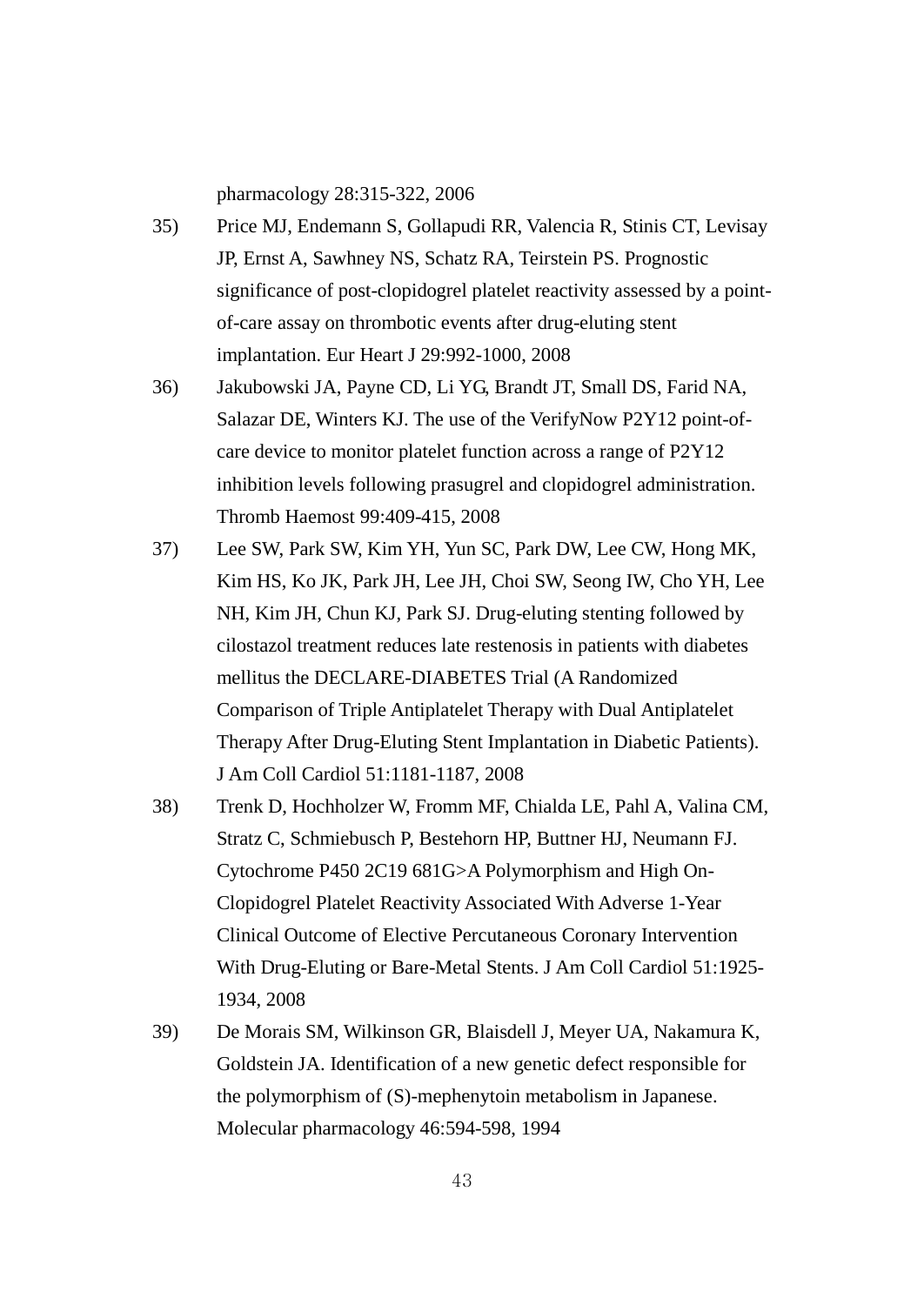40) Xie HG, Kim RB, Wood AJ, Stein CM. Molecular basis of ethnic differences in drug disposition and response. Annu Rev Pharmacol Toxicol 41:815-850, 2001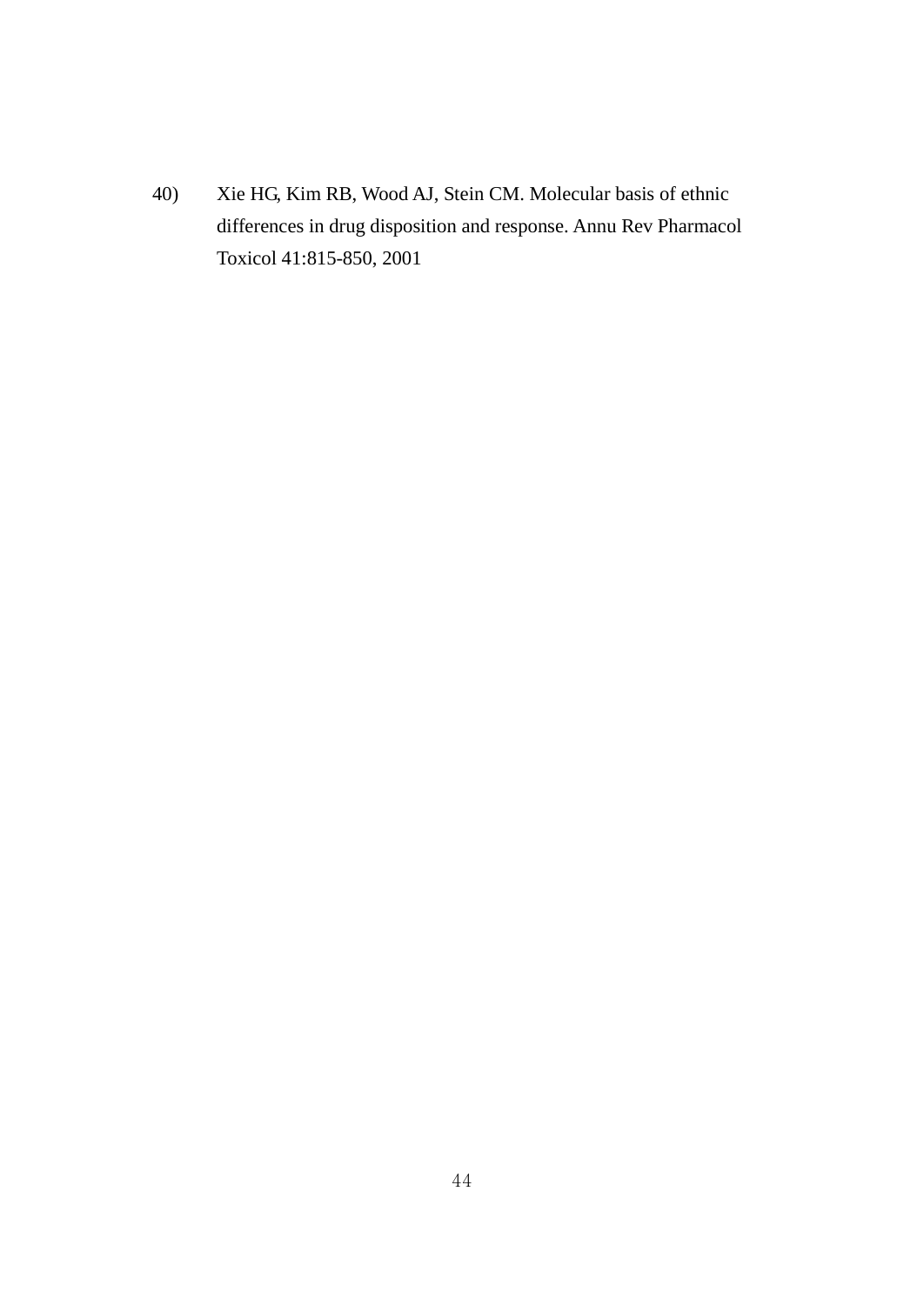#### **ABSTRACT (IN KOREAN)**

약물용출 스텐트 삽입술을 받은 한국인 환자에서 cytochrome P450의 유전자 염기서열변이와 clopidogrel 저항성의 관계

<지도교수 장양수>

연세대학교 대학원 의학과

#### 이정명

클로피도그렐은 전구약물로써 간의 싸이토크롬 P450에 의해 활성화되어 혈소판의 P2Y12 수용체를 차단함으로써 혈소판 응집을 막는다. 클로피도그렐 저항성의 기전은 정확히 알려져 있지 않으나, 싸이토크롬 효소에 의해 활성화 대사물로 전환되는 과정의 차이가 중요한 인자로 생각되고 있다. 최근의 연구에서 싸이토크롬 2C19\*2 유전자 염기서열 변이가 클로피도그렐 저항성과 유의한 관계가 있다고 보고되었다. 또한 싸이토크롬 3A4 및 3A5 유전자의 염기서열 변이도 유의한 관계가 있다는 보고가 있다. 기존 연구들은 대부분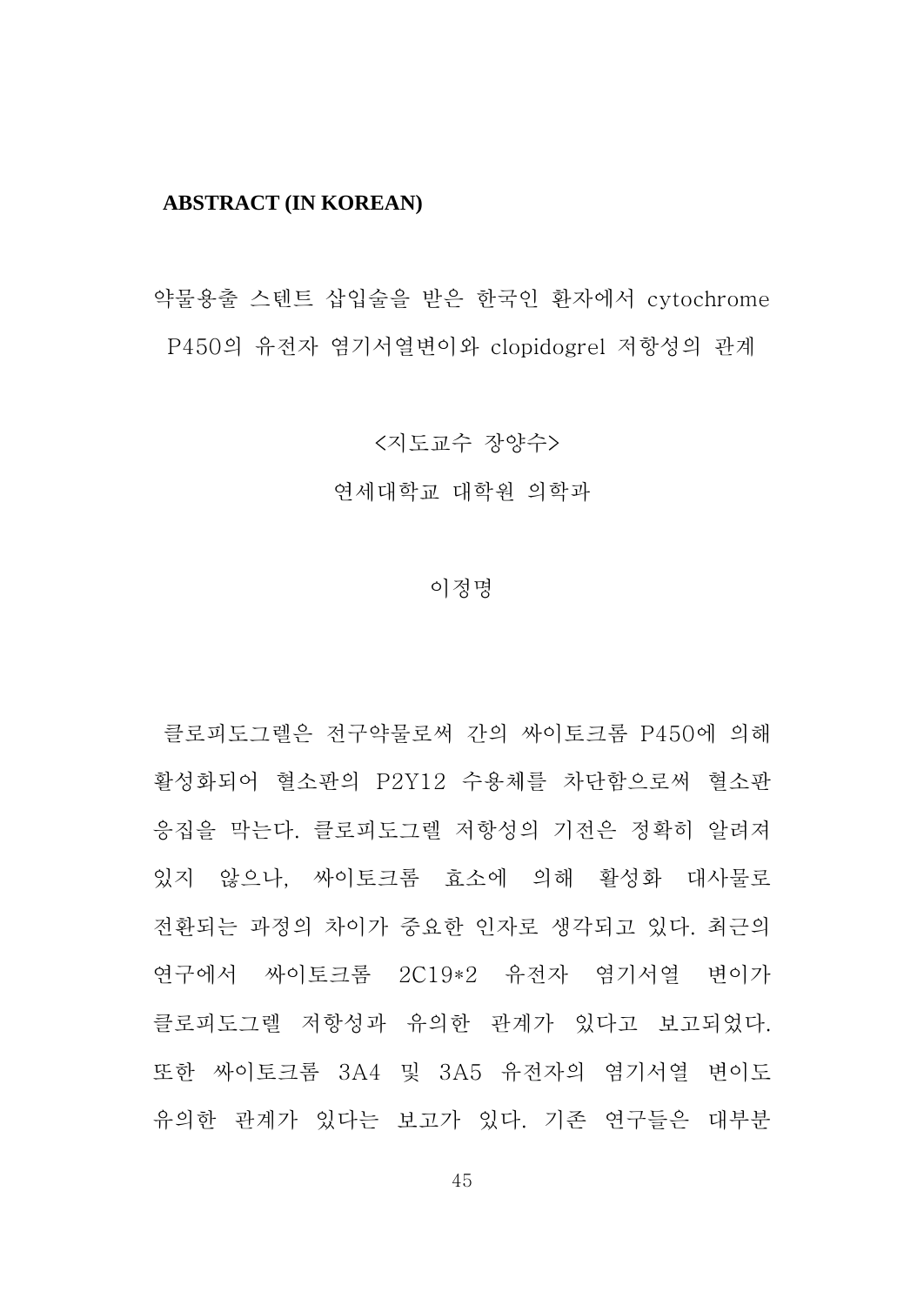서양인을 대상으로 시행되었다. 본 연구에서는 한국인을 대상으로 클로피도그렐 저항성과 관련이 있는 유전자 염기서열 변이가 있는지 찾아보겠다.

 2006년 10월부터 2007년 5월까지 450명의 환자들이 연세의료원 심혈관 센터에서 관상동맥성형술 및 약물용출 스텐트 삽입술을 받았다. 환자들은 아스피린, 클로피도그렐의 이중 항혈소판 치료군과, 여기에 실로스타졸을 추가한 삼중 항혈소판 치료군으로 배정되었고, 이중 383명의 환자에서 클로피도그렐 저항성 및 유전체 검사가 시행되었다. 클로피도그렐 저항성은 VeryfyNow P2Y12 를 사용하여 측정하였고, % inhibition 이 20% 미만인 경우 저항성이 있는 것으로 간주되었다. COX2 rs5277, CYP3A5\*3 rs776747, CYP1A1 rs1048943, CYP2C19\*2 rs4244285, CYP2C19\*3 rs4986893, CYP1A2 rs2470890, CYP3A4 rs2242480 는 SNaPShot Multiplex kit 을 사용하여 분석하였고, CYP3A4 rs2246709, CYP2J2 rs2280274, P2RY12 는 TaqMan fluorogenic 5' nuclease assay 를 사용하여 분석하였다.

클로피도그렐 저항성은 111명 (29%) 의 환자에서 발견되었다. 클로피도그렐 저항성 군과 반응성 군 간에 나이, 성별, 당뇨병, 흡연력, 체질량지수 등의 유의한 차이는

46